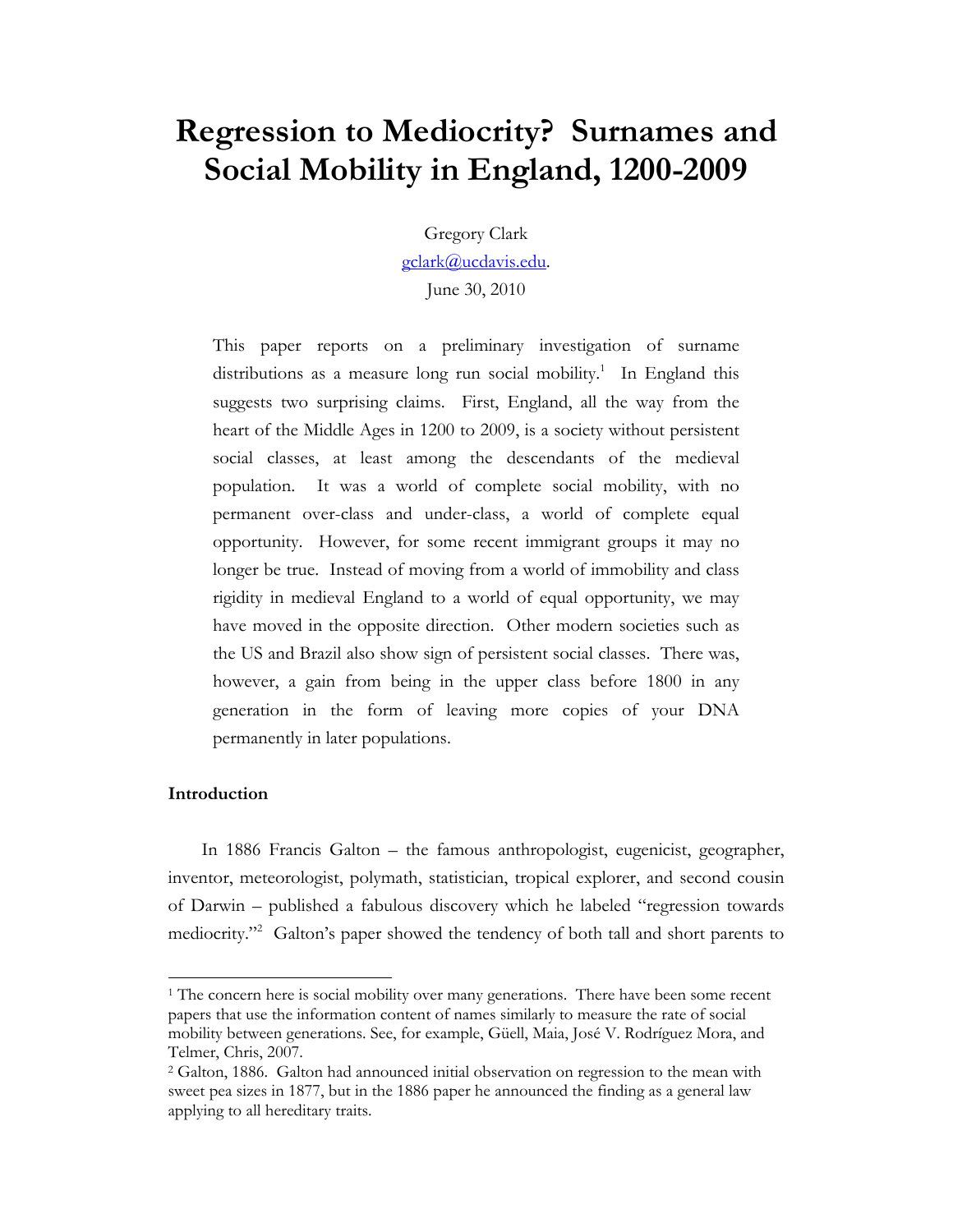have children whose heights tended towards the mean of the society. This might seem small potatoes, but Galton had uncovered a general process – regression to the mean - with potentially profound social implications, since it applies to all personal characteristics including education, IQ, income and wealth. It is a process that has led free-market economists such as Gary Becker to proclaim

*Almost all earnings advantages and disadvantages of ancestors are wiped out in three generations. Poverty would not seem to be a "culture" that persists for several generations3* 

If Becker is correct Galton's discovering shows that there cannot now be social classes – meaning persistent groups of privileged and poor – in meritocratic societies such as England and the USA where regression to the mean is strong. Within a few generations, a very few generations, there must be a complete churning of the society: the descendants of the poorest and the richest will be equally represented. Whatever its appearance in the small, we live in a profoundly egalitarian society once we move to the scale of generations. Class is the illusion of the moment.<sup>4</sup>

Yet even now we live in a world where the average person has a strong belief in the reality and persistence of class. We all know there is some social mobility. But we assume still that the children at Choate, Hotchkiss and Groton, or at Eton, Harrow and Rugby, are mainly drawn from some timeless elite. When we see pictures of inner city deprivation we do not think these are the ultimate offspring of middle class households like our own. Rather we assume them the latest generation of a permanent and persistent underclass, which thankfully our own descendants will never inhabit.

 English historians, similarly, while debating the degree to which the preindustrial English upper classes were an "open" elite, still assume that

*The English elite of the seventeenth and eighteenth centuries was full of old families….Great families, often growing more prosperous and prestigious over time but important even in the fourteenth and fifteenth centuries and frequently retaining their* 

<sup>3</sup> Becker and Tomes, 1986, S32. Gary Solon and others have since established that regression to the mean is less strong than Becker and Tomes believed. But that just means the quote would need to be amended to "*wiped out in five generations."* See Solon, 1999, Bowles and Gintis, 2002.

<sup>4</sup> The dystopic vision of Herrnstein and Murray, 1996, of a modern society divided into classes based on genetically transmitted IQ has also been criticized as incompatible with the strong observed regression to the mean of all human traits.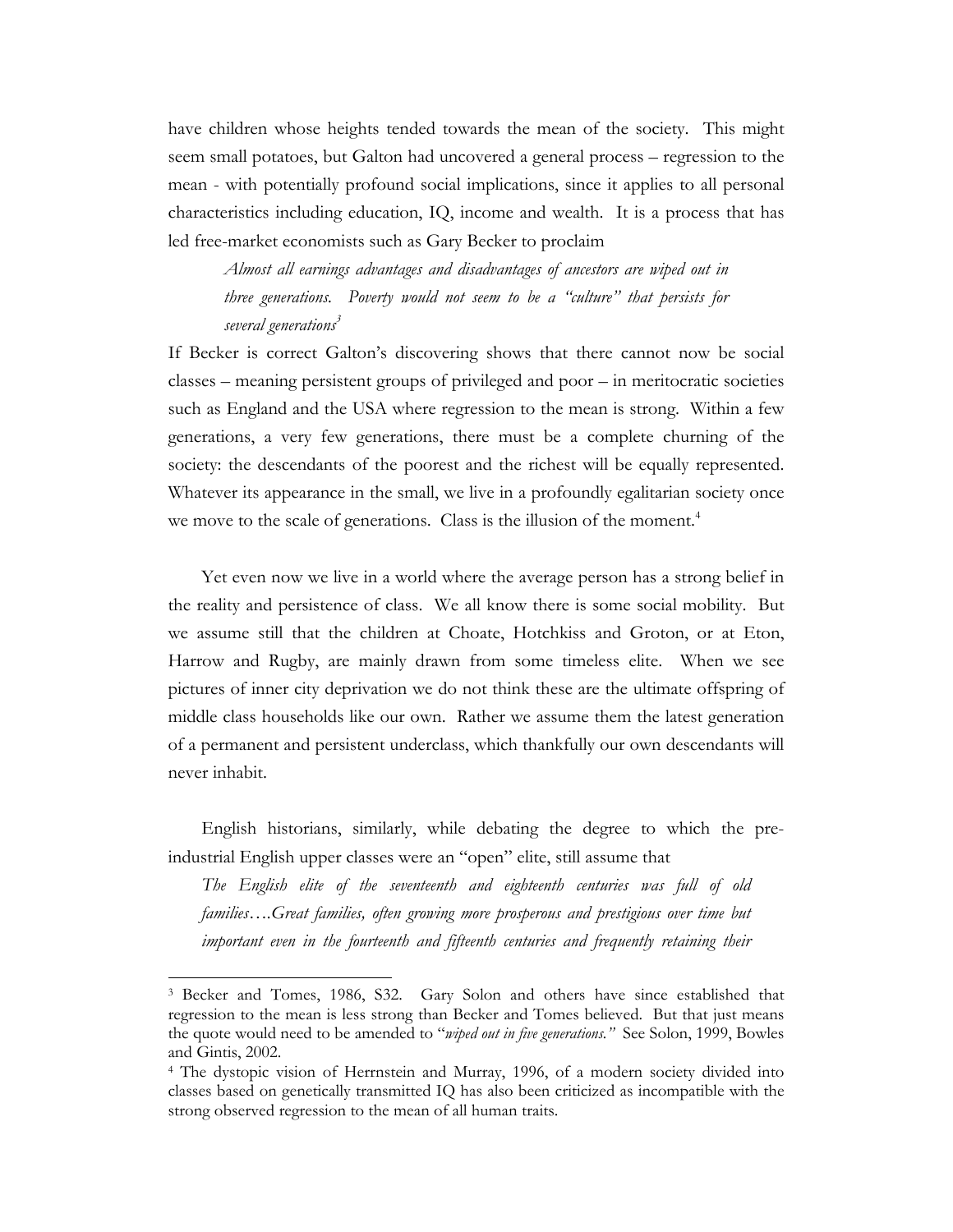*original patrimony….Many of their names are familiar to any student of English history: Berkeley, Cavendish, Courtenay, Herbert, Howard, Lowther, Manners, Pelham, Stanley, and Talbot.* (Wasson, 1998, 35).

Elite society was not closed to new entrants, but it had long persisting members. Our impression of long run social rigidity is reinforced by the accounts of families such as that of the Earls of Derby. The current Earl of Derby, Edward Richard William Stanley, 19th Earl, can trace his family back to Ligulf of Aldithley, an English landowner who appears in the Domesday Book. His ancestors include Thomas Stanley, the 1st Earl of Derby, 1435–1504, who crowned Henry VII after Battle of Bosworth Field and Edward Smith-Stanley, 14th Earl of Derby, 1799-1869, Prime Minister of the United Kingdon, 1852, 1858-9, and 1866-8. A family that can survive 29 generations at the upper reaches of English society implies a strong social rigidity, and persistent social classes.

Social mobility is, of course, a matter of keen interest to all upper class parents in any society. While we celebrate mobility in the abstract, we struggle ferociously in the concrete to frustrate it. At the personal level we desperately hope that there is a ruling class, and that our children and grandchildren can remain within its warm embrace. We do not see the future of our offspring as an eventual decline back to mediocrity.

 The central question this paper addresses is whether this is a grand illusion? Was there ever – even in the dark heart of medieval England - a ruling class? A ruling class, that is, in the sense of a persistent, upper class, strata within the society? Was there, in conjunction, even in the era of lord and serf, ever a persistent underclass? Can most members of the group with the top ten percent of incomes now trace their origins to the ruling class of medieval England? Can most members of the bottom ten percent of the income distribution trace their origins to the landless laborers of the medieval manor? Similarly was there ever a criminal underclass?

 What we will learn are two astonishing things. First, pre –modern England, all the way from 1200 to at least 2009, was a society without persistent social classes. It was a world of complete social mobility, with no permanent over-class and underclass. It was, despite all appearances, a world of complete equal opportunity. George Orwell could not be more incorrect when he observed: *England is the most class-ridden country under the sun. It is a land of snobbery and privilege* (George Orwell, 1941).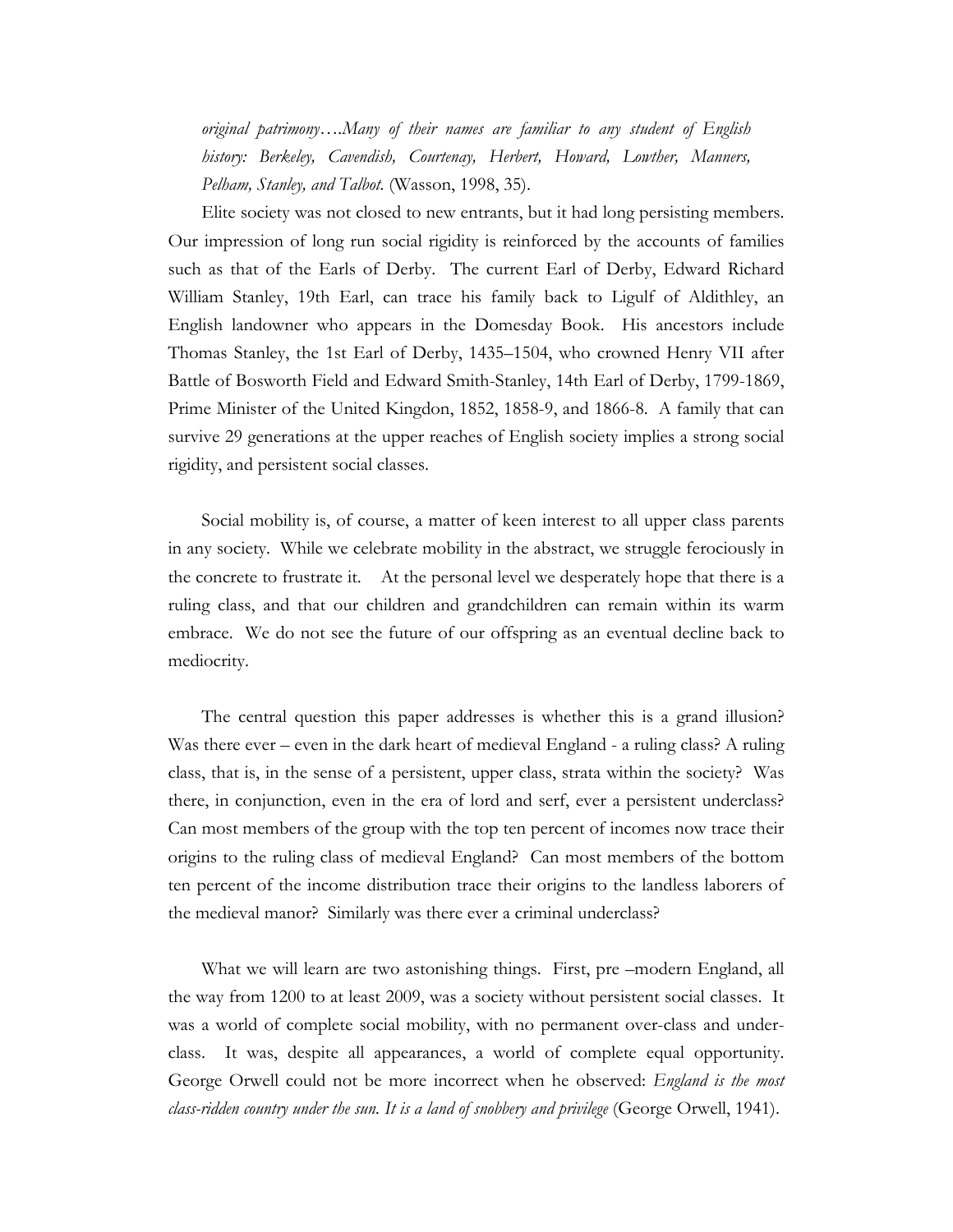Second, persistent social classes have only emerged in societies like England and the United States in recent years. We congratulate ourselves that we have created a meritocracy with access for all compared to the bad old days. Yet instead of moving from a world of immobility and class rigidity to a world of complete mobility we have moved in the opposite direction. The US, for example, now exhibits persistent upper and under classes and there are indications that the same may be true for modern Britain. Why this has happened is, of course, of considerable interest and concern.

#### **The Mathematics of Mobility**

l

 The evidence on social mobility in the long run is surprisingly limited. The reason for this is that most studies of social mobility have looked only at parents and children. Linking people through three or more generations is difficult, and has been done rarely.<sup>5</sup>

These two-generation studies consistently do find Galton's "regression to the mean." The children of the rich are poorer than their parents, the children of the poor are richer than their parents. It applies to all characteristics that can be measured for parents and children.

Thus if we measure the logarithm of the income or wealth of the parents relative to the average by  $y_0$ , and that of the children by  $y_i$  then we can estimate empirically the value of the coefficient b in the expression $^6$ 

$$
y_1 = by_0 + u_0 \tag{1}
$$

If b is 1, then the best predictor of the children's income is that of their parents and there is no regression to the mean. In this case there would be persistent social classes. In practice modern estimates of b vary between 0.2 and 0.5, implying

<sup>5</sup> Biblarz, Bengtson, and Bucur, 1996, look explicitly at three generations, but consider only the nature of parent-child linkages across different generations.

<sup>6</sup> Since we are measuring the logarithm of income relative to the average, the average value of  $y_0$  will be 0.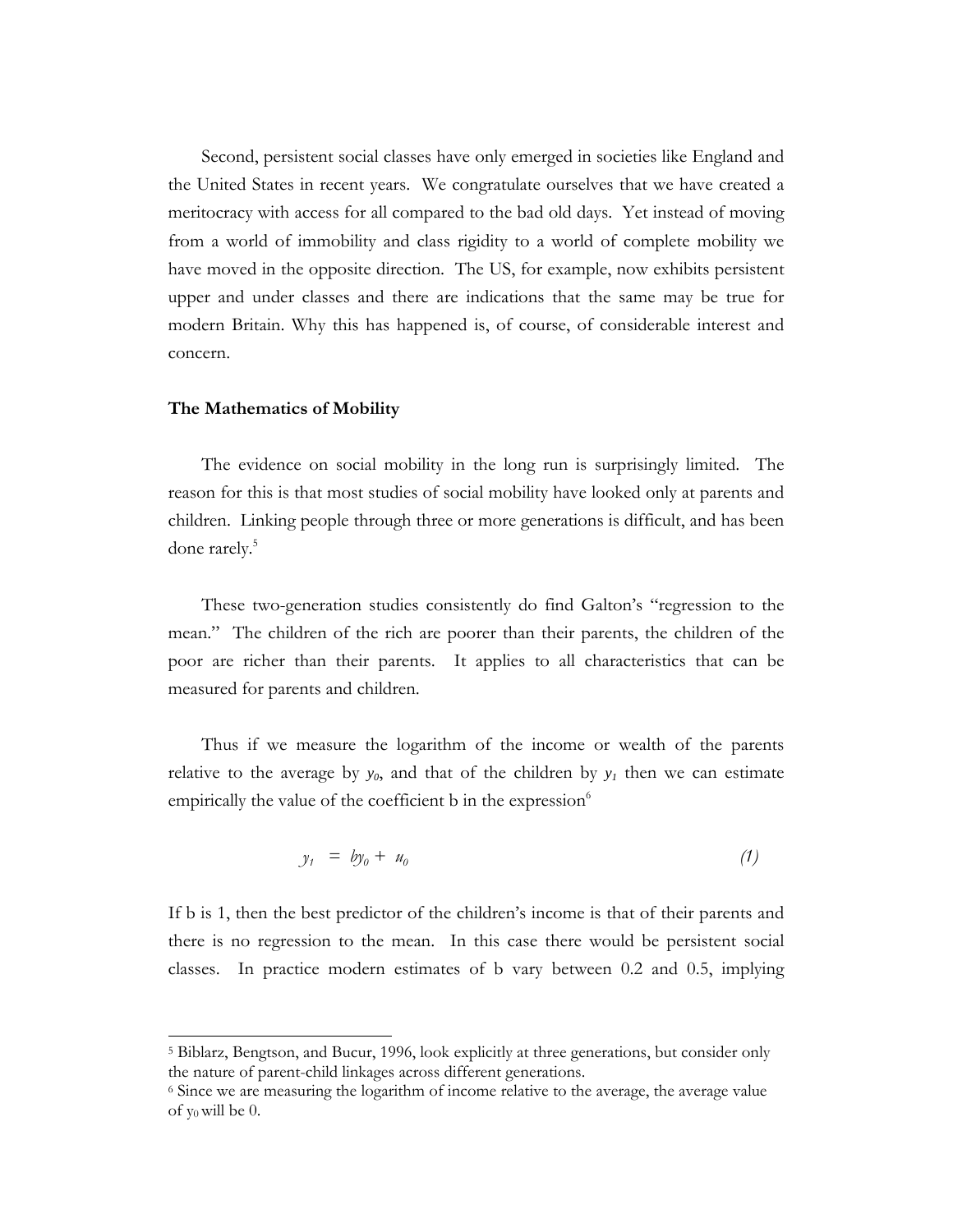substantial regression to the mean.<sup>7</sup> A coefficient of 0.5 implies that if a parent has income double the national average then their children on average would have an income level only 50% above the national average. Figure 1 shows what regression to the mean looks like in practice, for the case where  $b = 0.5$ .<sup>8</sup>

#### FIGURE 1 HERE

 Observing the intergenerational regression of income, wealth and status to the mean, some free market advocates such as Gary Becker have argued that with enough time we are in a society of complete social mobility. The argument is by iteration. Assuming for the next generation that

$$
y_1 = by_0 + u_0, \quad b < 1
$$

then  $y_n = b^n y_0 + u^*$ 

As *n* becomes large,

$$
b^n \approx 0, \quad so \quad y_n \approx u^*_{n}
$$

where

$$
u^*_{n} = b^{n-1}u_0 + b^{n-2}u_1 + \ldots + u_n
$$

The expected log income of descendants after a large number of generations, whatever the initial income  $y_0$ , is 0. The regression of expected income to the mean value for the society will occur very quickly if b has a commonly estimated value such as 0.5. If the parents, for example, have an income 500% of the social mean, then for grandchildren it will be 150%, and for great-grandchildren 122%. Figure 2 shows how rapid the process of regression to the mean will be between generations for values of b even as high as 0.6.

#### FIGURE 2 HERE

<sup>7</sup> Solon, 1999.

<sup>8</sup> With a stable distribution of wealth or income over time, b also indicates how much of the variation in income in societies is explicable from inheritance. The share so explained will be b2. This means that with a b of 0.5, only about 0.25 of the variance of incomes in each generation is explained by inheritance.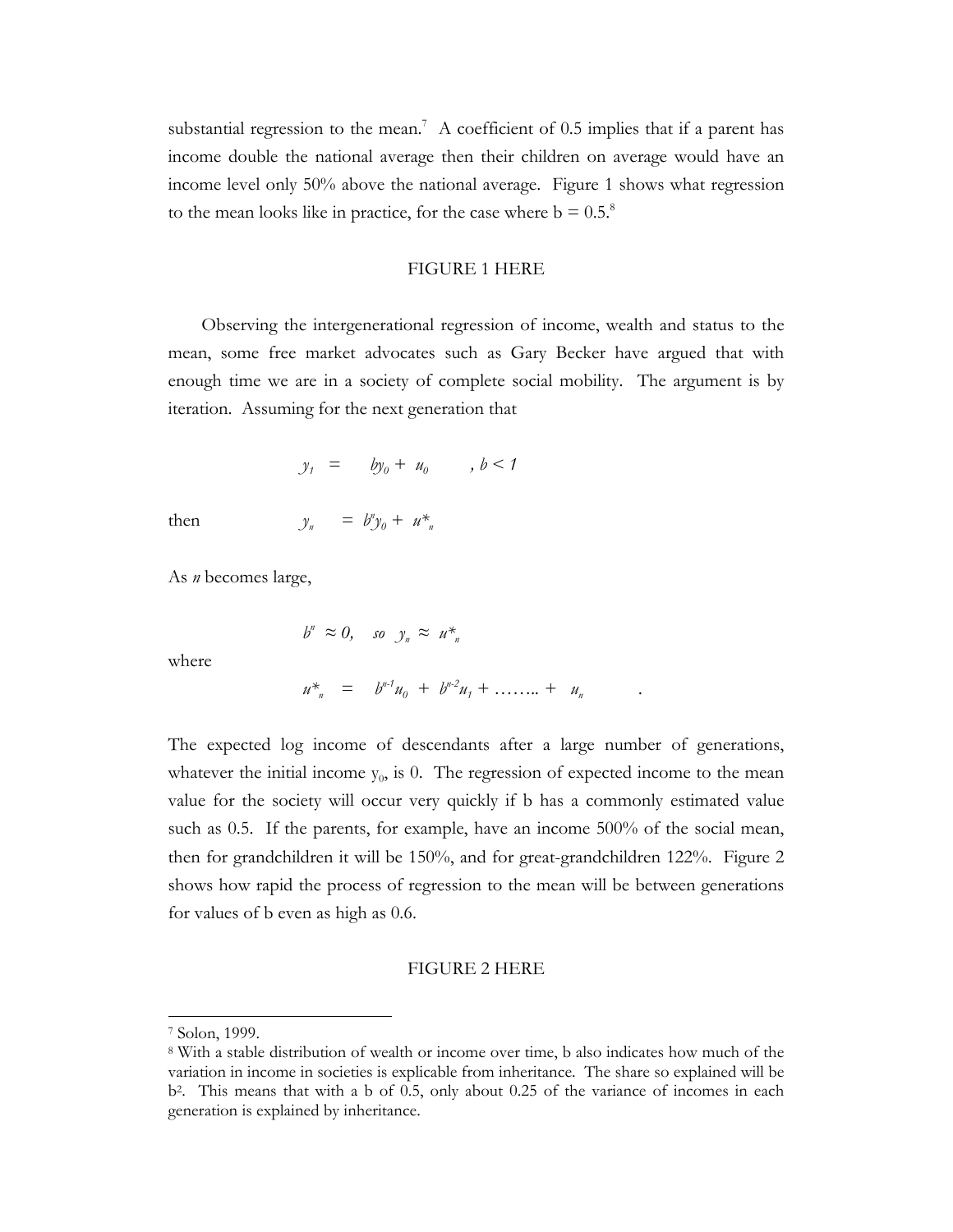However, the one generational regression to the mean that is typically observed is compatible with a very different potential implication about long run social mobility. To see this assume that the initial income has two components, so that

$$
y_0 = z + e_0
$$

*z* is the systematic component of the income*,* determined by such things as genetics and social class, and  $e_0$  is the random component. Suppose that  $\zeta$  gets faithfully transmitted between generations.<sup>9</sup> There are upper and lower classes. Then the income of the next generation will be

$$
y_1 = z + e_1
$$

where the average value of *z,* by construction, is 0. Suppose that society consists of a group of people of such different economic classes  $\zeta_1$ ,  $\zeta_2$ , .....  $\zeta_n$ . What would the global connection between fathers' and sons' income look like in this case? If we regress  $y_t$  on  $y_0$  then the estimated value of b will be

$$
\hat{b}=1-\tfrac{\sigma_e^2}{\sigma_z^2+\sigma_e^2}
$$

Where  $\sigma_e^2$  is the variance of the part of income arising as an idiosyncratic component in each generation, and  $\sigma_z^2$  is the variance of the part of income that is systematic and inheritable. If these variances were equal  $\hat{b}$  would be estimated as 0.5. There will thus be the classic regression to the mean.

Figure 3 shows a simulation of this where there are two social classes, with the first (shown by the squares) having an underlying inherited component of income 3, and the second (the triangles) an inherited component of 5. Around each of these means there are random deviations. But the underlying mean of each group is fixed over time. In this case there are social classes that persist. But if we just take the raw data and estimate the coefficient b in the expression

$$
y_1 = by_0 + u_0
$$

<sup>9</sup> This will only happen if there is perfect assortative mating, so that everyone marries someone with the same underlying value of *z*.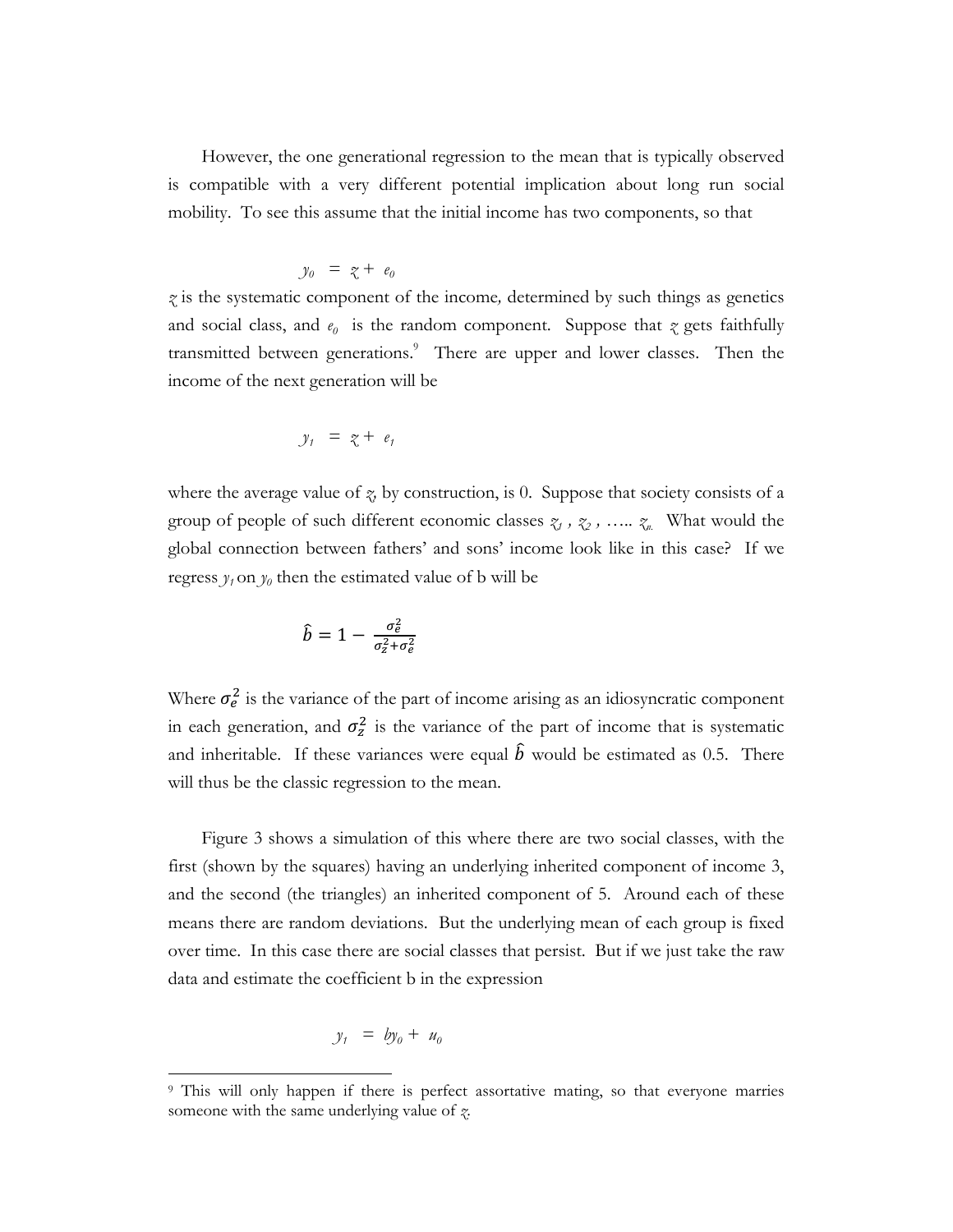then the estimated value of b is 0.5. The dashed line shows the estimated connection. There is the classic regression to the mean.

#### FIGURE 3 HERE

However the expected value of b in estimating the connection

$$
y_2 = by_0 + u_0,
$$

between grandfather and grandson, will now be just the same as for the connection between father and son. Similarly for a father and any more distant descendant, the regression coefficient will be no greater. After one generation there will be no further regression to the mean. In this case, depending on the initial values of *z* there will be persistent social classes. As can be seen in figure 2 the two groups can never merge in income with this specification

If we knew that the parents and children in figure 2 belonged to distinct groups then we could figure out by estimating

$$
y_1 = a_i + by_0 + u_0
$$

for each group, that the groups were in fact regressing to different mean incomes. In the example shown in Figure 3, once we included separate intercepts for each class, the estimated b becomes close to  $0$  (-0.04 in fact for this example). But there are persistent classes.

Thomas Hertz carried out exactly such an exercise in a recent study of the link between parental and child income in the USA where he grouped people by race – white, black and Latino – and by religion. Table 1 shows his estimated regression coefficients, with and without dummies for race, for a sample of 3,568 parental incomes in 1967-71, and the income of adult children in 1994-2000. As can be seen simply knowing the race of someone in the USA has a powerful effect on the ability to predict their income, even once we control for the family income of the parents. It also significantly increases regression to the mean, though this time to the group mean. This holds true even if we control for all other measured attributes of parents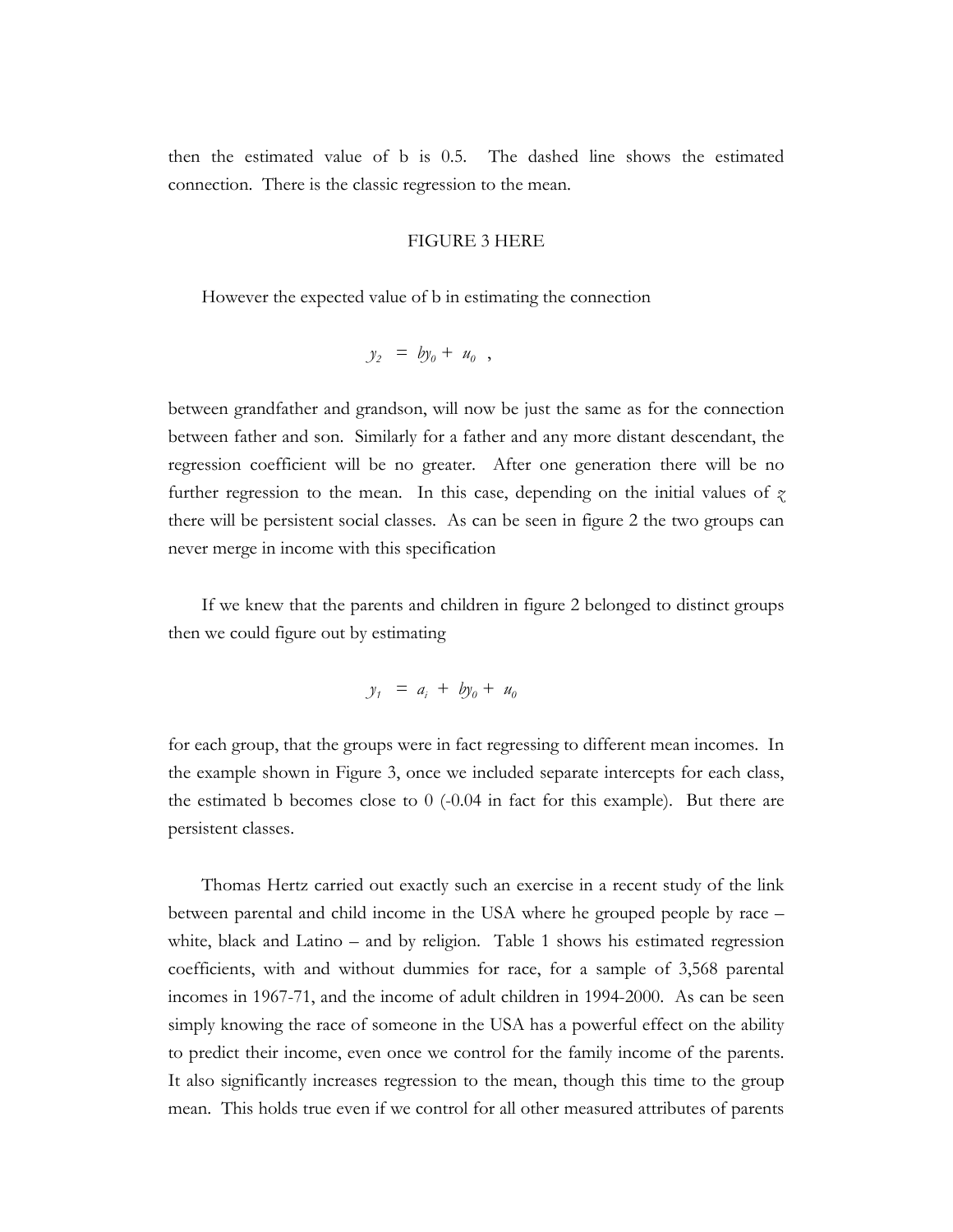in 1967-71 such as education, occupation, and household cleanliness.<sup>10</sup> These results suggest that indeed the modern USA is a society divided by class, where there is no sign of the ultimate regression to the mean and social mobility that Becker expected.

### TABLE 1 HERE

Hertz's study looked just at the identifiable correlates of class: race and religion. There may be within these populations further hidden divisions of class – but divisions that are not marked by such outward signs as race or religion. There may thus be groups persistently at the top, and those persistently at the bottom, of the income distribution, that the simple analysis of regression to the mean cannot capture.

But if we do not know a priori what the social strata are – because, for example, they are distinguished by race or religion - then there will be no way of disentangling the various social classes. Presented with the raw data we would observe just the general regression to the mean of the world of complete long run mobility. So to observe whether there are persistent social classes in any society we need to be able to look at the experience of regression to the mean across multiple generations. This paper explores methods of measuring social mobility across many generations through the use of surnames.

### **Surnames and Social Mobility: Common Names 1200-1858**

We can track economic and social mobility using surnames because in England, from medieval times onward, children inherited the surname of the father. Surnames thus trace the patrilineal descendants of men of earlier generations.<sup>11</sup> Adoption in England before the nineteenth century was rare, so surnames also trace the path of the Y chromosome, and their later frequency can also measure reproductive success.

l

<sup>10</sup> Hertz, 2005.

<sup>11</sup>Illegitimate children in England bore the mother's surname. But illegitimacy was uncommon in most of English history.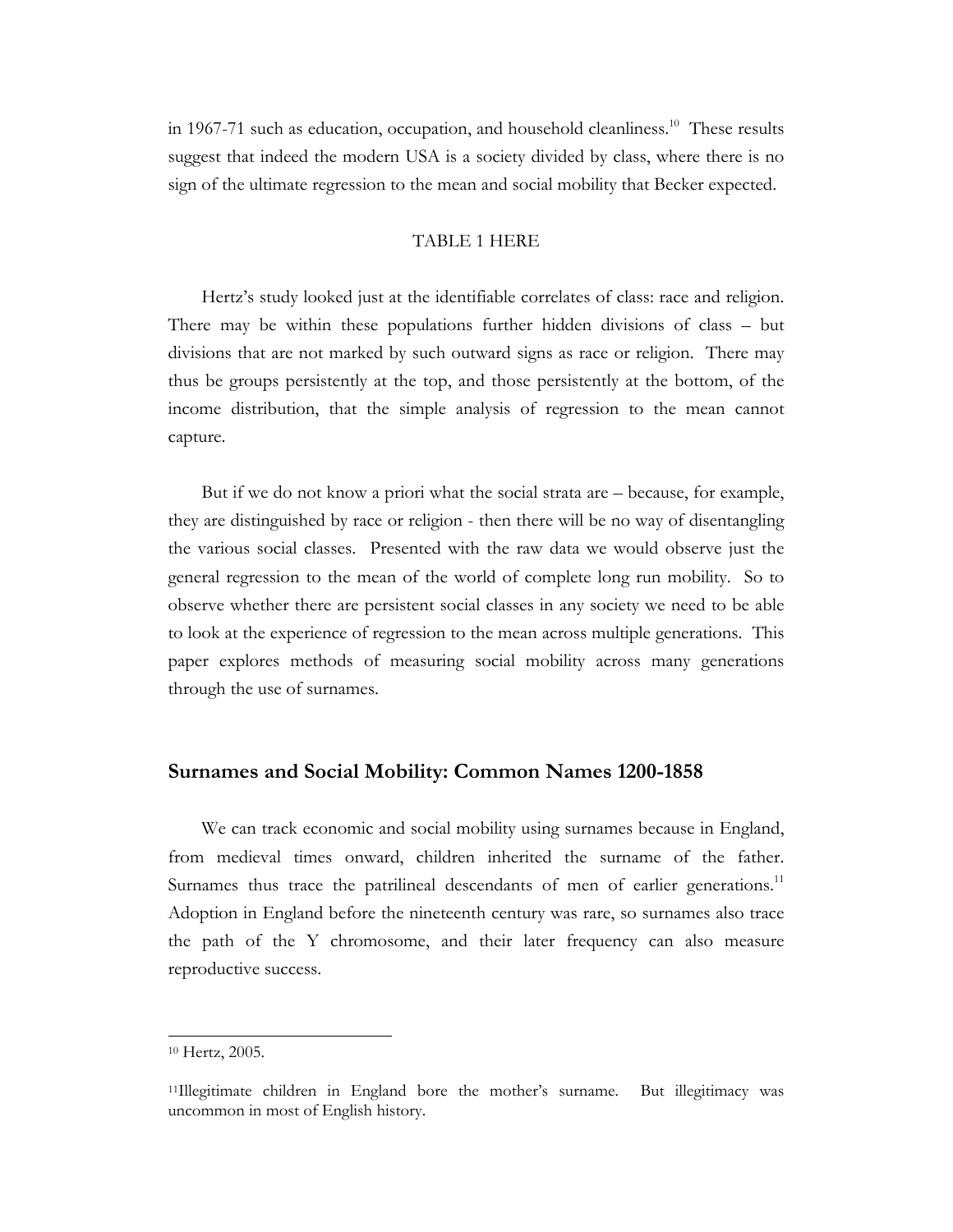In looking at surnames I use two types of analysis. The first concerns common surnames – those held by many people – such as Smith, Clark and Jones. These surnames attached to the population in the Middle Ages, starting with the upper classes, and moving down to the general population.<sup>12</sup> By 1381 surnames were near universal.<sup>13</sup> Suppose that at the time of establishment surname types were a marker of economic and social status. Then we can use the social and economic distribution of surnames in later periods as a measure of the mobility of people between social classes, stretching back to the heart of the medieval era in England. By counting the share of their bearers in the population we can also measure reproductive success.

Surnames in England had at least six different origins, as shown in table 2. The first are "locative." These are surnames formed from the place – town, village, county – the bearer originated from or had their estate in. In the medieval period they were typically preceded by a French "de", though over time this was mainly dropped. Thus "Roger de Pakenham" would become "Roger Pakenham." The next category is "toponymic." These referred to the location of the person's house or farm within the village or town.<sup>14</sup> Patronymic names were formed typically from the father's name. A father called William could thus produce son's with surnames William, Williams, Williamson, Wilson, Wilkins, Wilkinson, Wilcocks, Wilcox: the latter were pet names for William. Nicknames were formed from personal characteristics of the person. Occupational names were formed from occupations, and in the medieval period were sometimes preceded by "le" the French "the." Thus "Robert le Smith," "John le Taylor." The occupations which gave rise to these names were typically those where there was only one such person in a village or settlement: thus Smith, Clerk, Shepherd, Cooper, Carter. Very few people were called "laborer" or "farmer" as their surname. Occupational surnames are the names that most directly convey the original social status of the founder of the line. Table 2 also shows the calculated frequency of surname types among taxpayers in 1327-1332.

l

<sup>12</sup> The Domesday book of 1086, records surnames, including combinations of Saxon forenames with Norman family names.

<sup>13</sup> Surnames developed because of the limited variety in forenames. Four or five common male and female first names covered the majority of people before 1800. Surnames became essential to identification in England because it was commercial and mobile by the thirteenth century.

<sup>14</sup> In early years they were often preceded by the English "at" or "atte", though this was later dropped or incorporated into the name. Thus "William atte Helle", "Edward atte Grene."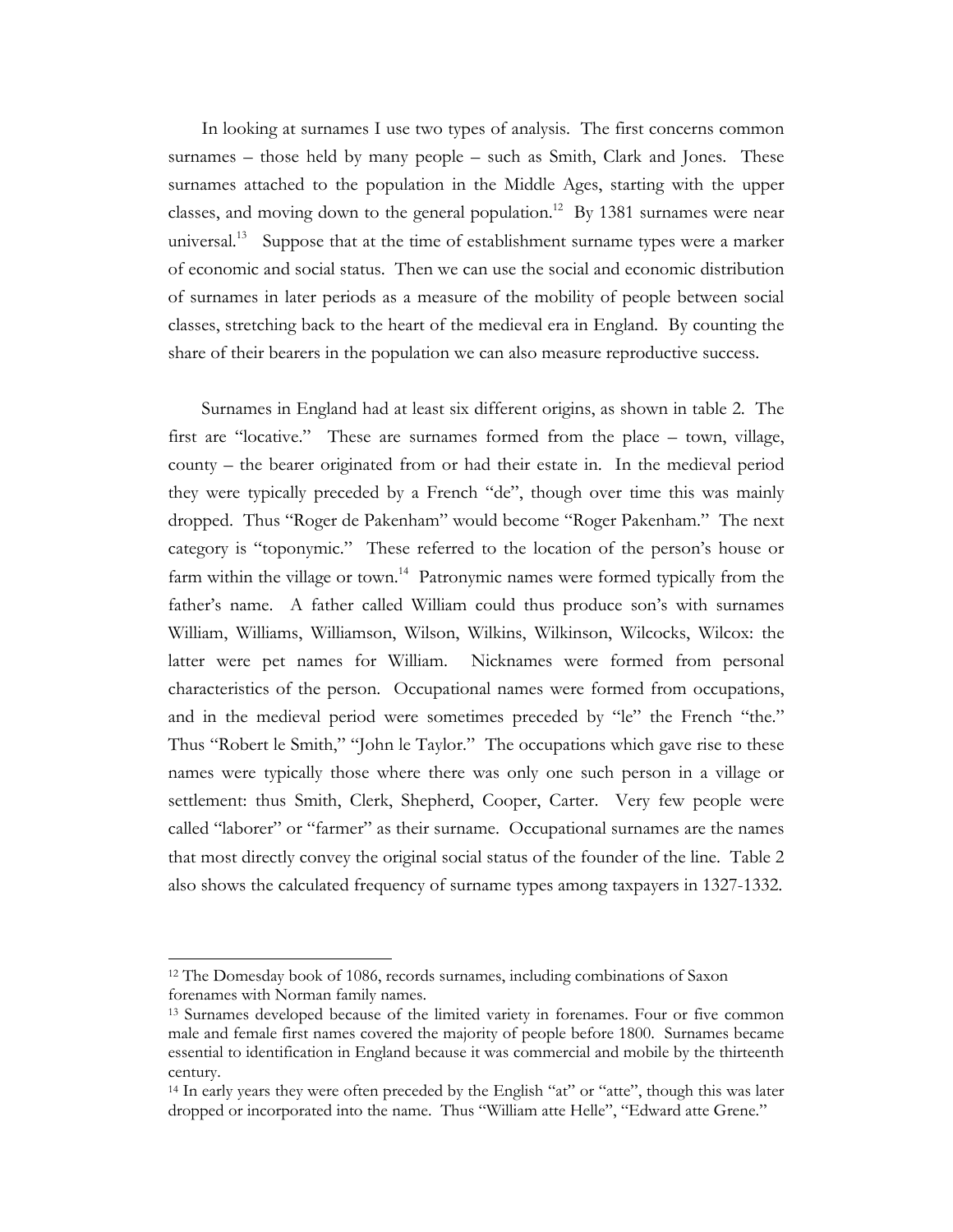#### TABLE 2 HERE

 In medieval England there is a strong association between surname type and economic status. We get evidence on upper class surnames in the thirteenth century from such sources as the *Inquisitions post Mortem*. *Inquisitions post mortem* were inquiries at the death of feudal *tenant in chief* (direct tenants of the crown), to establish what lands were held, and who should succeed to them. The holders of these properties were typically members of the upper classes of medieval England. What is distinctive about their surnames is that they commonly had the locative form, where the surname itself referred to the place where they had their major residence. Table 3 shows the distribution of surname types for this wealthy group between 1236 and 1299. 1,598 of 2,138 named deceased – some were just referred to as Earl of Warwick and the like - had names of the explicit "de" form. Only 8 had lower class occupation surnames (Archer, 3, Fletcher, 1, Taylor, 4). Patronyms and toponyms were also very rare: 18 and 4 respectively of the 2,138.

#### TABLE 3 HERE

 The first source we get of all surnames for England comes from the 1377-81 Poll Tax returns. These taxes, levied to support the wars of King Richard II in France and Scotland, were assessed on the entire adult population (except clerics) regardless of income or status. A still incomplete analysis of the 1381 returns for Suffolk suggests the name type distribution shown in table 4. The problem here is that more than half of the surnames are of unknown origin (at the moment). But the share of lower class occupational surnames is still 15 percent, radically higher than for the rich of the IPM. The share of locative surnames is less than 10 percent, though this might be increased once the unknown names are added. Thus we can see the clear class distinction in early English surnames between the rich and the average person.

#### TABLE 4 HERE

Even though the 1381 tax was fixed at 12d per head, and always 12d per person is accounted for in the returns, the individual amounts assessed per person in the village often varied from the 12d. A minority paid significantly more or less: 571 out of 1,470 payers where the assessment was given. It is clear that the actual payments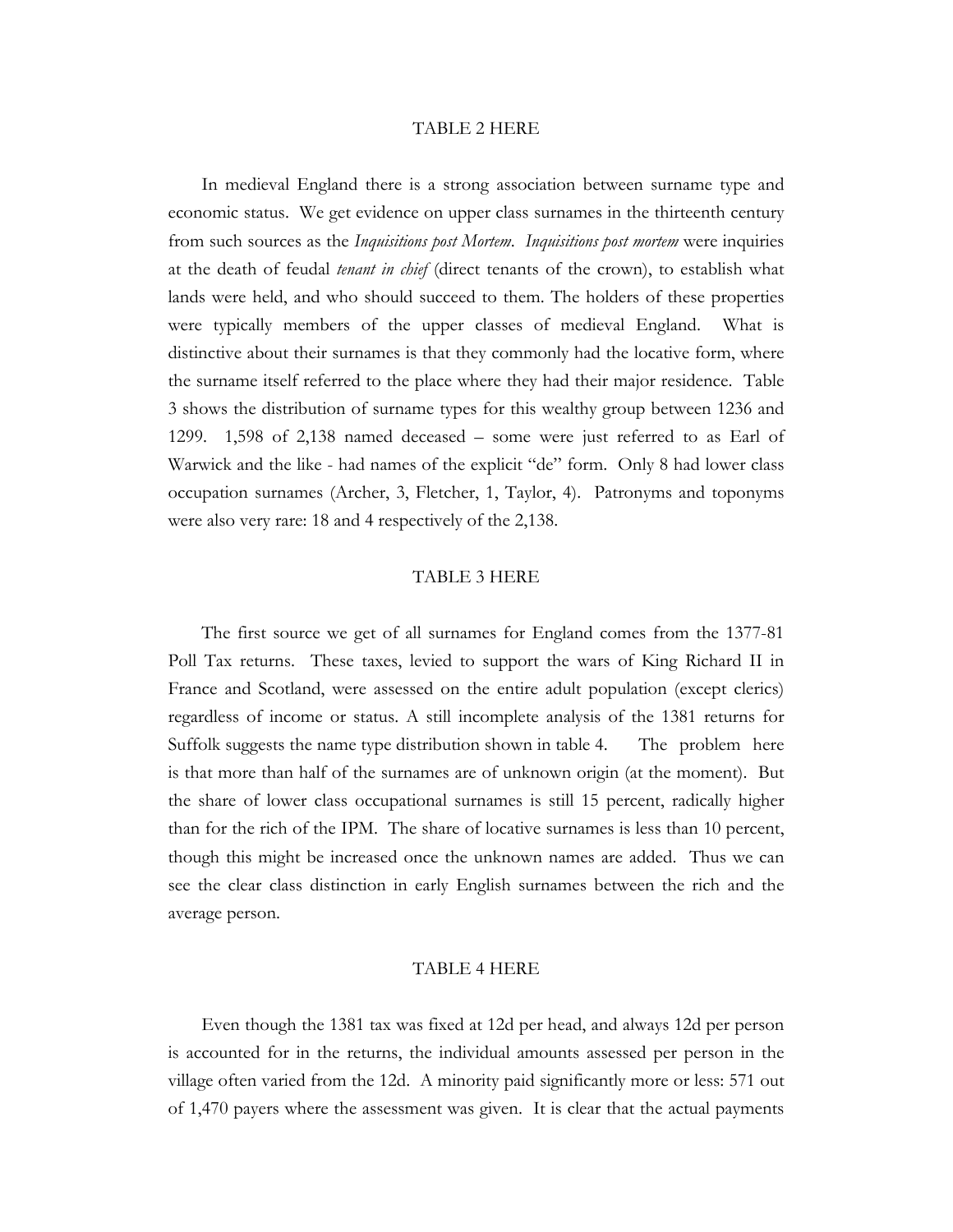were based on wealth. Thus for 1381 we have measures both of the general surname distribution, and also of the association with status.

Of the 60 taxpayers who paid 24d per head or more for their households, only one had an artisan surname (Skynner), and only one a patronym (Gerard). Nine had locative surnames beginning with the "de." In contrast among the rest of the assessed, 12 percent had artisan surnames (including shepherd and carter). This meant that of 221 lower level artisan surnames with assessed tax listed, only 1 was among the richest tax payers. If artisan names were evenly distributed across wealth we would expect 9 such surnames among the wealthy. Similarly of 144 persons with locative surnames, 15 were among the top 60 tax payers (as compared to an expected 6). Thus still in 1381 there was a class distinction in surname types.

The next set of data we get on the distribution of the surnames for the rich comes from the wills probated at the Prerogative Court of Canterbury (PCC) 1384- 1858. Before 1858 wills were dealt with in ecclesiastical courts. But there was a hierarchy of these courts, with more modest estates probated in local courts and more substantial wills dealt with in the major courts at Canterbury and York. Canterbury was the most important of the ecclesiastical courts that probated wills, dealing with relatively wealthy individuals living mainly in the south of England and Wales (the original ecclesiastical province of Canterbury).

More than 1 million of these wills survive, with Table 5 showing the frequency in terms of distribution by century. Normalizing by the number of adult deaths per year gives an impression, in the last column, of the share of the population they covered. By the eighteenth century 4 percent of those dying in England and Wales would leave wills probated in the Canterbury court. Allowing for those dying intestate, and the fact that will makers were more likely male, represented perhaps the top 10 percent of wealth distribution. In earlier years PCC wills represented a much smaller fraction of deaths, so they may represent a smaller share at the top of the wealth distribution.<sup>15</sup>

l

<sup>15</sup> One problem is that Prerogative Court of Canterbury wills include anyone in England dying abroad, which would include numbers of relatively poor sailors and soldiers from the outposts of the British Empire. Where possible mariners dying abroad were excluded from the counts.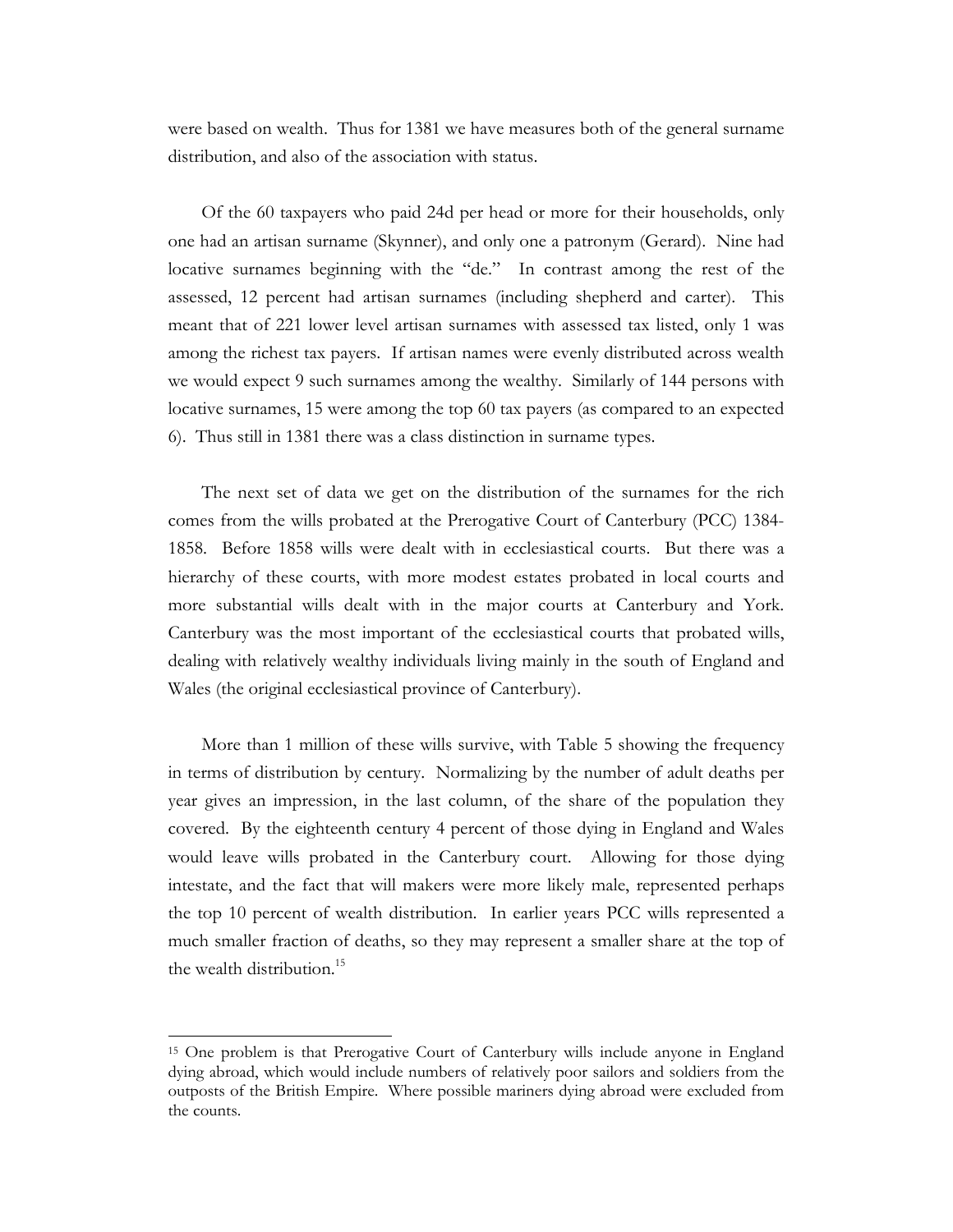#### TABLE 5 HERE

Over time, particularly over the years 1400-1500, the distribution of names in the Prerogative Court of Canterbury wills changed markedly. Names associated with lower class origins were not found in any PCC wills before 1400, but by 1500 they had risen to what was likely close to the shares of these names in the general population. Figure 4 shows this process for names associated with lower status artisans such as smith, tailor, baker, butcher, cook, wright. There was a rapid increase in the share of these names among PCC wills in the fifteenth century, followed by a rough constancy of shares thereafter. Thus it took only about 150-250 years, 4-7 generations, for the descendants of the original modest artisans to be absorbed completely representatively into the wealthier groups in England.

#### FIGURE 4 HERE

We can get an even finer slice of the rich from the PCC wills by focusing on those labeled with "gentleman," "sir," "lord" and other such honorifics This came to stabilize at about 16 percent of all those leaving PCC wills by 1550 and later.<sup>16</sup> These individuals represented the richest of the PCC testators, and thus typically the top 1% of less of the wealth distribution of England. Figure 4 also shows the fraction of all "gentleman" testators with lower artisan surnames. Again there is convergence of a stable share of such surnames, though the convergence takes much longer and is not complete until after the 1660s. This implies that in the course of 260 years the artisan class of the middle ages moves from the lower end of the income distribution to being fully represented among the richest in the society. There is complete long run mobility.

Though there is complete mobility, how fast was it? The speed of this observed social mobility in the medieval period depends on when inherited surnames amongst the lower classes first widely appeared. If that was by 1200 then it would have taken 350 years for regression to the mean to have worked its magic. If it was 1350 then the process took only 200-250 years to near completion, which is six or seven generations. Judging whether surnames were inherited, or were merely temporary

<sup>16</sup> Earlier most wills have no indication of the occupation or status of the testator.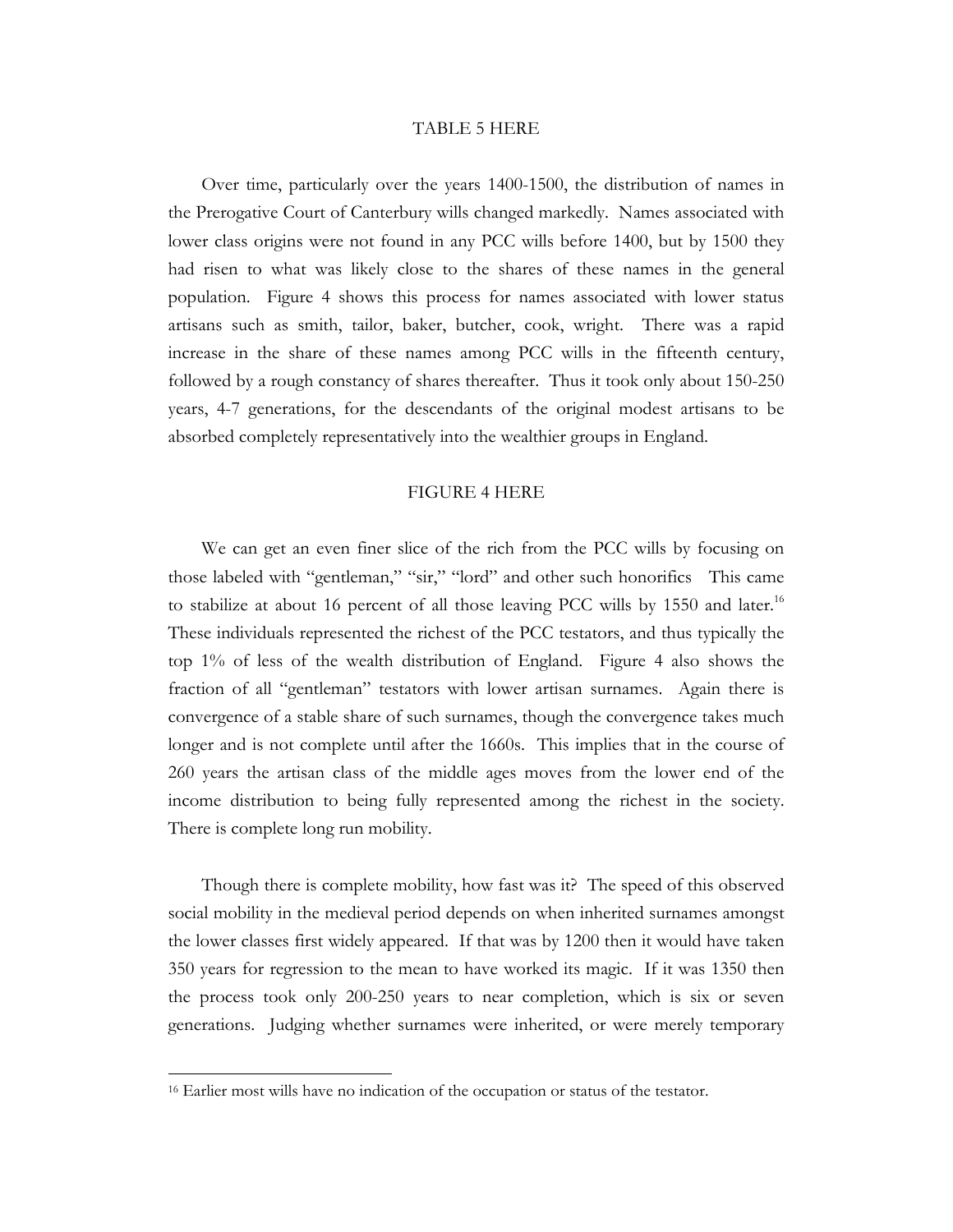by-names, is difficult, however, from the existing tax and court lists of the medieval period. In 1381 occupational surnames still correlated with actual occupations. Vastly more than a chance number of people worked in the occupation that would be implied by their surname. Of 35 carpenters, for example, 7 bore the name "wright." If surnames by then had become completely hereditary, then either they were formed within a very few generations of 1381, or there was strong intergenerational persistence of occupations.

How strong is the regression to the mean compared to that of modern times? What is the implied *b* in equation (1) above? We can try and estimate that, as is done below, by looking at the connection between the wealth of fathers and sons. That suggests a value for *b* of 0.6-0.7 for the years 1750-1900. Suppose that *b* was 0.7 also in 1400. Later data from wills suggests that the average artisan in England in the 1620s would on average have a wealth that placed them one third the way up the wealth distribution. Figure 5 shows the proportionate representation, relative to their frequency in the general population, of artisan descendants in the top 15% and top  $1\%$  of the wealth distribution over each generation.<sup>17</sup> This suggests that it would take about 6 generations for artisans to become close to proportionately represented among the top 15% of the wealth distribution (meaning having at least 90% of their numbers compared from the expected share in the population), and 8 generations to achieve such representation in the top 1% of wealth. Thus the diffusion of artisan surnames into the upper classes is at a pace that is compatible with (as we shall see) a degree of regression towards the mean that would be the same or little higher than that of modern England.

#### FIGURE 5 HERE

 Another source is available for the diffusion of artisan names into the upper classes, which are the records of the Exchequer and Prerogative courts of the archdiocese of York in the north of England from 1267 to 1501. The Prerogative court of York is the northern equivalent of the PCC. The Exchequer court dealt

$$
var(y) = \frac{\sigma_u^2}{1 - \beta^2}
$$

<sup>&</sup>lt;sup>17</sup> In this simulation a crucial element is the variance of the shocks to wealth in each generation. This is determined through the formula

The variance of the log of wealth, y , was estimated from the wealth of testators in the 1620s and 1630s.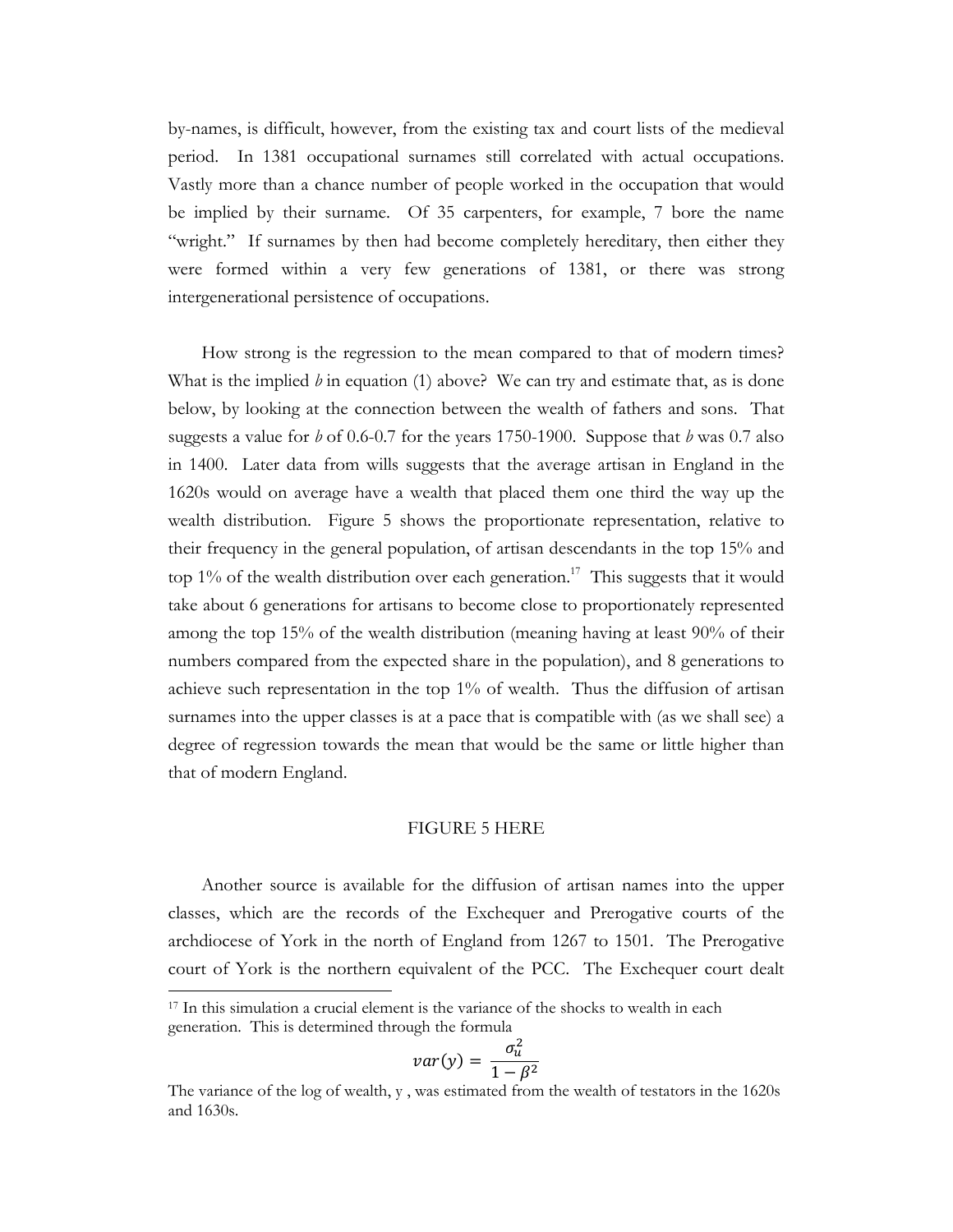with people lower down in the social scale – such as clergy without benefices (endowed positions). Thus these court record relate to a more Catholic share of the population than the PCC data of figure 4. Figure 6 shows the percentage of testators in these courts with artisan names. To establish a baseline, the percentage in the Prerogative Court of York with such names is shows for 1825-49. In the north the percentage of people with artisan surnames by the nineteenth century was higher than in the south, at 7% of the population. Interestingly by 1400-24 the share of testators in these courts with artisan surnames had already risen to that of the general population. Social mobility was rapid.

#### FIGURE 6 HERE

The 1381 data suggests that at this date surnames carried significant information about the economic status of the bearers. It is puzzling, however, that the frequency of occupational surnames is greater than in later populations, even populations as early as 1600. Table 6 thus shows the frequency of a group of common artisanal surnames in Suffolk in 1381. In comparison it shows these surname frequencie in three samples of names in the 1850s: the PCC wills, the accused at the Old Bailey criminal court in London, and the population at large. Somehow the share of artisanal names declined over time.<sup>18</sup> I posit an explanation of this decline below, but since we do not know when this decline occurred, it implies that it is possible that there had not been complete convergence towards the mean by 1600 by those with artisanal surnames.

However, I can check this by using measures of name frequency at the very lowest end of the income/status spectrum for these years, which were the surnames of laborers who also were criminals, typically petty criminals. These are derived from the assize indictments of Essex for the years 1559-1625, which yields 2,153 male surnames for laborers: the majority of the indicted were "laborers". As table 6 reveals, leaving aside the "smiths", the percentage of those with artisan names among this group was only modestly higher than for the PCC will makers: 4.2 percent versus 3.9 percent. Regression to the mean was largely complete by 1600, in

<sup>&</sup>lt;sup>18</sup> The large share of the name "smith" among the accused in the Old Bailey records seems to come from the accused giving false names. Also in the criminal records circa 1600 "smith" is surprisingly common.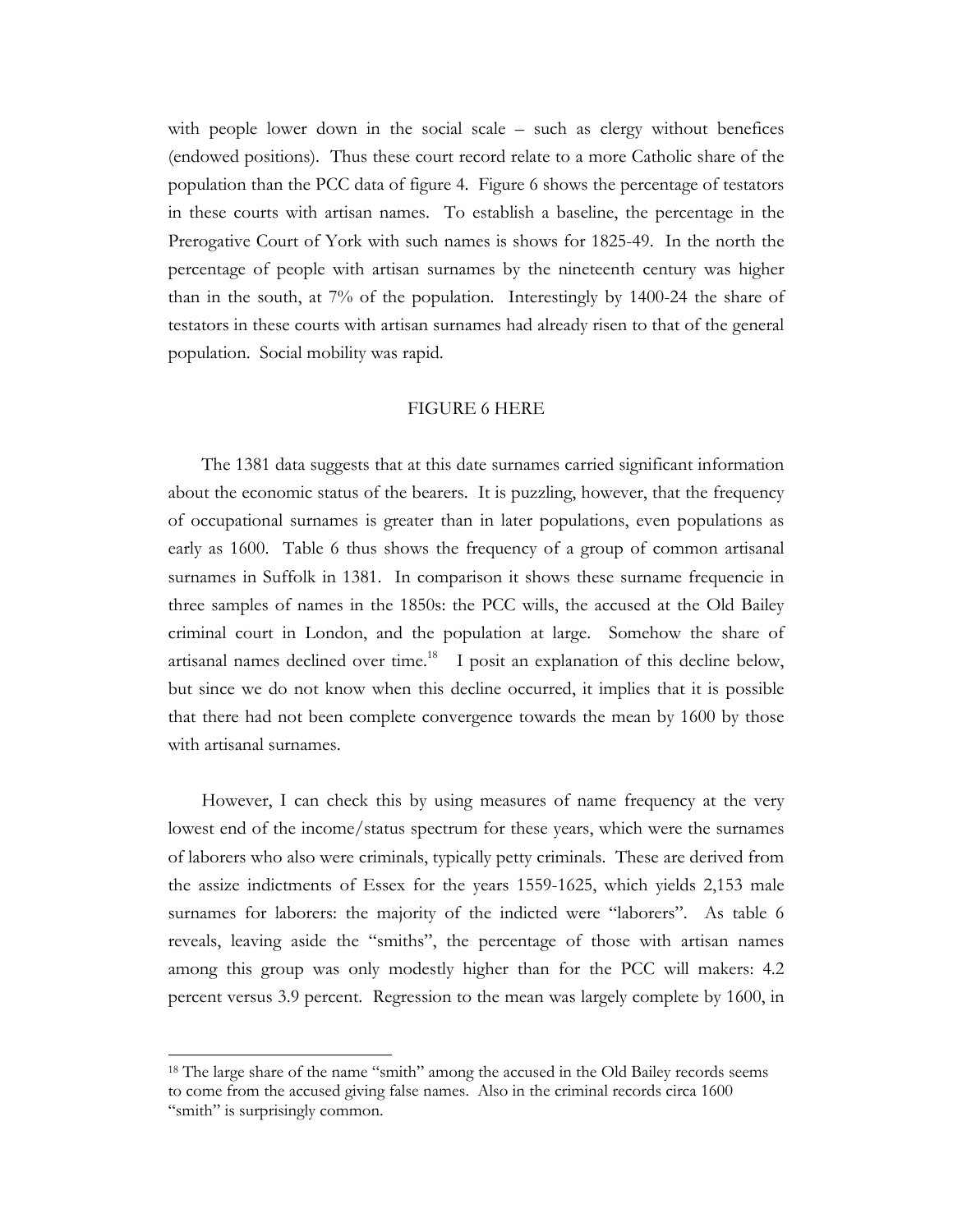the sense that those with artisan forbears had diffused almost equally into the top and the bottom rungs of the society.

#### TABLE 6 HERE

The upward mobility of the artisan surnames implies equivalent downward mobility of the names associated with the upper classes in the middle ages, and also of their descendants. Since the upper classes were typically named after their main place of residence we do not, however, expect there to be a high frequency of any particular upper class name. They all started out as relatively rare names. We thus have to form a pool of these names and, see what happens to its frequency over time.

 With rarer names there is a problem of their mutation over time. Since they are not anchored to a well known form, like "smith", they can and will mutate, especially for names of foreign origin if their original meaning and significance is lost. Thus in forming a 10 percent sample of the upper class names of 1236-1299 from the Inquisitiones Post Mortem I have deliberately favored those names that correspond to places in England since this will tend to anchor the form of the name over time. Names in this sample included Baskerville, Berkeley, Beaumont, Essex, Hilton, Lancaster, Maundeville (Mandeville), Neville, Normanville, Percy, Somerville, Wake.

Table 7 shows the frequency of these surnames in the PCC from 1380 to 1858 compared to the frequency of these names in the general population. The frequency of names in the general population is estimated in 1381 from the Poll Tax. In 1500- 1858 it is estimated from name frequencies in Boyd's marriage index 1538-1840. The surnames of the medieval elite are initially heavily overrepresented in the PCC wills, but relative to their frequency in the general population the overrepresentation declines steadily over time. Interestingly nearly six hundred years after the identification of this group of names with the rich it is still the case that the bearers, 16 generations later, were better represented among the rich than among those accused of crimes. By 1800-58 it is still there, but is only 4%. Thus the tale of the Stanley's discussed in the introduction turns out to be an exception. The medieval elites are not able to maintain their position among the rich over time. Regression to the mean takes its toll. The Beckerian vision of the profound equality of societies once a long enough time interval is considered is once again vindicated.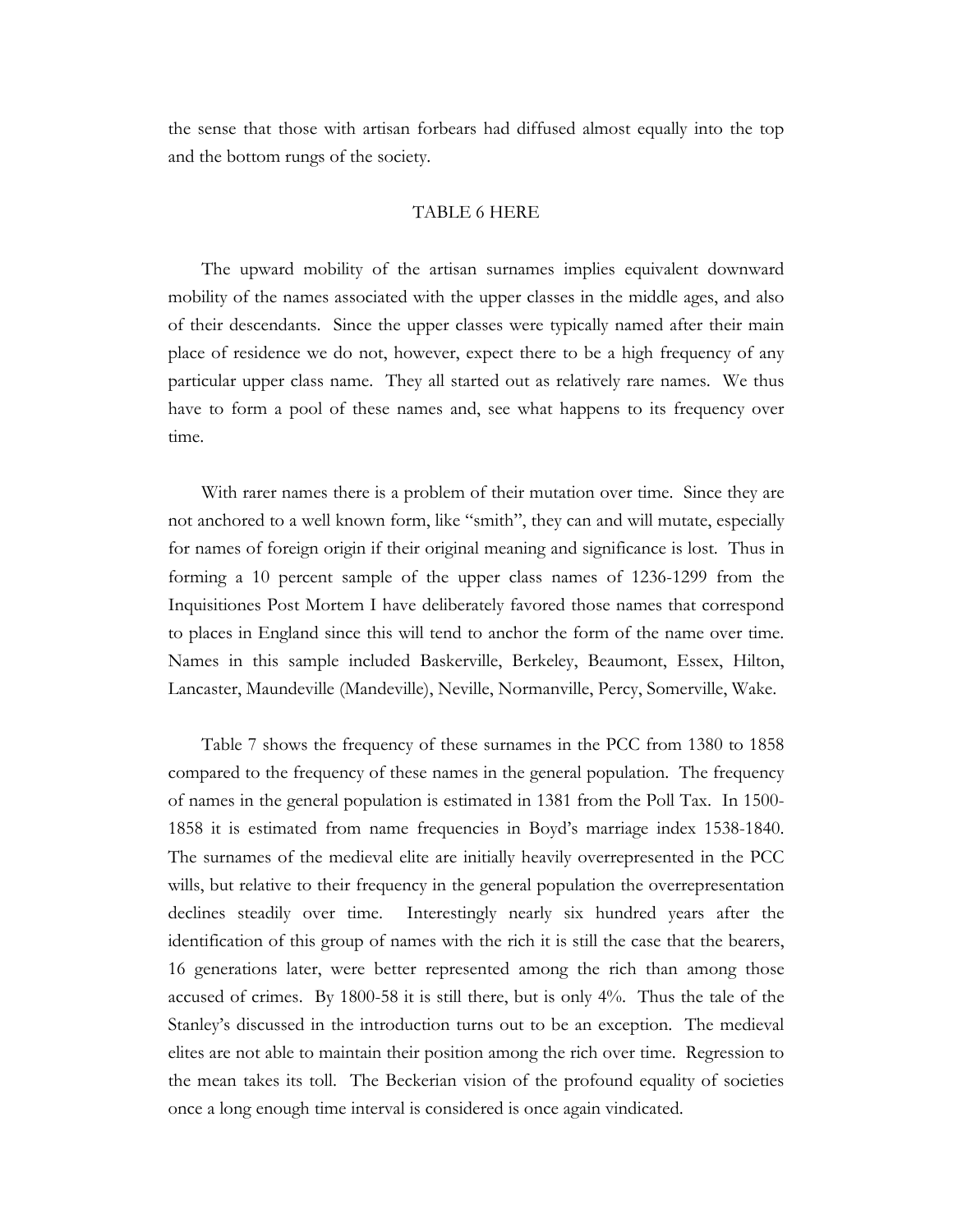#### TABLE 7 HERE

We can also look at the descent of the descendants of the medieval elite into the criminal underclass. Table 8 shows the relative frequencies of the 10% sample of the surnames of this elite among both the accused at the Old Bailey in London, and among victims named in the Old Bailey Records. Those with elite surnames are always less likely to be accused than to be victims, but the differential is greatest in the earliest period 1600-99. Figure 7 shows these converging name frequency trends for this elite in the tops and bottom of the socio-economic distribution over time.

# TABLE 8 HERE FIGURE 7 HERE

Common English surnames thus largely lost any association with social status by 1600. However, the nineteenth century saw substantial migration into England, principally by the Irish. By 1841 there were 289,000 people of Irish birth living in England. Many Irish surnames, particularly those of Gaelic origin, are quite distinct from those of England. Table 9 also shows the share of defendants and victims in the Old Bailey in London in 1830-1859 with such Irish surnames. For comparison the same percentages are shown for English artisan surnames (except for the surname "smith", for the reasons discussed above), as well as for the distinctive surnames of Scottish immigrants. Also shown is the share of PCC wills made by people with these artisan or Irish surnames resident in London or Middlesex in 1850-8. The later date for the wills was adopted because the Irish population would have been relatively young and growing over time.<sup>19</sup>

### TABLE 9 HERE

For native artisan names, the share of will makers, victims and defendants is very similar. The bearers of artisan surnames are spread evenly from top to bottom of the social hierarchy. However, the bearers of Irish surnames are heavily

l

<sup>&</sup>lt;sup>19</sup> The percent of victims and defendants with names of distinctively Scottish origin is included as another control. If the low ratio of victims to accused for the Irish was a consequence of their immigrant population having a skewed age structure then we would expect that other recent immigrant groups such as the Scots would show a similar pattern.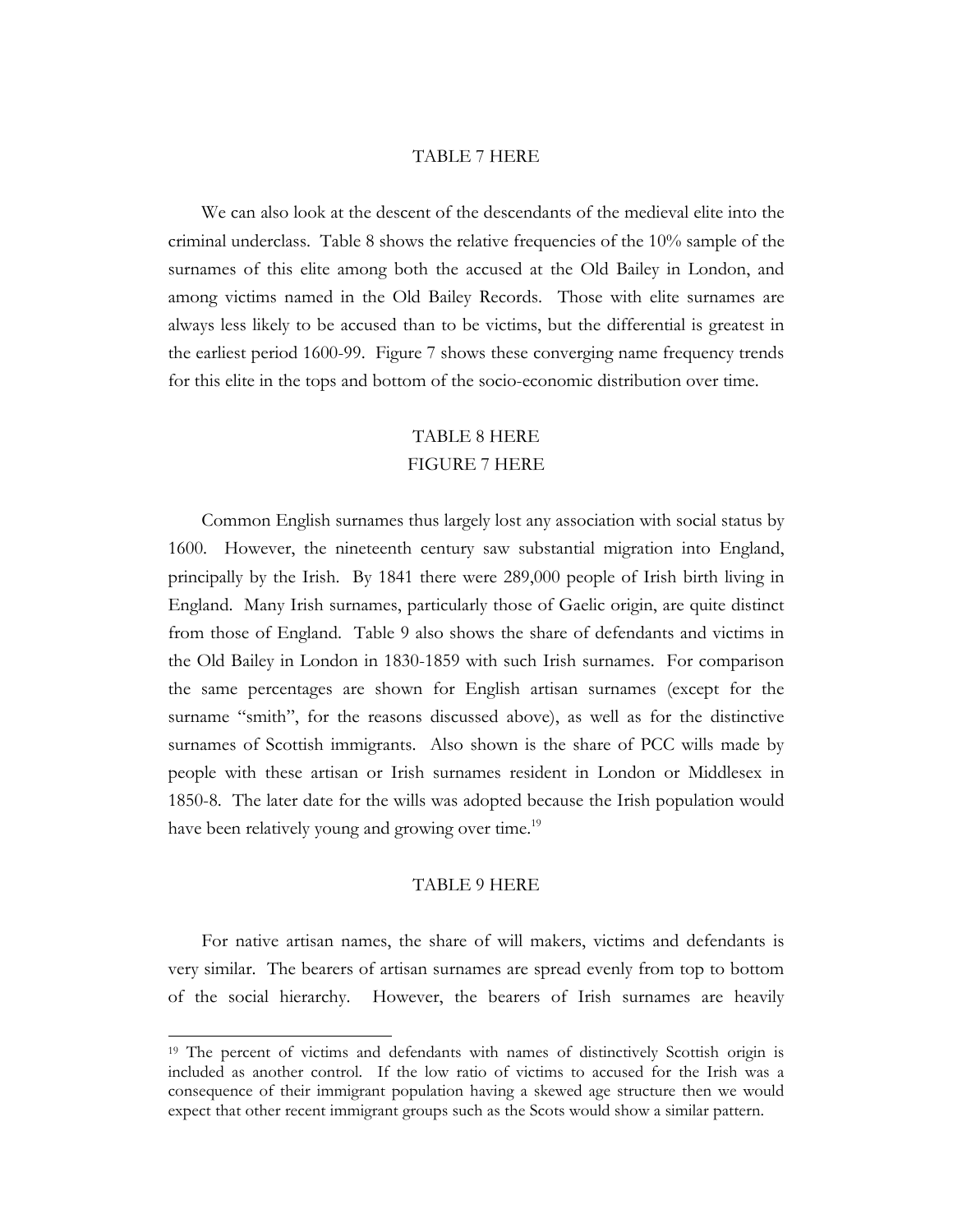concentrated at the bottom of the social ladder. They are three times as likely to the defendant in a criminal trial, than the victim of a crime. They are also between 5 and 6 times as likely to be a criminal defendant, than to make a will proved in the high status Canterbury Court. Thus we can potentially use such immigrant groups to measure, using common names, the rate of upward mobility in the years 1800 and later. In the 150 years between 1850 and 2009 have the Irish achieved complete upward mobility within English society? $20$ 

### **Social Mobility 1858-2009: Rare Surnames**

After 1650 common surnames lose most of their information about economic status. We can, however, use rare surnames to trace long run social and economic mobility. English surnames exhibited from the earliest years astonishing variety. For the 26 million people in the 1881 census there are 429,000 surnames. A large number of very rare names were just transcription errors. But if we take for example, names held by 5-30 people (to exclude transcription errors), we still find 84,000 names, covering nearly 4% of the population. The most frequent 40 surnames encompassed only 15% of the population.

We have a good measure of what surnames were rare in England after 1550 from a variety of sources: the national censuses of 1841 and later, and from 1538- 1840 Boyd's marriage index (together with various supplements) which lists 7 million surnames of people married in England.

 By 1600 the average wealth levels of all common names was the same in England. Such names convey no information about social status. But through two forces – the fact that many of those with rare names will be related, and the operation of chance – the average wealth levels of those with rare surnames will vary greatly at any time. We can thus divide people post 1600 into constructed economic strata by focusing on those with rare names.

<sup>20</sup> This test is complicated by continuing Irish immigration into England between 1850 and 2009, but a large share of the modern stock of people with distinctively Irish surnames in England in 2009 would have ancestors who arrived before 1914.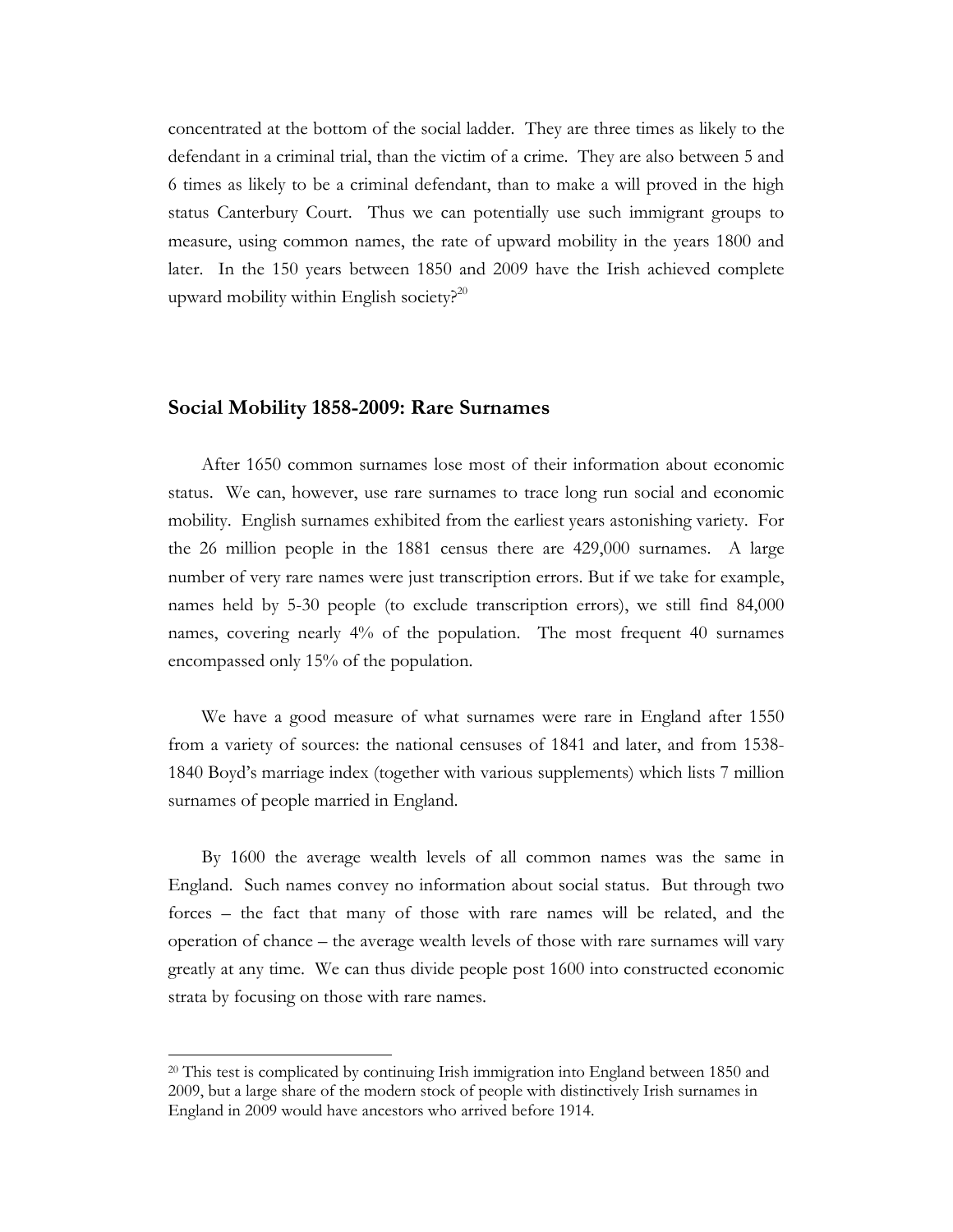For 1858-1879 an initial test sample of 284 rare surnames of testators from the Principle Probate Registry was constructed, the core of which was surnames beginning with "A" or "B" in 1858-60 held by 30 or fewer people in the 1881 census. Table 10 shows the distribution of these surnames across 1858-79, and also for two later periods 1888-1909, and 1996-2010.

#### TABLE 10 HERE

The names in the sample include some that are foreign imports (Abauzit, Agassiz, Angerstein, Bazalgette, Brunel), some unusual spellings of common names (Apletree, Batcheller, Bisshopp, Bucklee), and some just unusual names (Bagnold, Baldack, Beeland, Binford, Blacksmith, Bollock, Briscomb). The distinctive surname "Bazalgette", for example, was imported into England by Jean Louis Bazalgette (1750-1830) from southern France. Jean Louis was a successful high society tailor who married twice and had 14 children. The name "Binford" which occurs only 19 times in the 1881 census was recorded as early as 1561, and likely first occurred in the middle ages (there is a hamlet called Binford in Shropshire).

The probate registry gives also an estimate of the "personalty" of the testator, the value of their assets other than real estate, which is correlated with their wealth. Taking all pairs of testators with the same surname I can thus test whether there was indeed a correlation of wealth between those of the same rare surname. The estimated value of *b* between individuals with the same rare surnames in this sample is 0.334 with a standard error of  $0.059$ .<sup>21</sup> There is a statistically significant link between the wealth of people observed in these years with the same rare surname. We can compare this to the estimated value of *b* for fathers and sons, and for brothers, for the years 1790-1900 for both personalty, and for a wider measure of total wealth. These estimates are shown in table 11. Looking just at personalty the connection estimate *b* between those with rare surnames is as close as that between fathers and sons, and brothers.

#### TABLE 11 HERE

<sup>&</sup>lt;sup>21</sup> This is calculated regressing each pair of wealth observations for a given name, but correcting with clustering for the non-independence of the error term for each same name pairing.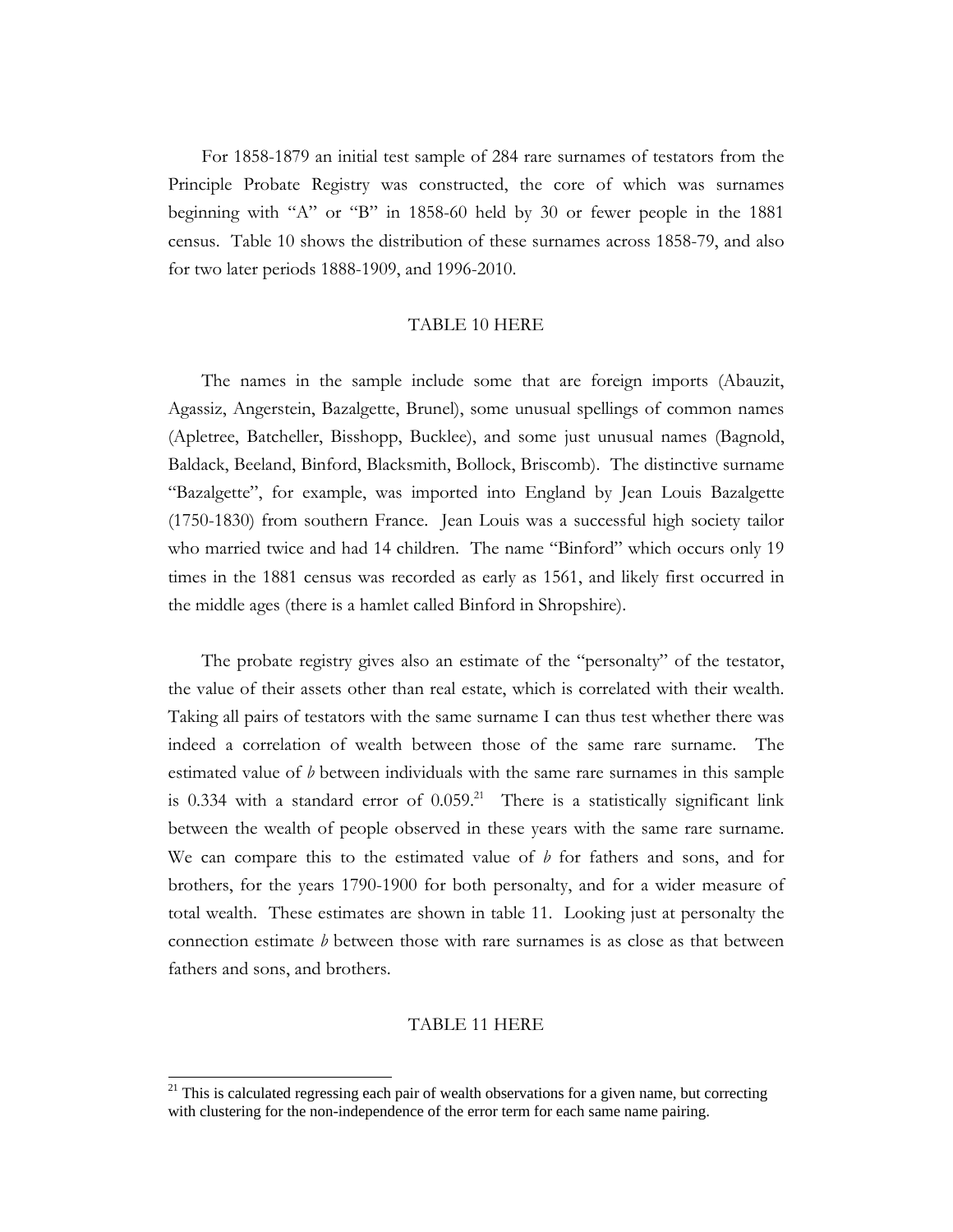I also constructed samples from the probate registry for the same names in the next generation (1888-1909), and for the  $5.5<sup>th</sup>$  generation 1996-2010 (assuming a 30 year gap between generations). The numbers in these samples are also shown in table 10. What should happen to the estimated value of *b* as we move to the next generation, and then to 4.5 generations ahead? If there is a class society in modern England then that estimated  *will converge to a number greater than 0. If, however,* there is still complete regression to the mean then the estimated *b* should decline to close to 0 by 1996-2010. Table 12 shows the estimated value of *b* for people of the same rare surname in and across each of the cohorts 1858-79, 1888-1909, and 1996- 2010. The correlation in wealth between people with the same surname in the initial and the second cohort falls to 0.23. That correlation by 1996-2010, at the end of 4.5 generations (assuming a 30 year generation gap), falls to 0.04, and is not significantly different from 0. This fall occurs despite the fact that from 1996 on the entire net value of the estate, and not just the personalty, is given in the probate record which would reduce the error component.

#### TABLE 12 HERE

Figure 8 shows these estimated *b*'s. Can we potentially infer from this data the rate of regression to the mean across each generation in modern England? Potentially yes. Suppose we estimated the *b* linking fathers and sons. Suppose also that the measured wealth *Y* is the true wealth  $\gamma$  plus some error  $e$ . The estimated value by *b* by OLS would be,

$$
\hat{b} = b \left( \frac{\sigma_y^2}{\sigma_y^2 + \sigma_e^2} \right) < b \quad .
$$

Suppose we then measured the connection in wealth between fathers and grandsons. With complete regression to the mean the expected coefficient would now be  $b^2$ , but with the same size of the error in measured income the OLS estimated coefficient would be

$$
\widehat{b^2} = b^2 \left( \frac{\sigma_y^2}{\sigma_y^2 + \sigma_e^2} \right) < b^2 \qquad \stackrel{\text{22}}{\dots}
$$

<sup>22</sup> For this insight I am grateful to my colleague Colin Cameron.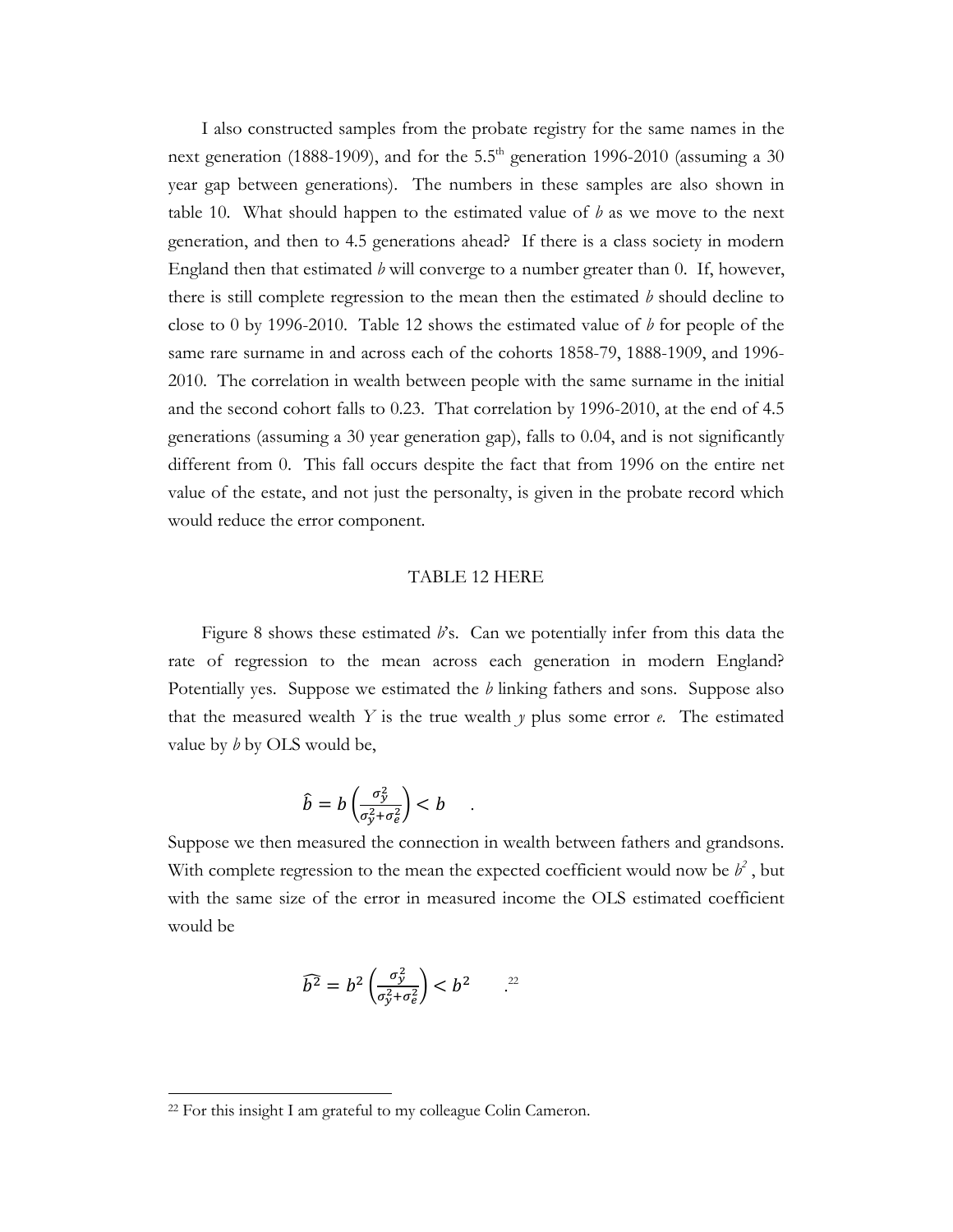However, the ratio of these two estimates would be the desired coefficient, *b*. If the same process of attenuation between generations operates for the rare surname groups, then by analogy (and this is just an unproven intuition at the moment), the true regression to the mean coefficient *b* between the 1858-79 and 1888-1909 generation would be from table 12,  $0.69 = 0.232 \cdot 0.334$ . Figure 8 shows in the dotted line what happens when we project forward to 2010 using this rate of attenuation. The implied results for the link between wealth in 1858-79 and 1996-2010 are close to the observed link. Thus the results seem consistent with low but persistent rates of regression to the mean.

Interestingly while there is complete social mobility, there is more sign of geographic persistence. There were 54 English and Welsh counties in 1858. The chance of any two people being drawn from same county (at their 1851 populations) was 4.1%. In fact rare surnames were not drawn at random from counties. They were heavily concentrated in London and Surrey (31%), and infrequent in the north and in Wales. Given their distribution across counties the chance that any two at random would be drawn from the same county was 9% in 1858-79. In practice 40% of people with the same rare surname lived in the same county then. Over time the percentage of people with the same rare surname living in the same county declined. But if we look at the distribution of rare surnames in 1996-2010 compared to 1858- 1879, we still find that for any surname the chances that earlier it was located in the same county was still 10%. Looking at the distribution of the names across counties in 1858-79 and 1996-2010, the chance that by random they would be in the same county is only 6%. Thus there is some geographic persistence of rare surnames, even after 140 years. Geographic mobility may indeed be less than social mobility.

#### TABLE 13 HERE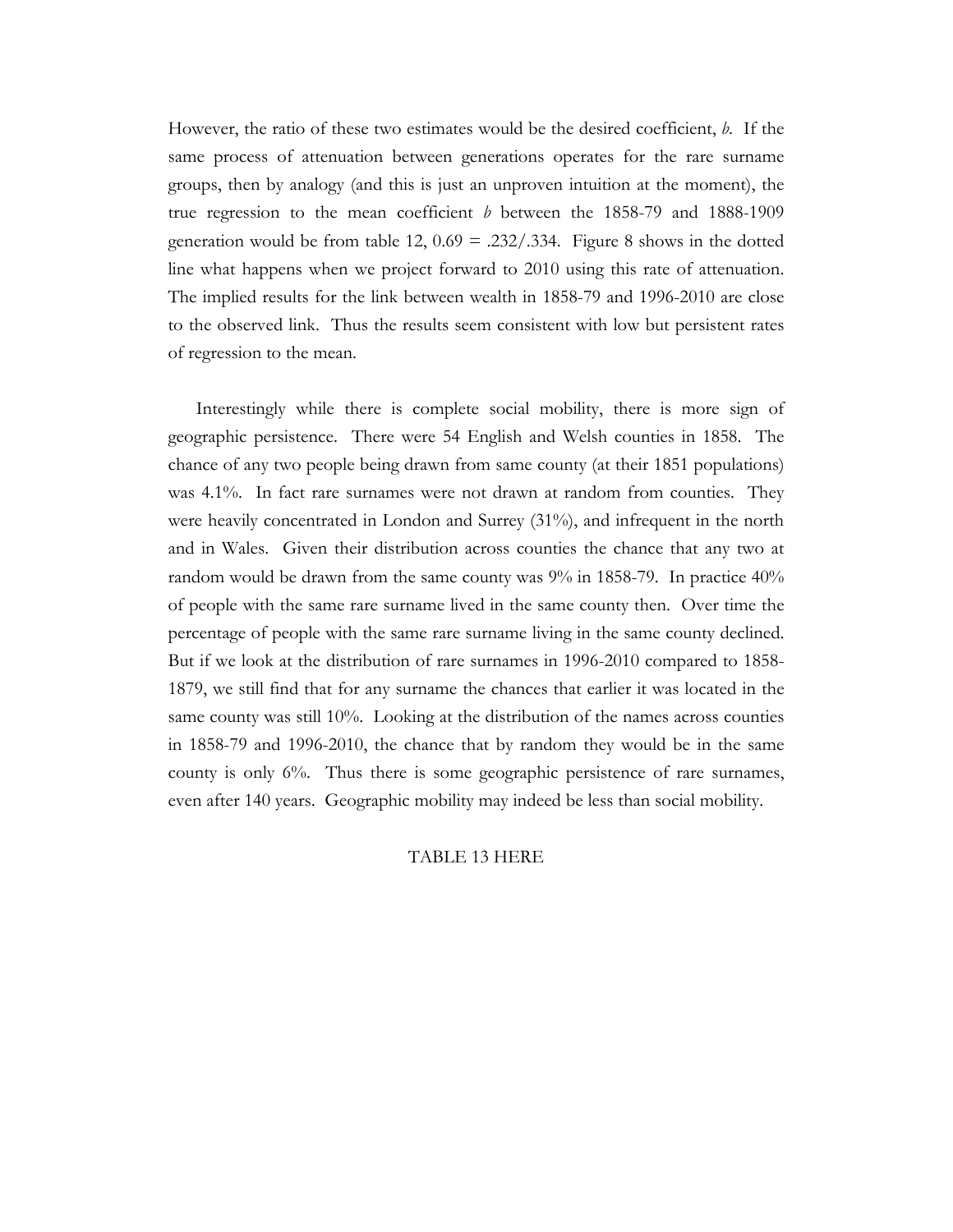### **Social Mobility, 1600-1858**

Using the same method of employing rare surnames I can also examine economic mobility 1600-1858. A problem in categorizing early surnames is that English spelling was highly irregular before the nineteenth century. The same surname would have many different variants. Johnson in 1601-2 was spelled Johnson, Johnnsone, Johnsone, Johnsonne, Jonson, Jonsson, Jhonson. "e" was added promiscuously to the end of names, without seemingly affecting the pronunciation. "y" and "i" were interchangeable. To control for this I checked for variant spellings of surnames in 1601-2 and 1851 in determining their status and frequency in 1600 and 1851. Thus, for example, if a name ended in  $-y$ , I also checked for the same stem ending in –ie and –ey. If the name had a "ck" I also checked it with only a "k".

Spelling variants introduce errors, but not errors that should favor the names of the rich versus the poor. We can check this, however, in our data by looking at the relative frequency of spelling variants, versus the originally spelled name in the case of the rich and the poor. This will test whether the names of the rich somehow were more fixed in their original form because of their greater literacy.

Another source of error that cannot be controlled for, is the mutation of surnames over time.<sup>23</sup> Partly this can occur because of shifts in the way names are pronounced, leading to a later shift in spelling. Thus the wills and court records for 1600 show a ratio of "Clarks" of various stripes of 6:1 with "Clerks." By the 1841 census there were 73,049 "Clarks" and only 835 "Clerks" a ratio of nearly 100:1. Some of the "Clerks" mutated to become "Clarks."<sup>24</sup> Again the errors introduced by such mutations should not tend to favor the rich versus the poor, unless again the names of the literate rich are less subject to mutation.

For 1600 I identify two groups of rare surnames in England 1560-1640. The first was rare surnames held by economically successful men, as revealed by their leaving a will. The second group was rare surnames held by a man on the margins of

l

<sup>23</sup>As an extreme example, the surnames Birkenshaw, Bircumshaw, Burkimsher, Burtinshall, Brigenshaw, Buttonshaw, Brackenshaw, Buttinger, and Bruckshaw all apparently stem from the place name Birkenshaw (McKinley, 1990, 55).

<sup>24</sup> Presumably because the pronunciation of clerk in modern English is clark.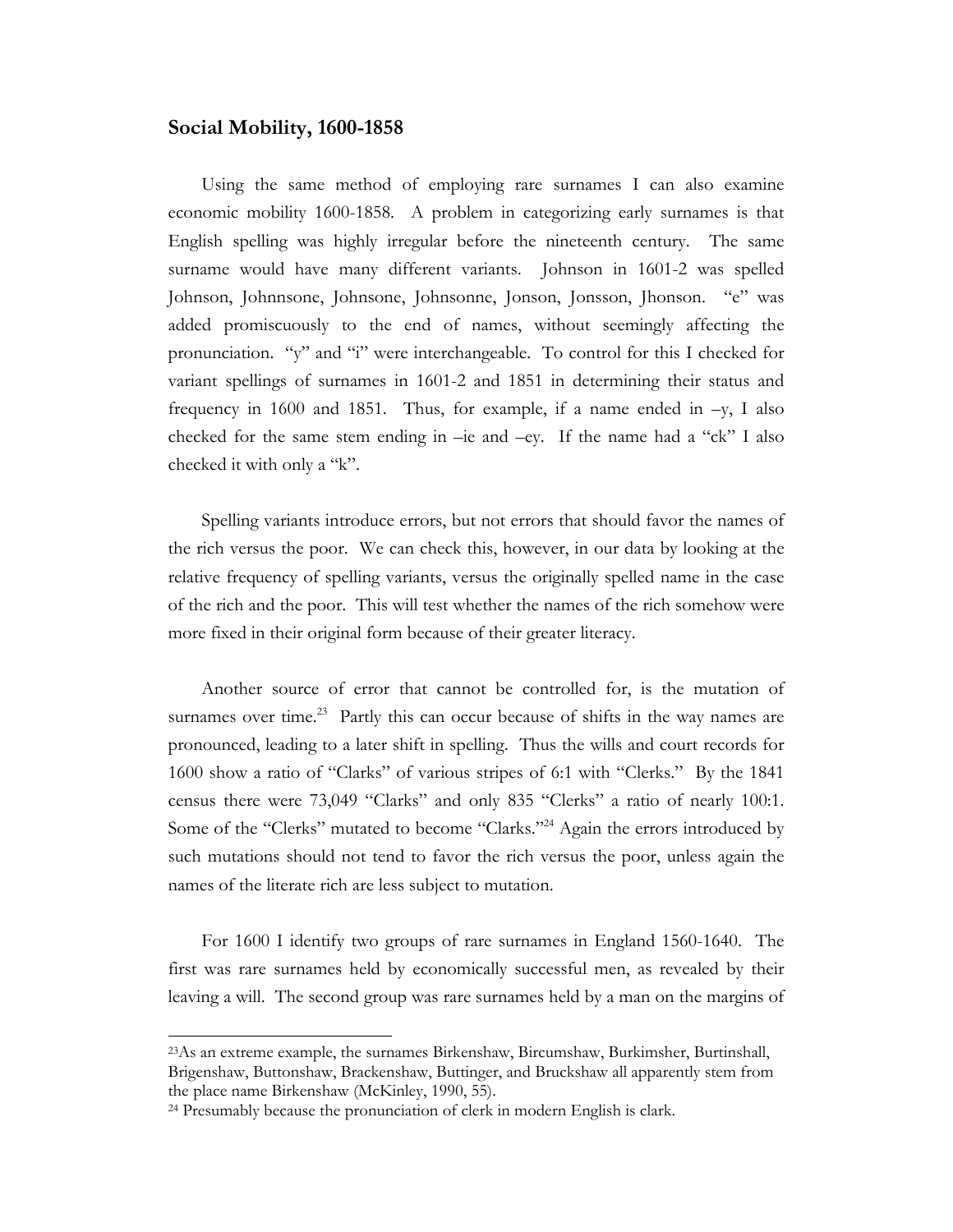society, someone indicted in the Essex courts in the years 1598-1620 for assault, burglary, theft, poaching, robbery and murder. The indicted were overwhelmingly from low socio-economic groups. The average man holding the same rare surname as a wealthy man in 1600 will be relatively wealthy.<sup>25</sup>

I get a sample of rare surnames held by rich men in 1560-1639 from a database of 2,445 wills probated in these years, mainly in the counties of Essex and Suffolk.<sup>26</sup> 689 of these men, 28 percent, had names which did not appear on the parish registers lists for 1601-2, and thus were rare names. We can further divide these testators with rare names into rich (bequest of  $\ell$ , 250 or more), middling ( $\ell$ , 25-250), and poor  $(10-25)$ , where wealth is measured in 1630s prices.

Those leaving wills represent the upper end of the social scale and asset distribution in pre-industrial societies. Identifying rare surnames held by men in the poorest social strata is more difficult. Most tax lists for pre-industrial England identify the propertied. The civil and manorial court records again tend to identify individuals with property to transact or dispute. One place where the poor do show up, however, is in criminal indictments. As in modern societies those accused of theft, forgery, assault, riot, robbery, murder, and desertion were disproportionately the poor.

For the reason that I am attempting to get a sample of the poorest and most violent, I excluded from this sample men indicted for what were crimes against regulations in restraint of trade, or of religious orthodoxy: keeping an unlicensed alehouse, baking without license, erecting cottages on less than 4 acres of land, and recusancy. From this sample of 1,523 indicted men, we get 374 (25 percent) who have rare surnames, a similar percentage to that for the sample of will writers.

In the resulting smaller samples there are some names that occur more than once among both the indicted and the will writers. Names with multiple occurrences

<sup>25</sup>I can confirm the validity of the premise that holders of rare surnames tended to have correlated wealth or status, using data on wealth at death in the period 1580-1640. The wealth of those with rare names is correlated. The wealth of those with common names is uncorrelated.

<sup>26</sup> Clark and Hamilton, 2006, describe how these data are constructed from the raw will transcripts. The will sample mainly derives from transcripts in Allen, 1989, 1995, Allen and Evans, 1986a, 1986b, Emmison, 1994-20001, and Evans, 1987, 1993.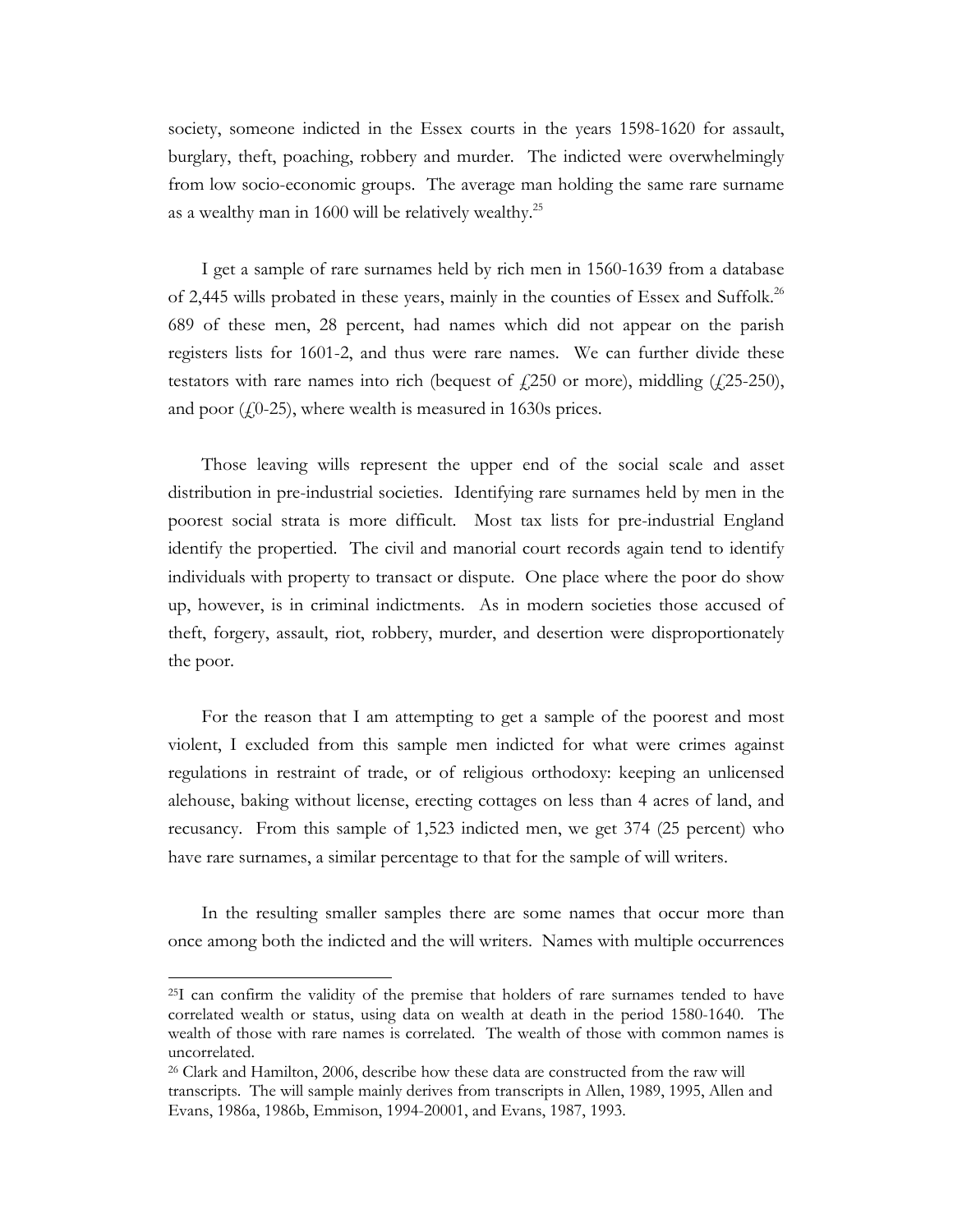in 1600 also tend to appear with greater frequency in 1851, because they were always more common. In the statistical tests below, I include each occurrence of such names as an observation. Otherwise the size of the initial sample matters in terms of the median frequency of the occurrence of names later. Smaller samples will contain proportionately more common names, and have higher median numbers later. Since I have unmatched sample sizes this is undesirable.

Table 14 shows a random sample of 10 percent of the names of the indicted and of 5 percent of the names of the rich, constructed by arranging them in alphabetical order and selecting each  $10^{th}$ , or  $5^{th}$ , name. As can be seen the names seen very similar in form, and otherwise undistinguishable.

#### TABLE 14 HERE

The men in the two resulting samples are from very different ends of the social spectrum. Table 15, for example, shows the distribution of the occupations of 494 men leaving estimated assets of at least  $\frac{1}{250}$  in England 1560-1640, compared to the distribution for 1,523 men indicted in Essex courts 1598-1620 for property crimes, assault and homicide. 54% of the indicted were classified as laborers or the equivalent, compared to 0.2% for the rich. Overall the bottom four social groups were  $6\%$  of the rich,  $81\%$  of the indicted.<sup>27</sup>

### TABLE 15 HERE

 We saw in table 15 the very different occupational distribution for each group around 1600. What is the occupational distribution of their descendants by 1851 revealed by the census, seven generations later? In line with the earlier results for 1300-1600 on common names, there seems to be almost complete regression to the mean. Table 16 shows the socioeconomic status of a sample of adult men of both name groups, taken from the names with the less frequent occurrences. While those descended from the rich show a slightly greater percentage in the top socioeconomic groups, that result may well be sampling error. And at the bottom of the

<sup>&</sup>lt;sup>27</sup> Those accused only of petty larceny were on average even lower in the social scale. 61% of them were laborers or the equivalent.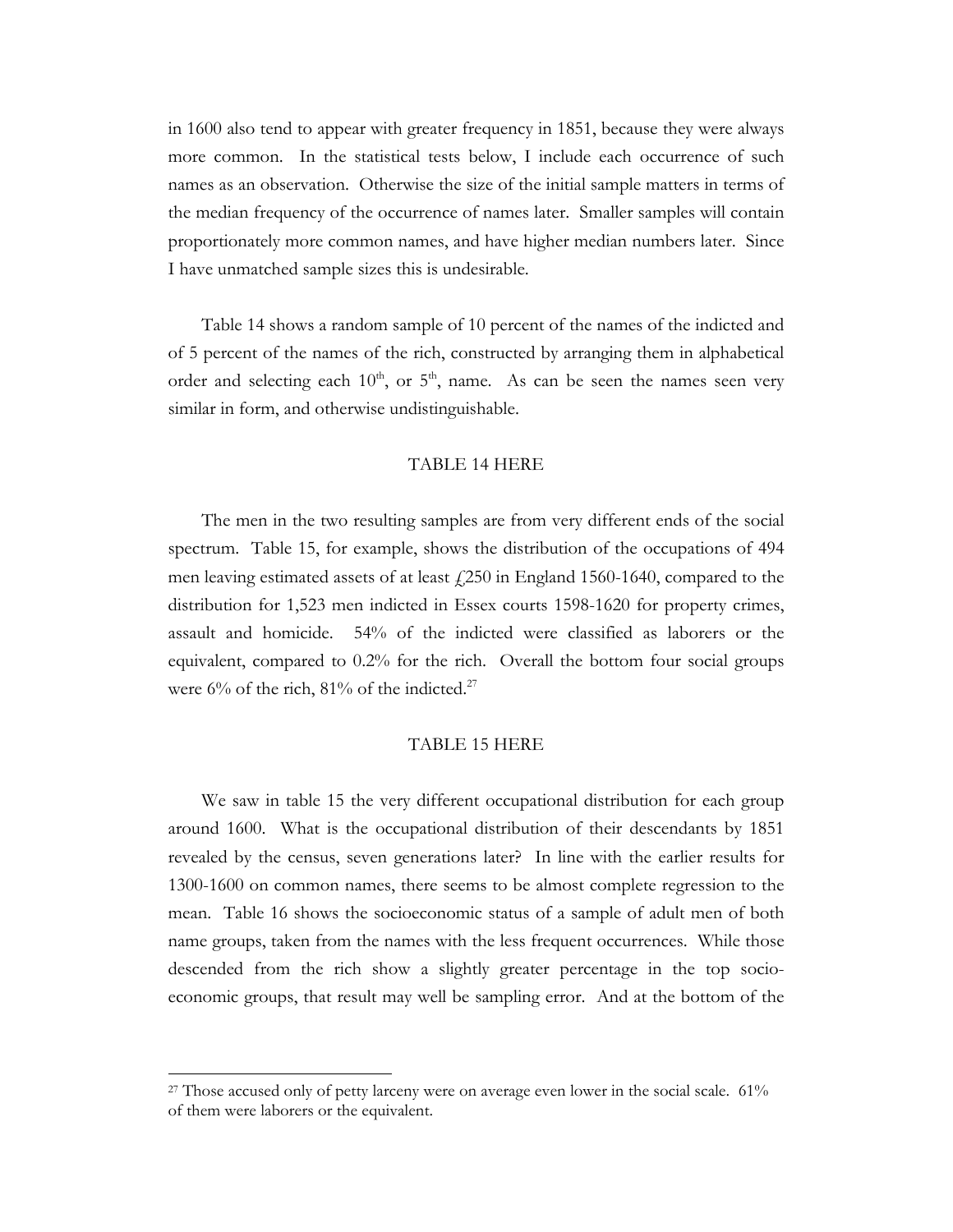socio-economic scale, there are more of the descendants of the rich among "laborers" than there are descendants of the indicted.

#### TABLE 16 HERE

 If we compare these results to occupational distributions of England as a whole we find both groups have regressed to the mean. They are indistinguishable from each other and from the population as a whole. This implies both great downward mobility among the descendants of the rich, and modest upward mobility among the descendants of the indicted. The fraction of the descendants of the indicted among the lowest social group, laborers, declined from 54 percent circa 1600 to 29 percent in 1851.

#### **The Rewards of Wealth, 1600-1851**

*A Farewell to Alms* argued that for 800 years at least in pre-industrial England the rich were taking over the society demographically, and replacing the poor. The evidence above of the dominance of regression to the mean may seem to contradict that argument. But there is no conflict. The rich can still have a reproductive advantage within each generation. It is just that the rich change from generation to generation under the forces of regression to the mean. But if the argument of *A Farewell to Alms* is correct then the rich in 1600, or in any generation, should have many more descendants by 1851 than the poor, even though by 1851 they are no longer distinguishable by occupation, income, or wealth.

 While there was complete regression to the mean in terms of economic status, we do observe that the rich of 1600 left many more descendants than the poor. Though there was geographic mobility in the English population in the pre-industrial era, people holding rare surnames in 1851 related to those we observe circa 1600 would tend to live close to their ancestors. Figure 10, for example, shows the distribution of people with the rare surname "Benefield" in 1881. As can be seen this population is concentrated in east Kent and the nearby city London.

#### FIGURE 10 HERE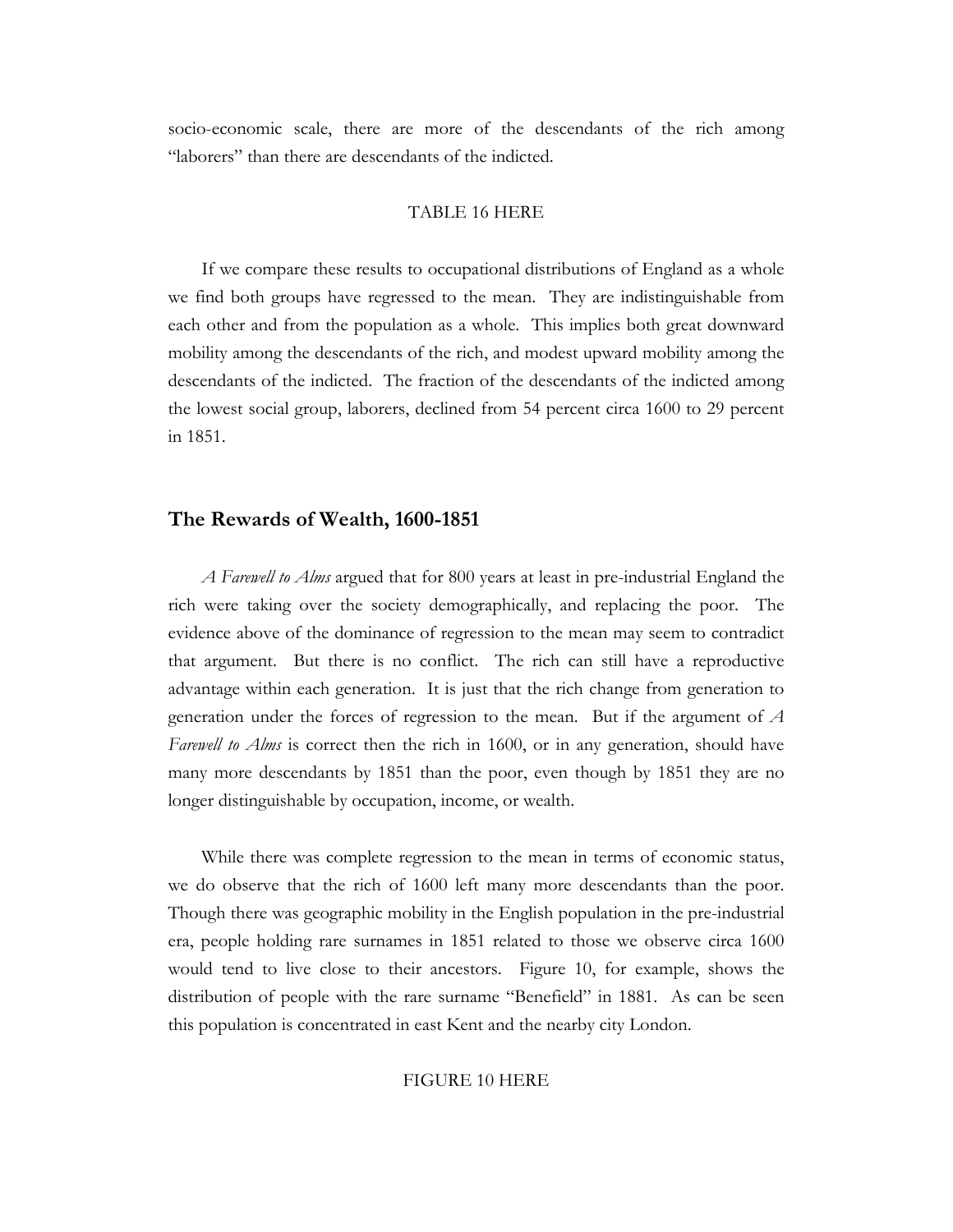The data for the indicted is taken from Essex, and most of the wills come from Essex or the adjacent county Suffolk. Figure 11 shows these two counties, as well as the set of adjacent counties. Surrey was included as adjacent even though it is not contiguous to Essex, because the big destination of out migration of people from Essex and Suffolk before 1841 was the London area, part of which lay south of the river Thames in Surrey. In 1841 these eight counties had 28 percent of English population.

#### FIGURE 11 HERE

Under the hypothesis is that the differential survival and spread of rare surnames by the rich of 1600 is caused by the differential reproductive success of groups of people genetically related, then this effect should be strongest if we concentrate on the South-East. By doing that we will be concentrating on the people in 1851 most likely to be actually related to the men in the 1600 samples, as opposed to be related by orthographic accident.

Table 17 shows the results for the medians frequency of each name group in the South-East in 1851. The median number of occurrences of the names of the rich by 1851 is 7 times as great as for the indicted. In contrast in the country outside the South-East the difference in name occurrence by 1851 between the will makers and the indicted, while still present, is muted. Rare names of the rich show only twice the median number of occurrences as the rare names of the indicted. Table 18 shows these results.

#### TABLES 17, 18 HERE

To test the statistical significance of the median differences reported in table 14 I carry out two tests. The first looks just at the differences in the medians, and is a non-parametric test of the hypothesis that two samples were drawn from a distribution with the same median. The chances that by 1851 the names in each of the three wills samples have the same median number of occurrences as the indictments sample is always less than 1 percent. The second test, that of Mann and Whitney, looks not just at the medians, but the whole rank of the observations. This tests not just the median, but whether the samples are from populations with the same distribution of values. This test rejects even more strongly the possibility that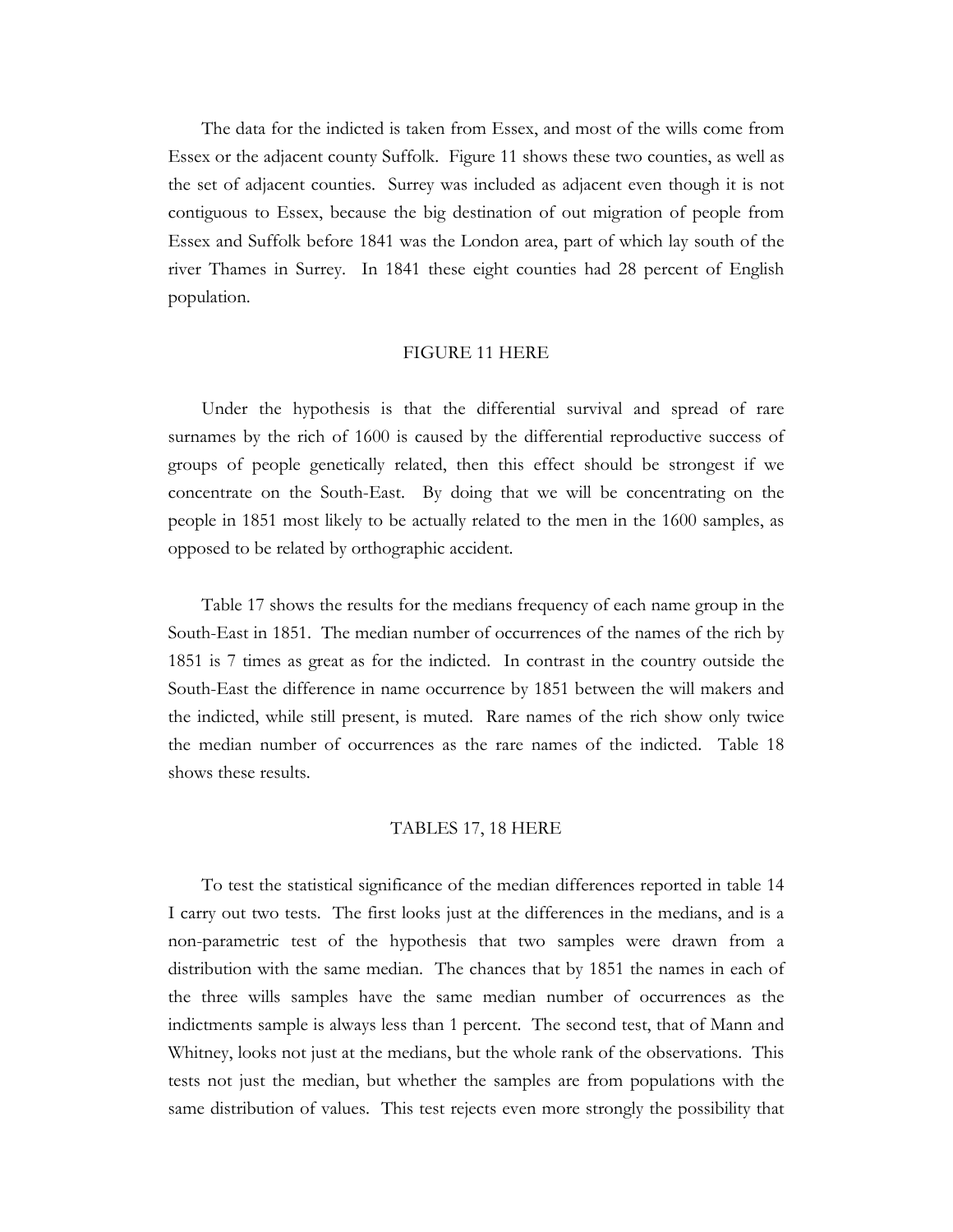the distribution of frequencies for the names of the indicted by 1851 is the same as that for any of the will samples.

Might the indicted have been significantly more likely to deliberately change their name, perhaps to escape social census of the long arm of the law? We saw above the surprising frequency of "smiths" among the criminal classes, including this group in 1600. But the extent of deliberate name changes required to produce the differences in name frequencies is implausibly large.

I can also test whether the names of the rich adhered to them better because they could write, and thus the name would mutate less over time. To test this I look at the fraction of matches for each name in 1851 that were exact matches to the earlier name as opposed to just similar sounding matches (*Adwicke* as the original, for example, compared to the similar sounding *Adwick* or *Addwick*). Table 19 shows the results of this test for the names of the indicted and the will makers using cases where there were less than 300 bearers of the name in any spelling by 1851. The names of the rich were just as likely to be found in variant spellings from that originally observed as were the names of the indicted. Thus there is no evidence that the names of the poor were any more mutable than those of the rich.

#### TABLE 19 HERE

The implication is simple. Economic success by a man in 1600 substantially increased his share of their genes in the English gene pool by 1851, as was predicted in *A Farewell to Alms*. The genes of the English in 1851 were composed disproportionately of those who succeeded economically in the pre-industrial era. This can also explain the decline in the frequency of "artisan" surnames after the fourteenth century. As initially a lower income group within the population they would have less reproductive success than other higher income groups, and thus see a decline in the share of their surnames among the population.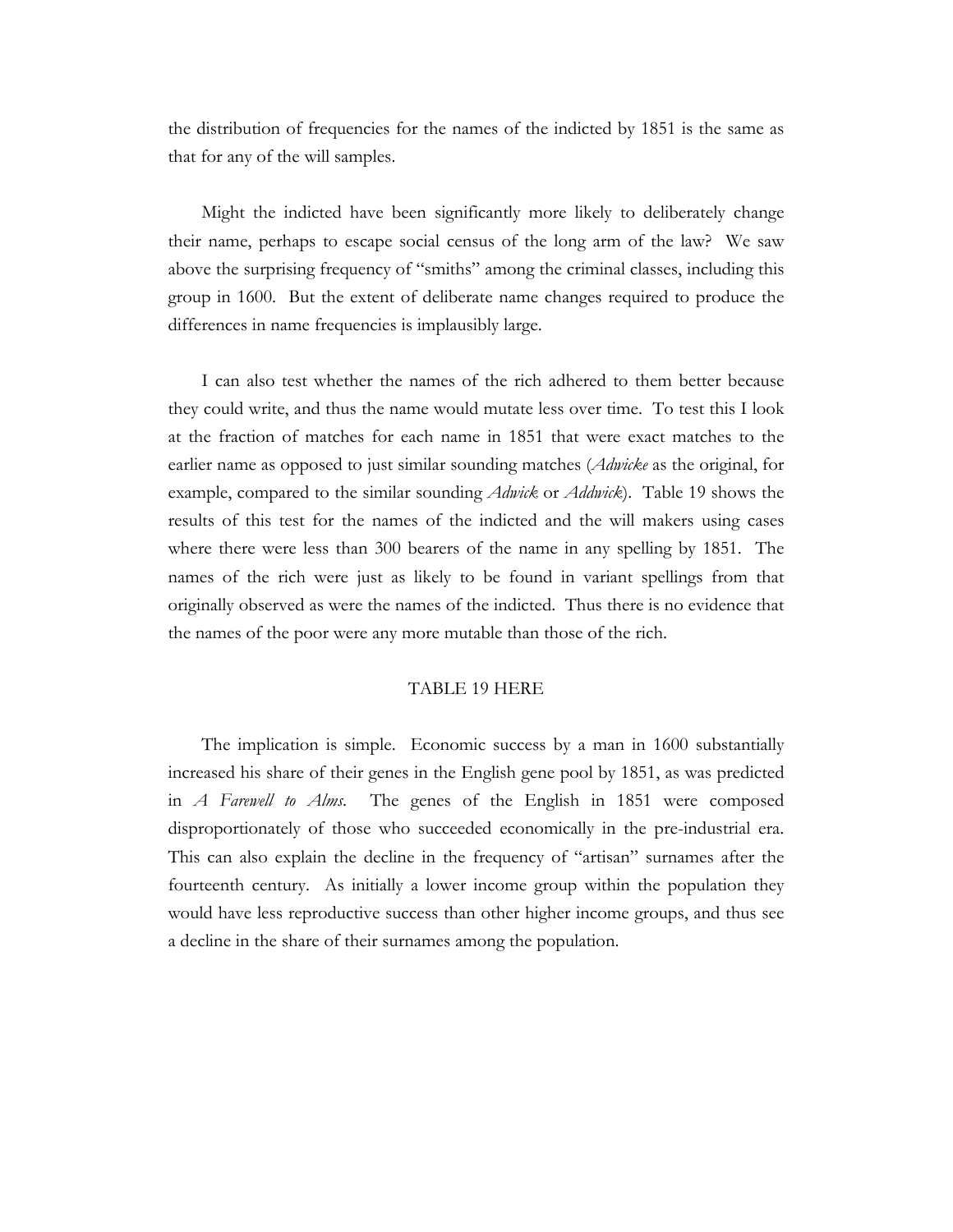### **Conclusion**

The evidence above suggests that England was likely a classless society of complete long run social mobility all the way from 1200 to 2009. This is true for the indigenous population, and for at least some immigrant groups. The strength of regression to the mean may have changed over time and that has still to be determined. Whether complete mobility remains true for all subgroups in the UK population has still to be determined. But there are signs that this may not be universally true. Muslim immigrants from the Indian subcontinent, for example, have lower earnings now than Hindu immigrants. What is surprising about this early mobility is that it occurred in a society where, unlike ours, there was little or no public support for education. There was also no legal barrier to nepotism and exploitation of familial connections.

Complete social mobility and the absence of persistent social classes is not true of the modern USA where at least two groups – Blacks and Jews – have, as table 1 shows, not shown regression to the mean. There are also some indications that immigrants from Mexico and Central America are not regressing to the mean (in terms of such characteristics as educational attainment). In other societies such as Brazil surnames of German and Japanese origin are still disproportionately represented in the membership rolls of elite groups generations after substantial immigration to the country by those nationalities ended.

 The last tantalizing question is what the universal regression to the mean observed in England implies about the sources of economic success. For individuals we can think of economic success, measured as the log of wealth, *y*, as having two components: genetically transmitted talents, *t*, and human capital, *h*. Thus

$$
y_0 = \theta t_0 + (1 - \theta) h_0 + u_0
$$

where  $\theta$  is the share of success determined by genes, and (1- $\theta$ ) the share determined by human capital. The distinctive feature of the transmission of the genetic component, talent, between generations is that it always involves regression to the mean, because of less than perfect assortative mating. The transmission of human capital does not involve any such necessary regression to the mean. The educated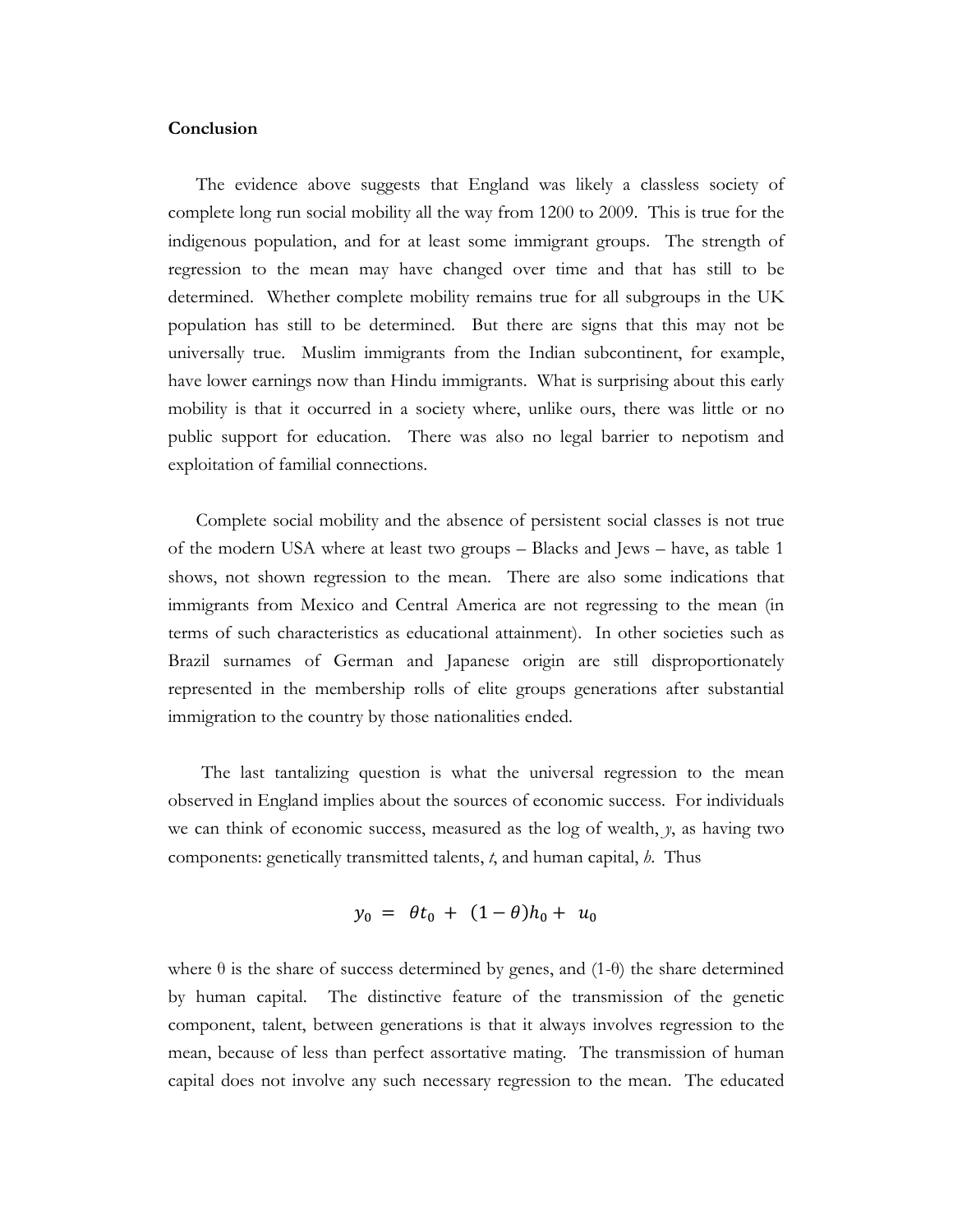can ensure that their children have just as much, or more, human capital that they have. Thus

$$
t_1 = bt_0 + e_0
$$
  

$$
b_1 = b_0 + v_0
$$

The genetic component of success gets transmitted imperfectly, but the human capital element can be passed on undiminished. This in turn implies that

$$
y_1 = \theta b t_0 + (1 - \theta) h_0 + u_1
$$
  

$$
y_2 = \theta b^2 t_0 + (1 - \theta) h_0 + u_2
$$
  
........  

$$
y_n = (1 - \theta) h_0 + u_n
$$

Thus the existence of complete long run social mobility seems to suggest that the overwhelming source of economic success is not the perfectly reproducible human capital, but instead the genetics of talent.

One puzzle remains, however, which is that the data in the paper suggest that individual family histories such as that of the Stanley Earls of Derby, at the top of the income distribution for 29 generations, are statistically of extreme improbability. Their success over 900 years implies that at least at the very top of traditional English society there must be some limitation on regression to the mean. In this case it may be that there was one indivisible and undiminishable attribute that got passed from one generation to the next, which was the indivisible title, the Earldom itself.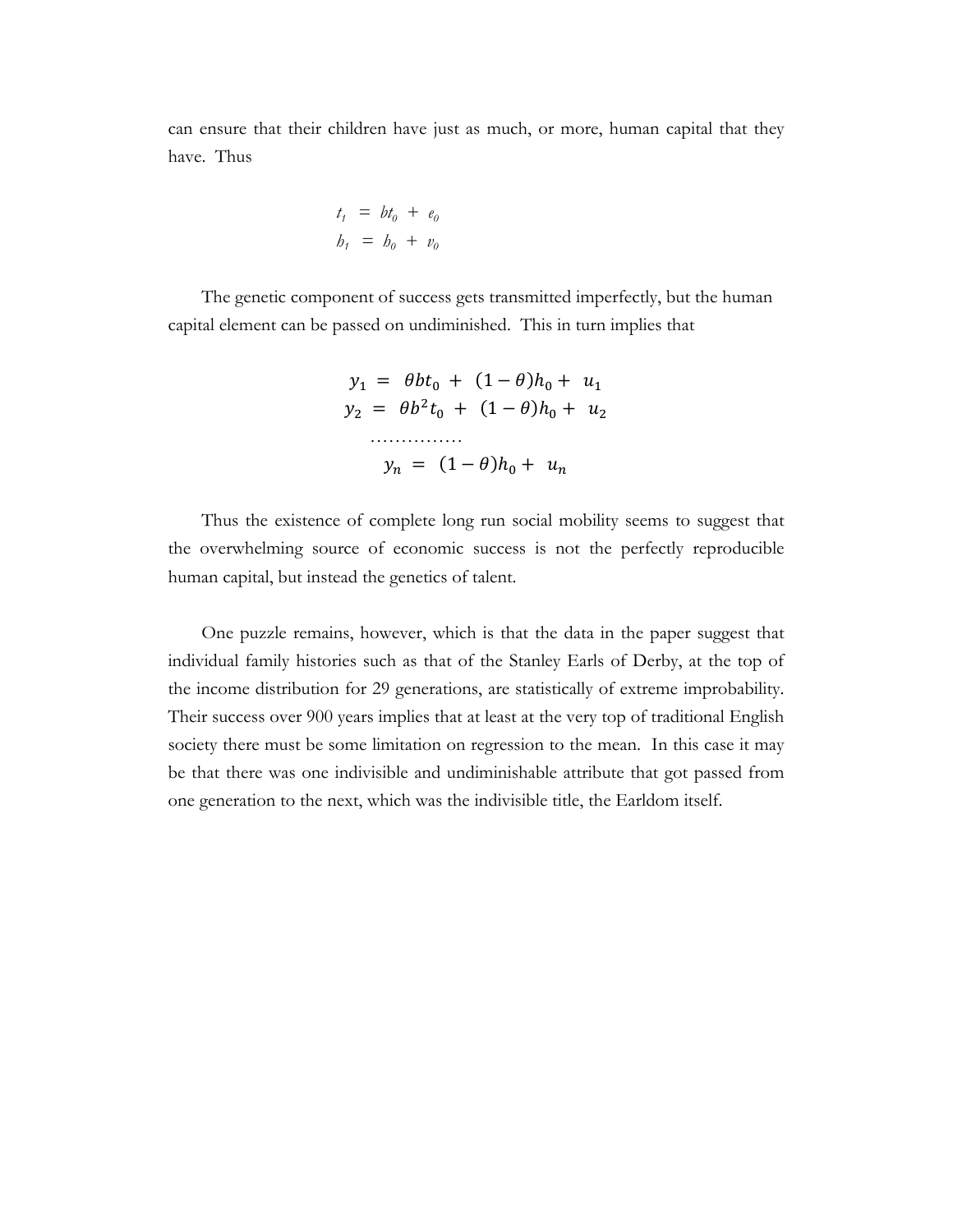### **Archival Sources**

*UK, Census, 1851. Available online at* 

http://www.nationalarchives.gov.uk/records/census-records.htm *Earls Colne: Records of an English Village 1375-1854*.

http://linux02.lib.cam.ac.uk/earlscolne/probate/index.htm

*Index to the Prerogatory Court of Canterbury Wills*, 1384-1858. (UK National Archives, London).

*The Proceedings of the Old Bailey, 1674-1913*. http://www.oldbaileyonline.org/index.jsp

### **Other Data Sources**

- Allen, Marion E. 1989. *Wills of the Archdeaconry of Suffolk, 1620-24*. Suffolk Records Society, Volume 21. Woodbridge, Suffolk: The Boydell Press.
- Allen, Marion E. 1995. *Wills of the Archdeaconry of Suffolk, 1625-26*. Suffolk Records Society, Volume 37. Woodbridge, Suffolk: The Boydell Press.
- Allen, Marion E. and Nesta Evans. 1986a. *Wills of the Archdeaconry of Suffolk, 1629- 1636*. Boston: New England Historic Genealogical Society.
- Allen, Marion E. and Nesta Evans. 1986b. *Wills of the Archdeaconry of Suffolk, 1637- 1640*. Boston: New England Historic Genealogical Society.
- Cockburn, J. S. 1978. *Calendar of Assize Records, Essex Indictments, Elizabeth I*. London: Her Majesty's Stationary Office.
- Cockburn, J. S. 1982. *Calendar of Assize Records, Essex Indictments, James I*. London: Her Majesty's Stationary Office.
- Emmison, F. G. 1990-2004. *Essex Wills, 1558-1603*. *Volumes 1-11*. Chelmsford: Essex Record Office.
- Evans, Nesta. 1987. *The Wills of the Archdeaconry of Sudbury, 1630-35.* Suffolk Records Society, Vol. 29. Woodbridge, Suffolk: The Boydell Press.
- Evans, Nesta. 1993. *The Wills of the Archdeaconry of Sudbury, 1636-38.* Suffolk Records Society, Vol. 35. Woodbridge, Suffolk: The Boydell Press, 1993.
- Fenwick, Carolyn C. 2001. *The poll taxes of 1377, 1379 and 1381. Part 2: Lincolnshire to Westmorland.* Oxford: Oxford University Press for the British Academy.
- Great Britain General Registrar Office. 1856. *Annual report of the registrar-general of births, deaths, and marriages in England. v. 16, 1853.* London.
- Hitching, F. K. and S. Hitching. 1910. *References to English Surnames in 1601*. Waltonon-Thames: Charles Bernau.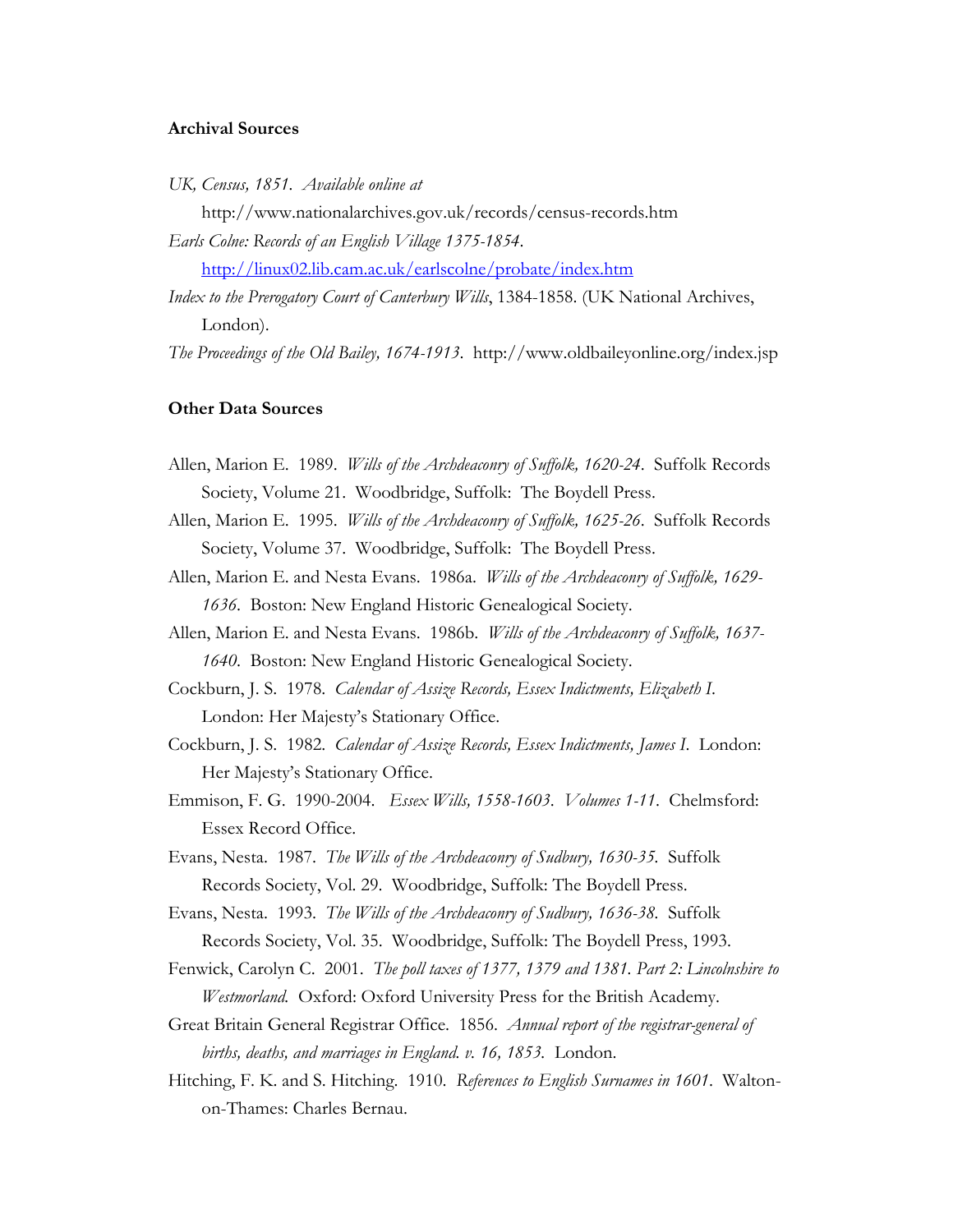- Hitching, F. K. and S. Hitching. 1911. *References to English Surnames in 1602*. Waltonon-Thames: Charles Bernau.
- Public Record Office. 1904. *Calendar of Inquisitions Post Mortem and other Analogous Documents preserved in the Public Record Office, Vol. 1 Henry III.* London: Public Record Office.
- Public Record Office. 1906. *Calendar of Inquisitions Post Mortem and other Analogous Documents preserved in the Public Record Office, Vol. 2 Edward I. London: Public* Record Office.

#### **References**

- Becker, Gary. 1988. "Family Economics and Macro Behavior." *American Economic Review, 78*: 1-13.
- Becker, Gary and Nigel Tomes. 1986. "Human Capital and the Rise and Fall of Families." *Journal of Labor Economics, 4*(3): S1-S39.
- Biblarz, Timothy J., Vern L. Bengtson and Alexander Bucur. 1996. "Social Mobility Across Three Generations." *Journal of Marriage and the Family, 58(1)*: 188-200.
- Bowles, Samuel. 2007. "Genetically Capitalist?" *Science, 318* (Oct 19): 394-5.
- Bowles, S. and H. Gintis. 2002. "The Inheritance of Inequality" *Journal of Economic Perspectives*. Volume 16, Number 3, 1 August 2002, pp. 3-30(28)
- Clark, Gregory. 2007. *A Farewell to Alms: A Brief Economic History of the World.* Princeton: Princeton University Press.
- Clark, Gregory. 2008. "In Defense of the Malthusian Interpretation of History." *European Review of Economic History*, *12(2)* (August).
- Clark, Gregory and Gillian Hamilton. 2006. "Survival of the Richest. The Malthusian Mechanism in Pre-Industrial England." *Journal of Economic History, 66*(3) (September): 707-36.
- Galton, Francis 1869. *Hereditary Genius: An Enquiry into its Laws and Consequences.* London: Macmillan and Co.
- Galton, Francis. 1877. "Typical laws of heredity." *Proceedings of the Royal Institution* 8: 282-301
- Galton, Francis 1886. "Regression Towards Mediocrity in Hereditary Stature". *Journal of the Anthropological Institute* of *Great Britain*, *15*: 246–263.
- Güell, Maia, José V. Rodríguez Mora, and Telmer, Chris. 2007. "Intergenerational Mobility and the Informative Content of Surnames." Working Paper, Edinburgh University.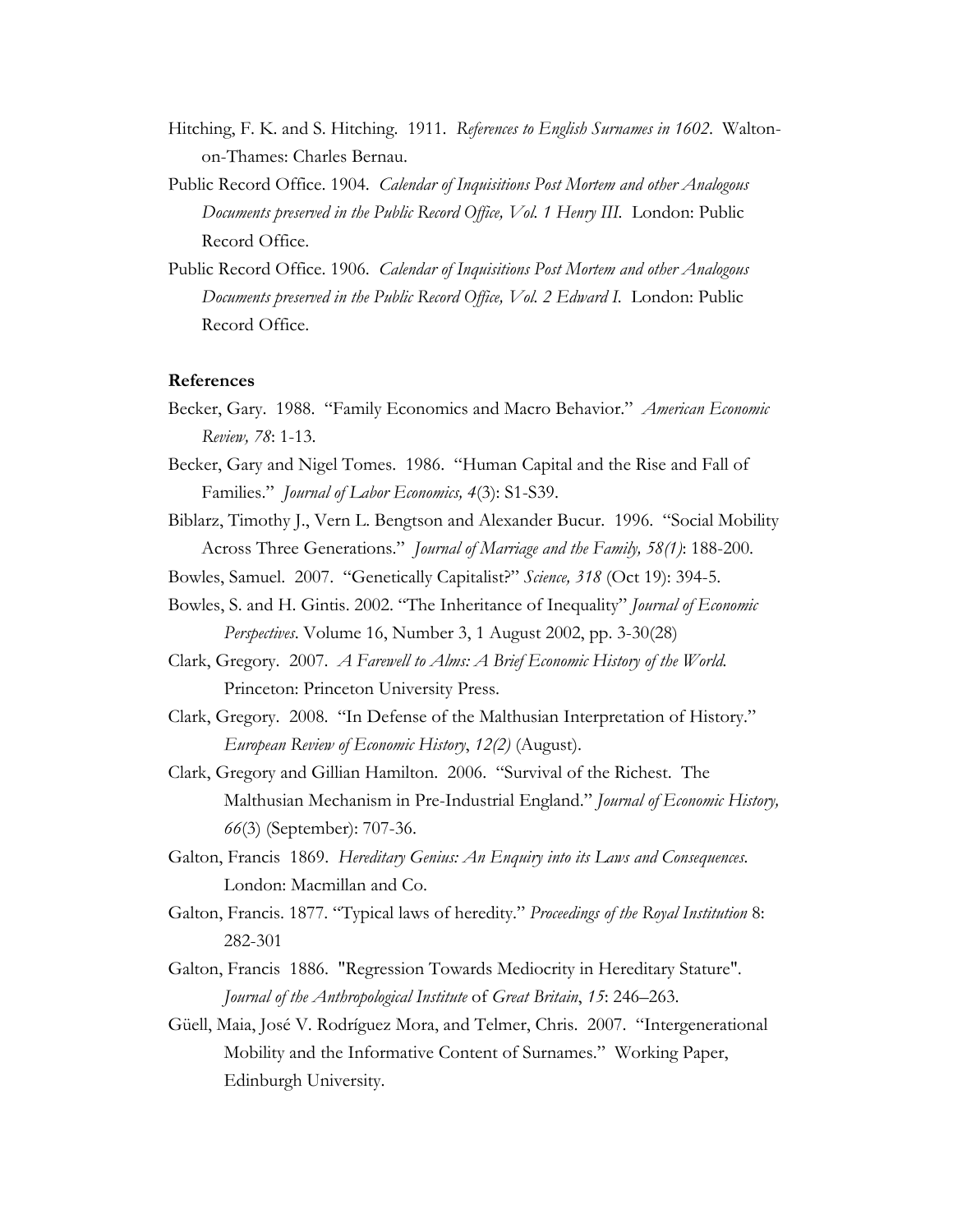- Harbury, C. D. and Hitchens, D. M. W. N. 1979. *Inheritance and Wealth Inequality in Britain.* London: Allen and Unwin.
- Herrnstein, Richard J. and Charles Murray. 1996. *The Bell Curve: Intelligence and Class Structure in American Life.* New York: Free Press.
- Hertz, Thomas. 2005. "Rags, Riches and Race: The Intergenerational Mobility of Black and White Families in the United States" in Samuel Bowles, Herbert Gintis and Melissa Osborne (eds.), *Unequal Chances: Family Background and Economic Success*, 165-191. New York: Russell Sage and Princeton University Press.
- Jobling, Mark A. 2001. "In the name of the father: surnames and genetics." *TRENDS in Genetics, Vol. 17, No. 6* (June): 353-357.
- King, Turi E., Stéphane J. Ballereau, Kevin E. Schürer, and Mark A. Jobling. 2006. "Genetic Signatures of Coancestry within Surnames." *Current Biology, 16* (21 February): 384-388.
- Long, Jason and Joseph Ferrie. 2009. "Intergenerational Occupational Mobility in Britain and the U.S. since 1850." Working Paper, Colby College, Maine.
- McCloskey, Deirdre. 2008. "You know, Ernest, the rich are different from you and me: A comment on Clark's *Farewell to Alms*." *European Review of Economic History*, *12(2)* (August).
- McKinley, Richard A. 1975. *Norfolk and Suffolk surnames in the Middle Ages*. London: Phillimore.
- McKinley, Richard A. 1990. *A History of British Surnames.* Longman: London.
- Orwell, George. 1941. *The Lion and the Unicorn: Socialism and the English Genius.*  London: Secker & Warburg.
- Pomeranz, Kenneth. 2008. "Featured Review: *A Farewell to Alms*" *American Historical Review*, 113(3) (June): 775-779.
- Rogers, Colin D. 1995. *The Surname Detective: Investigating Surname Distribution in England, 1086-Present Day.* Manchester: Manchester University Press.
- Solon, G. 1999. "Intergenerational mobility in the labor market," in *Handbook of Labor Economics*, Vol. 3A, Orley C. Ashenfelter and David Card (eds.), Amsterdam: Elsevier.
- Wasson, E. A. 1998. "The Penetration of New Wealth into the English Governing Class from the Middle Ages to the First World War." *The Economic History Review*, New Series, Vol. 51, No. 1 (Feb.): 25-48.
- Watson, H. W. and Francis Galton. 1875. "On the Probability of the Extinction of Families", *Journal of the Anthropological Institute of Great Britain, 4*: 138–144.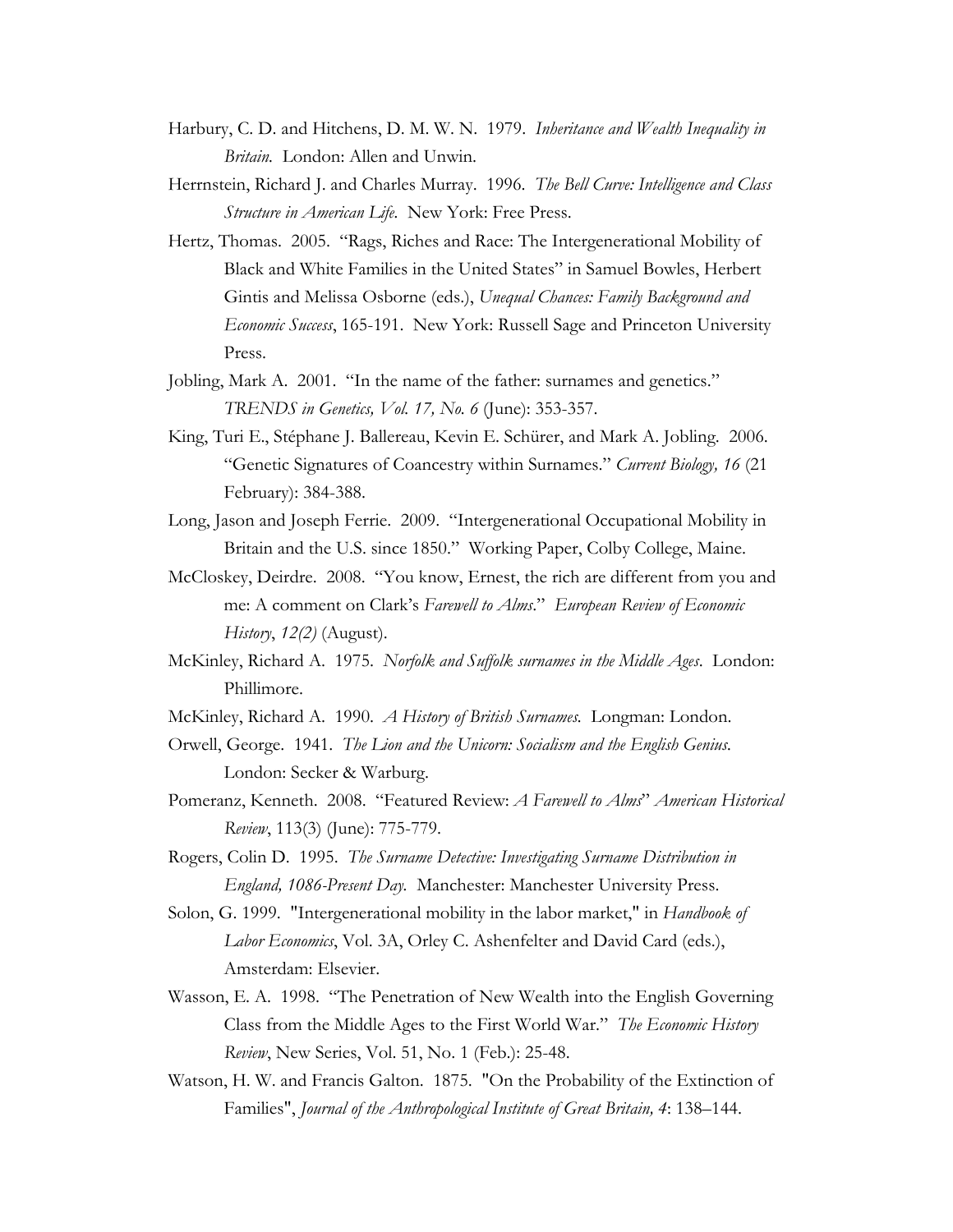Wrigley, E. A. and R. S. Schofield. 1981. *The population history of England, 1541-1871 : a reconstruction.* Cambridge: Cambridge University Press.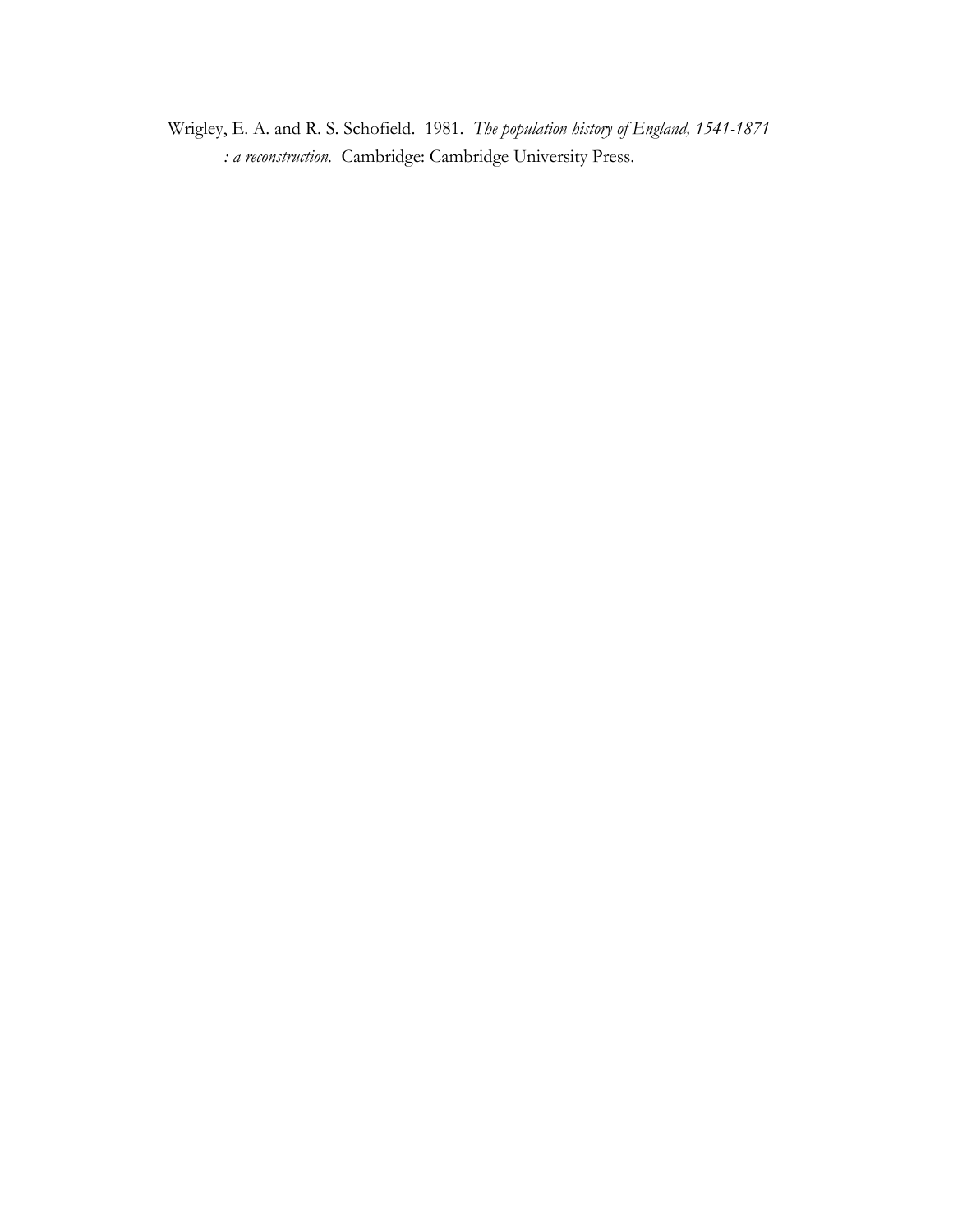

**Figure 1: Regression to the mean in income illustrated**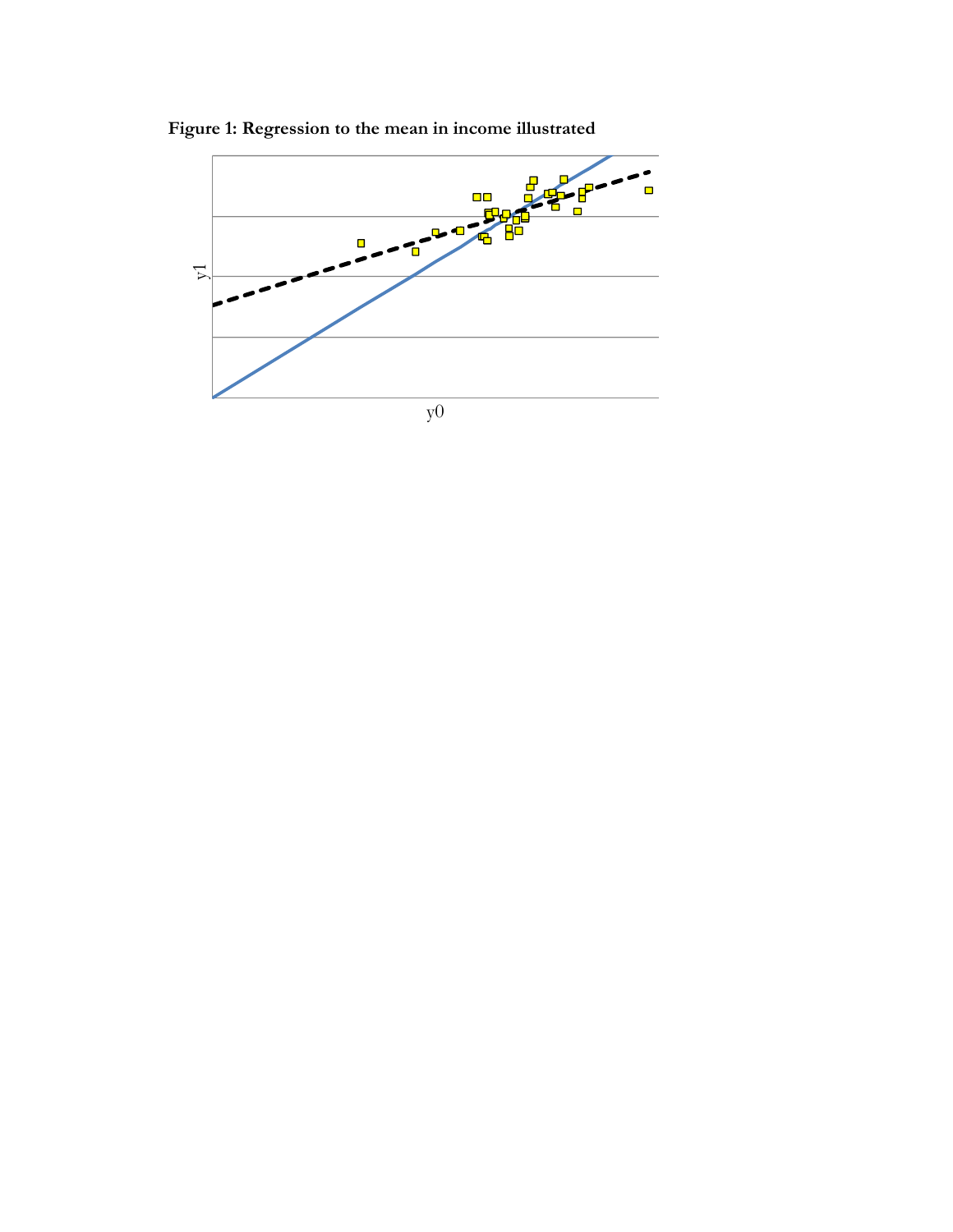**Figure 2: Regression to the Mean by generation**

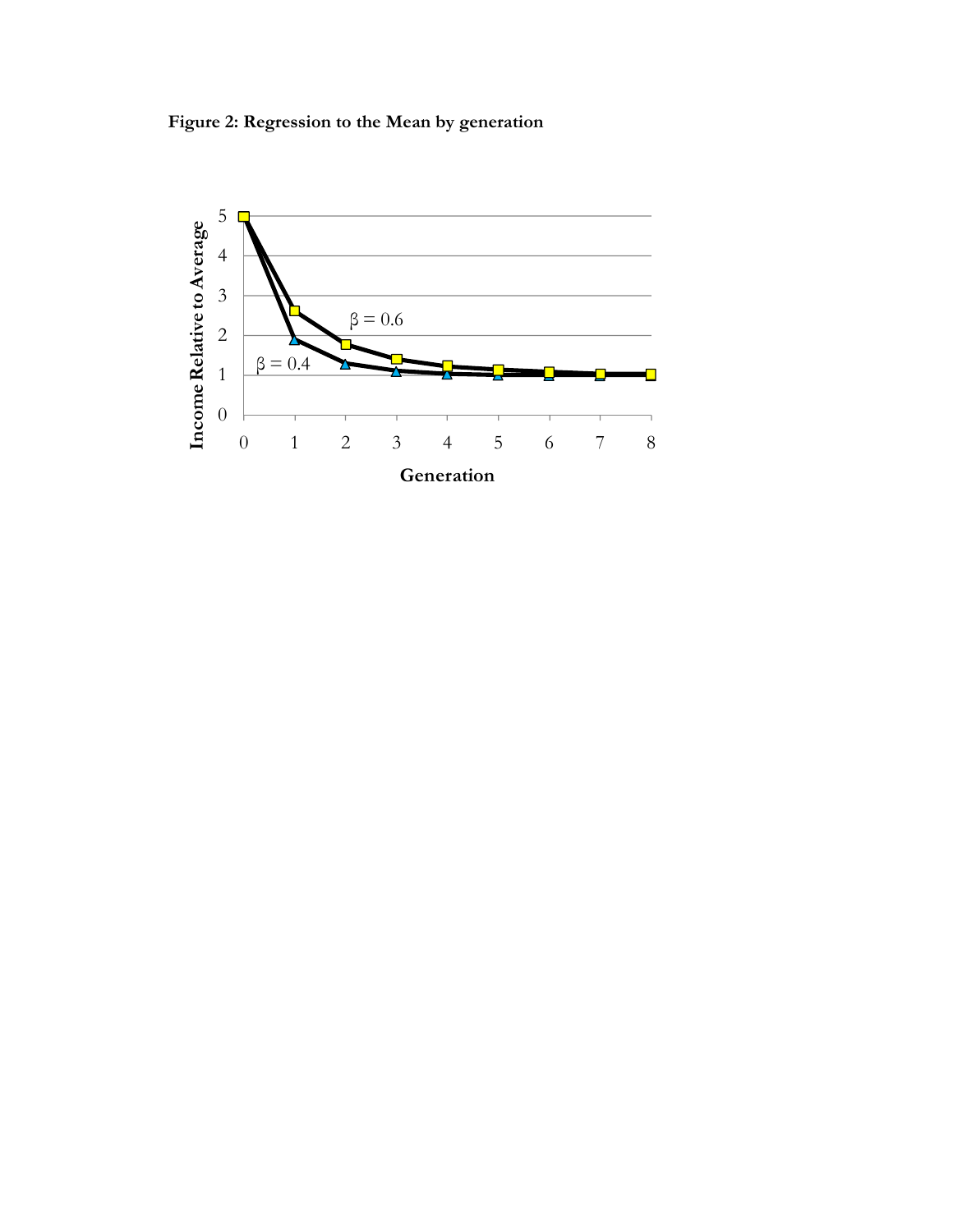**Figure 3: Regression to the mean with different social classes**

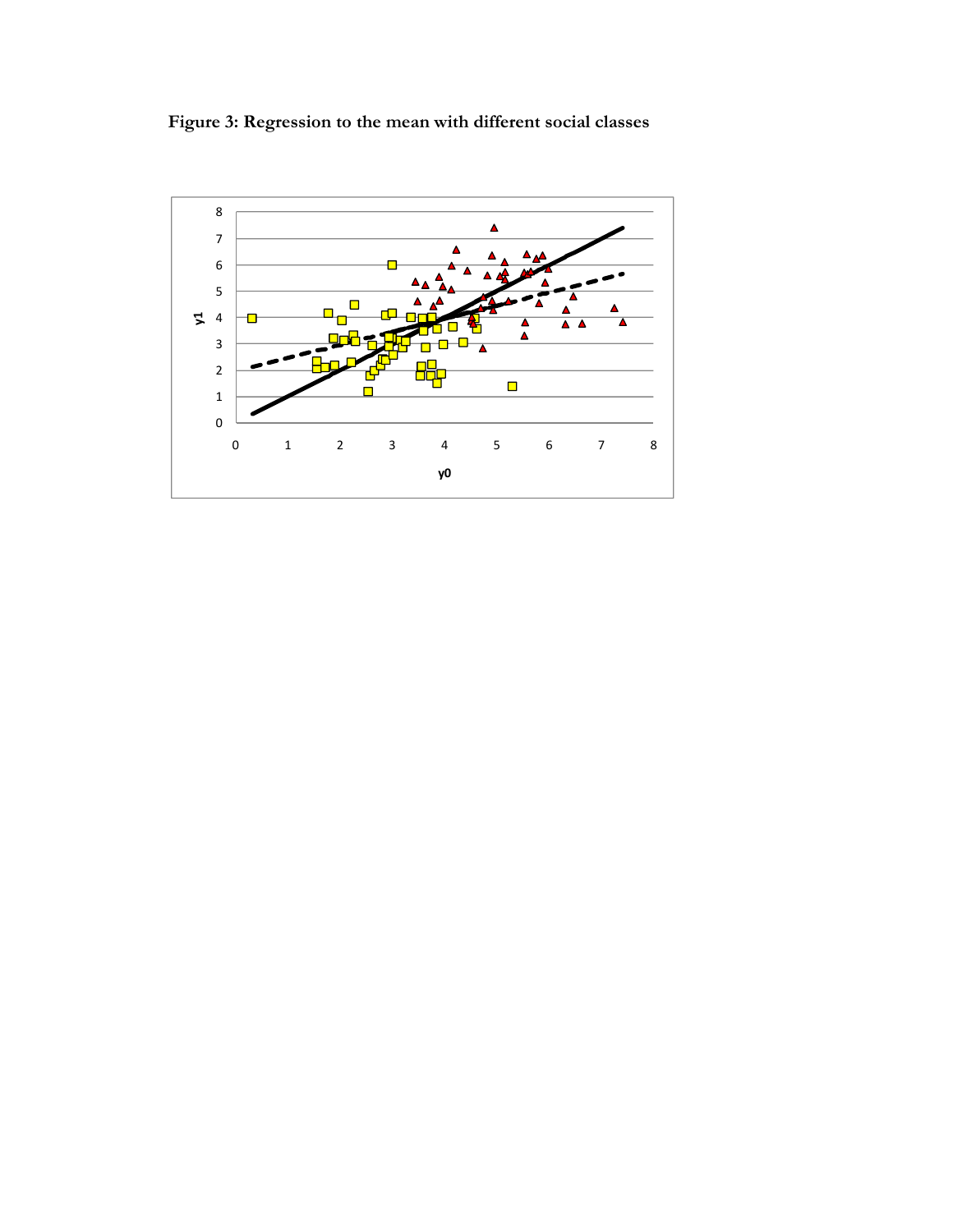# **Figure 4: Percent Lower Class Artisan Names in Prerogative Court of**

### **Canterbury Wills**



Source: *Index to the Prerogatory Court of Canterbury Wills.*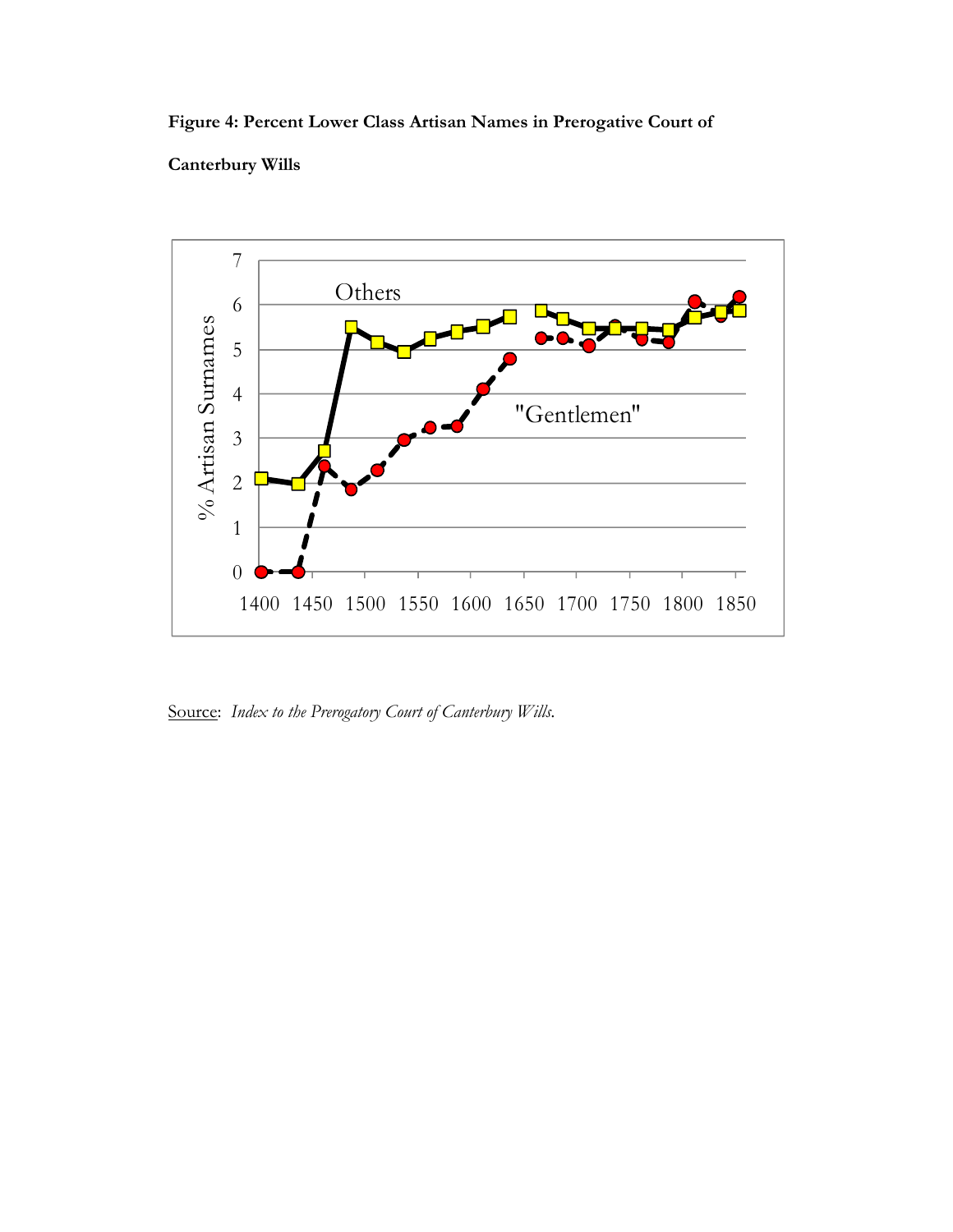**Figure 5: Simulated share of artisans at the top of the wealth distribution if they started at the 33rd percentile.** 



Note: A generation is assumed to be 35 years.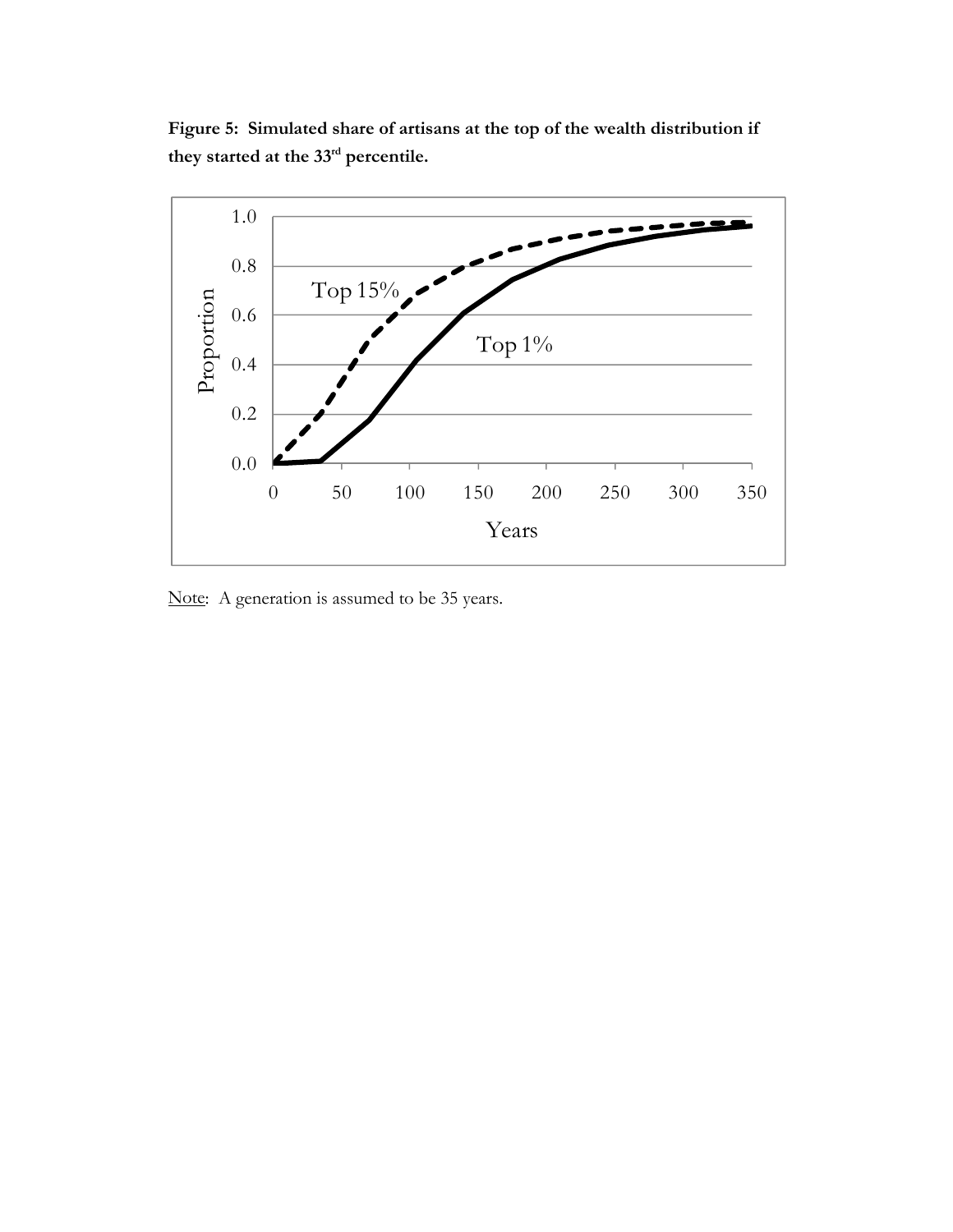**Figure 6: Artisan Names in the York Courts Wills** 



Source: Index of the Exchequer and Prerogative Courts of York, Borthwick Institute, York.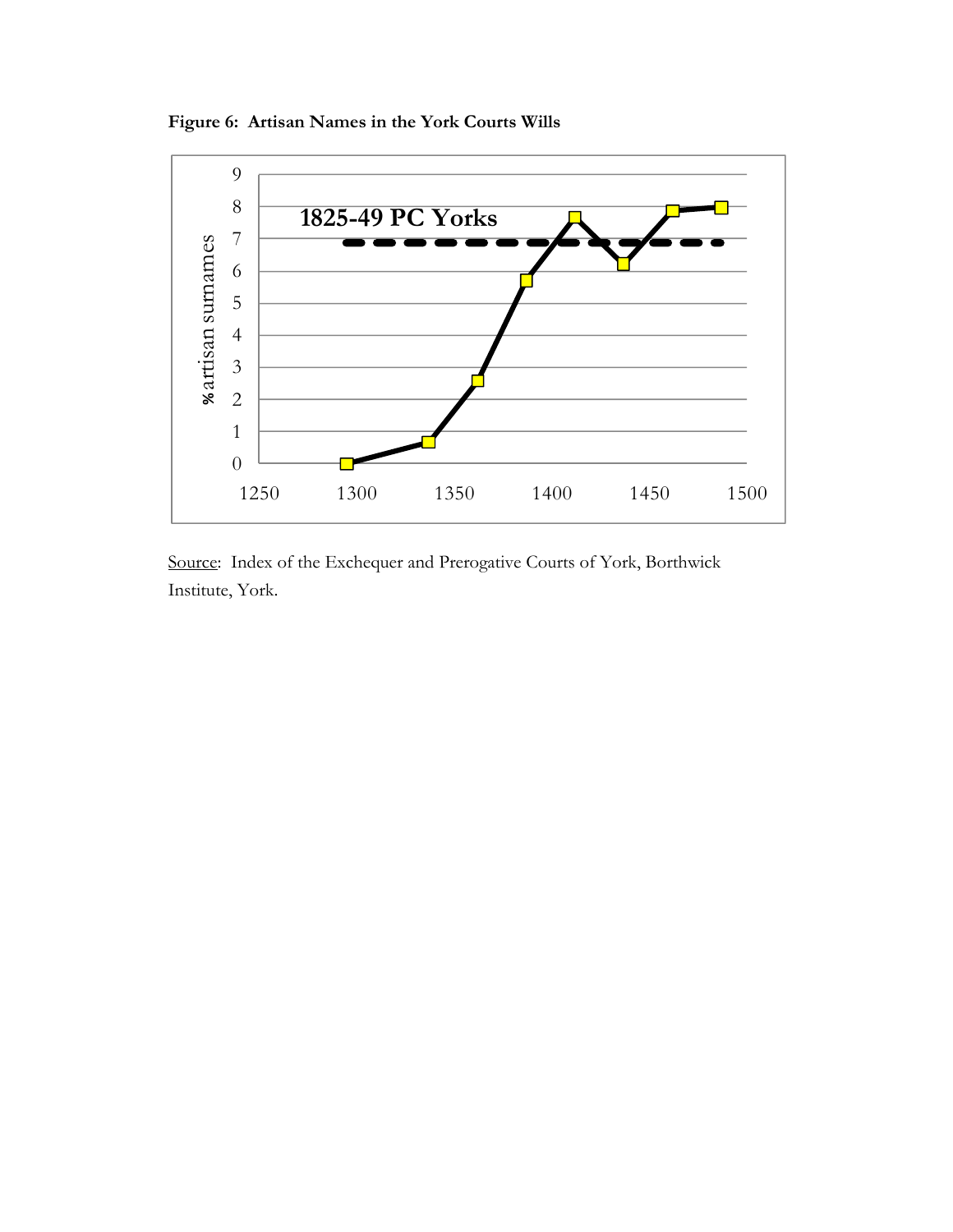**Figure 7: Relative Frequency of the Surnames of the Medieval Elite among the Rich and among Criminals, 1236-1858** 



Note: The vertical axis has a logarithmic scale. The upper line shows the relative frequency of the surnames of the medieval elite among the wealthy compared to their share in the general population. The lower line shows the relative frequency of the surnames of the medieval elite in the accused of the Old Bailey compared to victims of crimes. For 1236-99 the frequency of the medieval elite's surnames in the general population is assumed to be the same as in 1380-1499.

Sources: *Index to the Prerogatory Court of Canterbury Wills*. *The Proceedings of the Old Bailey.*  Fenwick (2001). Public Record Office (1904, 1906).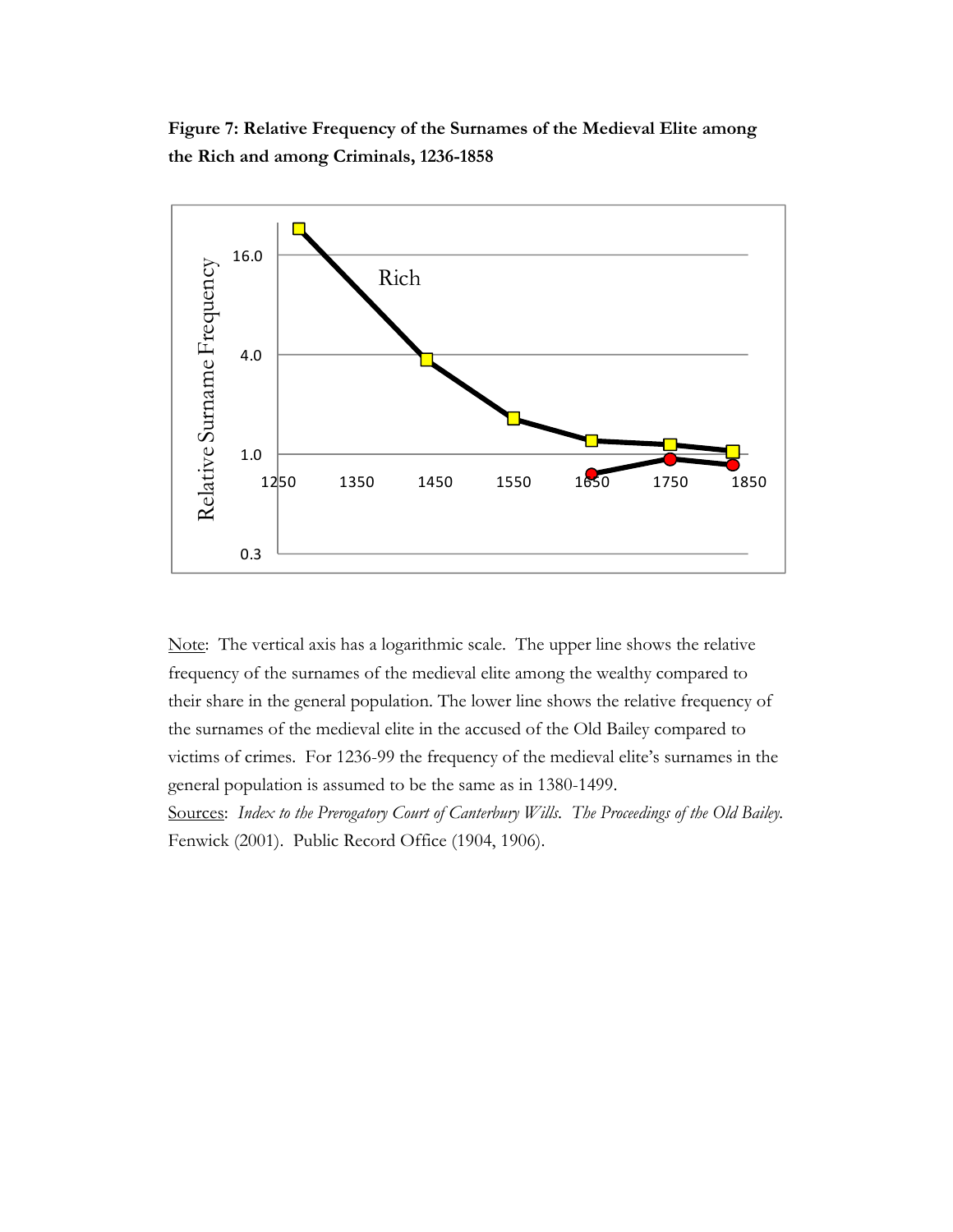**Figure 8: Estimated b coefficients for people of same rare surname between 1858-79 and later generations.** 



**Figure 9: The Connection Between Average Wealth by Surname, 1858-2009 and 1996-2010** 

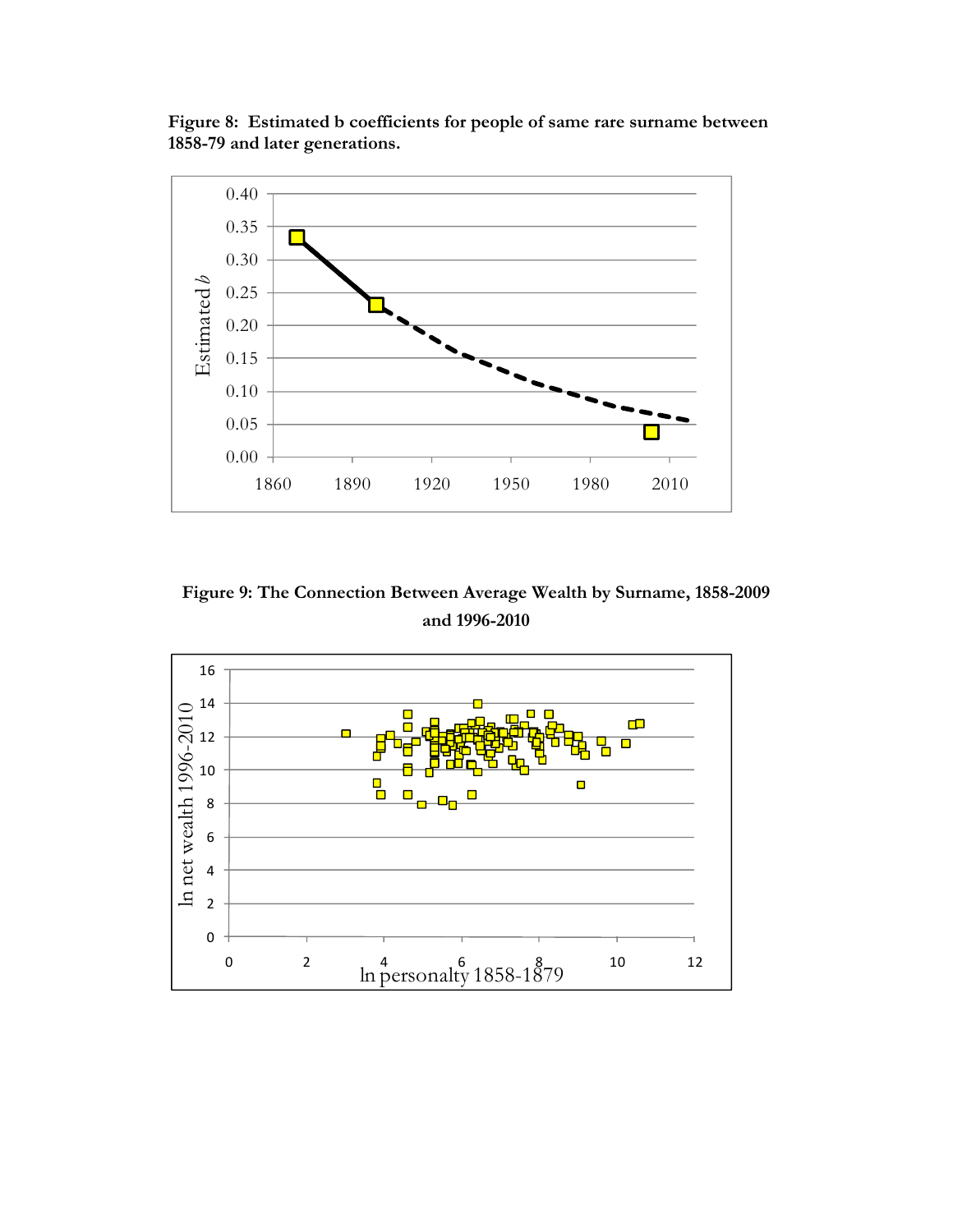**Figure 10: Distribution of the surname "Benefield" in 1881**



Source: National Trust, UK. Surname location database, created from the 1881 UK census. Available online at http://www.nationaltrustnames.org.uk/Surnames.aspx.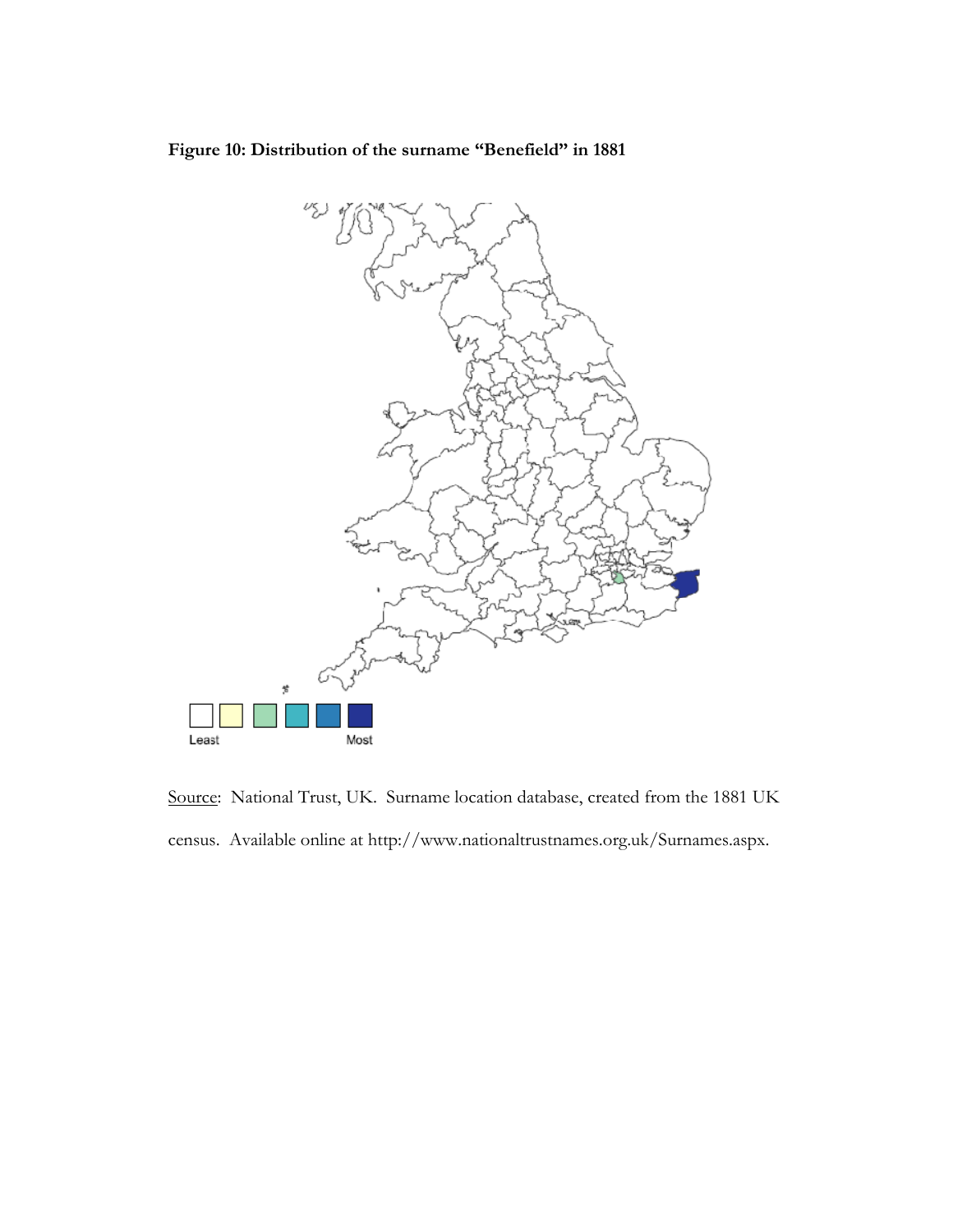# **Figure 11: English Counties in 1841**



**Figure 1: English Counties in 1841** 

Notes: Suffolk = 32, Essex = 12 (adjacent counties are Norfolk (23), Cambridge (4),

Hertford (16), Middlesex (22), Surrey (33) and Kent (18)).

Source: This map is reproduced from http://en.wikipedia.org/wiki/Historic\_counties\_of\_England.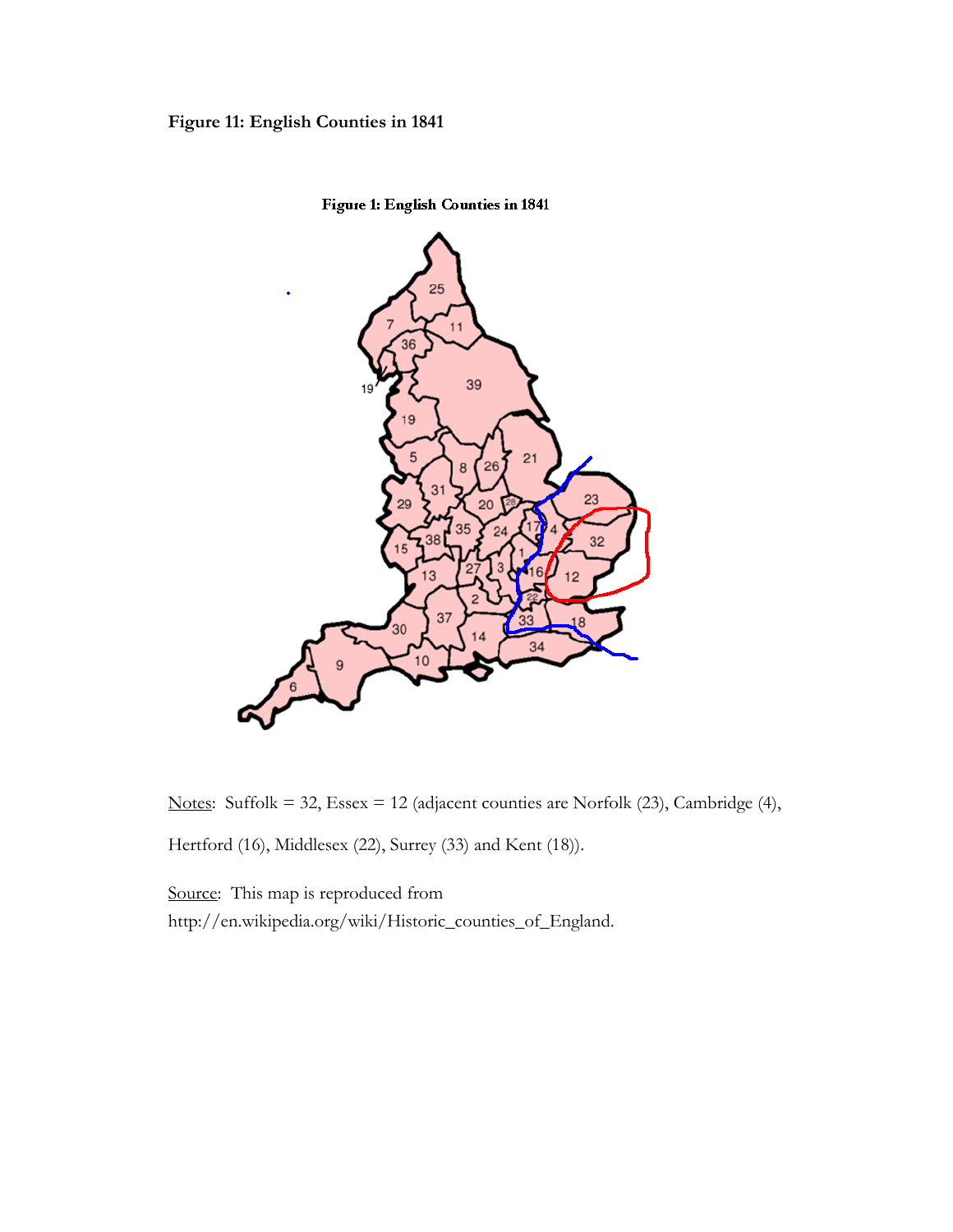| <b>Independent Variable</b> | $\mathbf{N}\mathbf{o}$<br>controls | <b>Only Race</b> | All Observable Parental<br>Characteristics |
|-----------------------------|------------------------------------|------------------|--------------------------------------------|
| Ln Family Income of         | $0.52**$                           | $0.43**$         | $0.20**$                                   |
| Parents                     |                                    |                  |                                            |
| Black                       |                                    | $-0.33**$        | $-0.28**$                                  |
| Latino                      |                                    | $-0.27**$        | $-0.15$                                    |
| Jewish                      |                                    |                  | $0.33**$                                   |

Notes:  $** =$  significant at the 1 percent level. Only 3 percent of the sample was Latino.

Source: Hertz, 2005, table 6.

| <b>Type of Surname</b> | <b>Examples</b>               | <b>Percent Taxpayers</b><br>1327-32 |
|------------------------|-------------------------------|-------------------------------------|
| Locative               | Walsham, Pakenham, Merton     | 27                                  |
| Toponymic              | Hill, Green, Wood, Lane       | 13                                  |
| Patronymic             | Williamson, Wilson, Adams     | 20                                  |
| <b>Nicknames</b>       | Brown, White, Little, Hardy   | 19                                  |
| Occupations            | Smith, Taylor, Wright, Baxter | 10                                  |
| Other                  |                               | 11                                  |

# **Table 2: Types of English Surnames**

Source: McKinley, 1990, 23.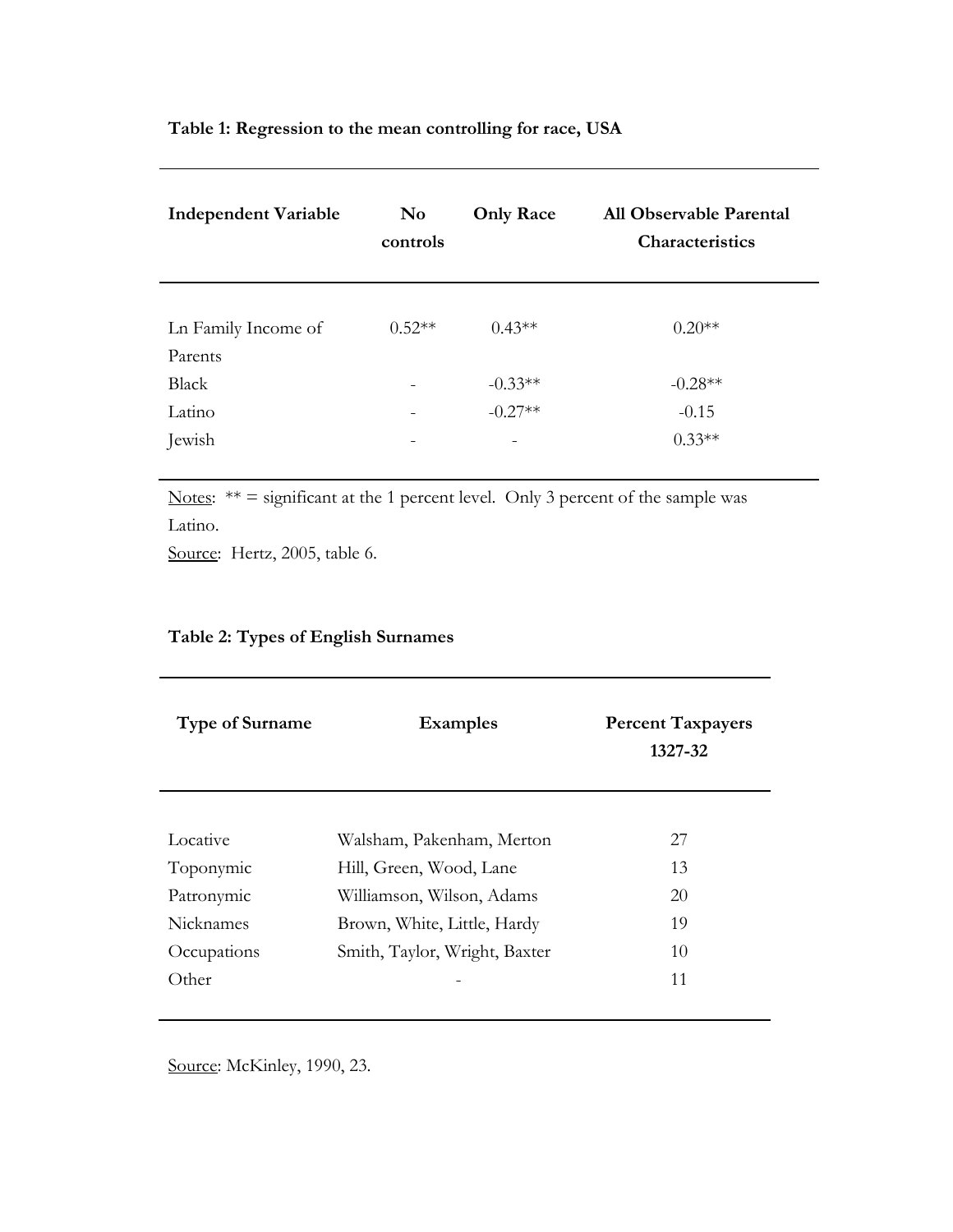### **Table 3: Surnames of the rich, 1236-1299**

| Type of<br>Surname | <b>Subclass</b>   | <b>Number</b> | Percent of<br>surnames |
|--------------------|-------------------|---------------|------------------------|
|                    |                   |               |                        |
| Locative           |                   | 1,598         | 74.7                   |
| Toponymic          |                   | 4             | 0.2.                   |
| Patronymic         |                   | 18            | 0.8                    |
| <b>Nicknames</b>   |                   | 44            | 2.1                    |
| Occupations        | higher status     | 36            | 1.7                    |
| Occupations        | artisan and lower | 8             | 0.4                    |
| Other/Unknown      |                   | 430           | 20.1                   |
| No Surname         |                   | 159           |                        |
|                    |                   |               |                        |

Source: Public Record Office, 1904, 1906.

# **Table 4: Surnames 1381 Poll Tax, Suffolk**

| <b>Type of Surname</b>    | Number | Percent |  |
|---------------------------|--------|---------|--|
|                           |        |         |  |
| Locative                  | 149    | 9.6     |  |
| Toponymic                 | 72.    | 4.6     |  |
| Patronymic                | 91     | 5.8     |  |
| Nicknames                 | 92     | 5.9     |  |
| Occupations – high status | 37     | 2.4     |  |
| Occupations – artisans    | 233    | 14.9    |  |
| Other/Unknown             | 886    | 56.8    |  |
| All                       | 1,560  | 100     |  |

Source: Fenwick, 2001.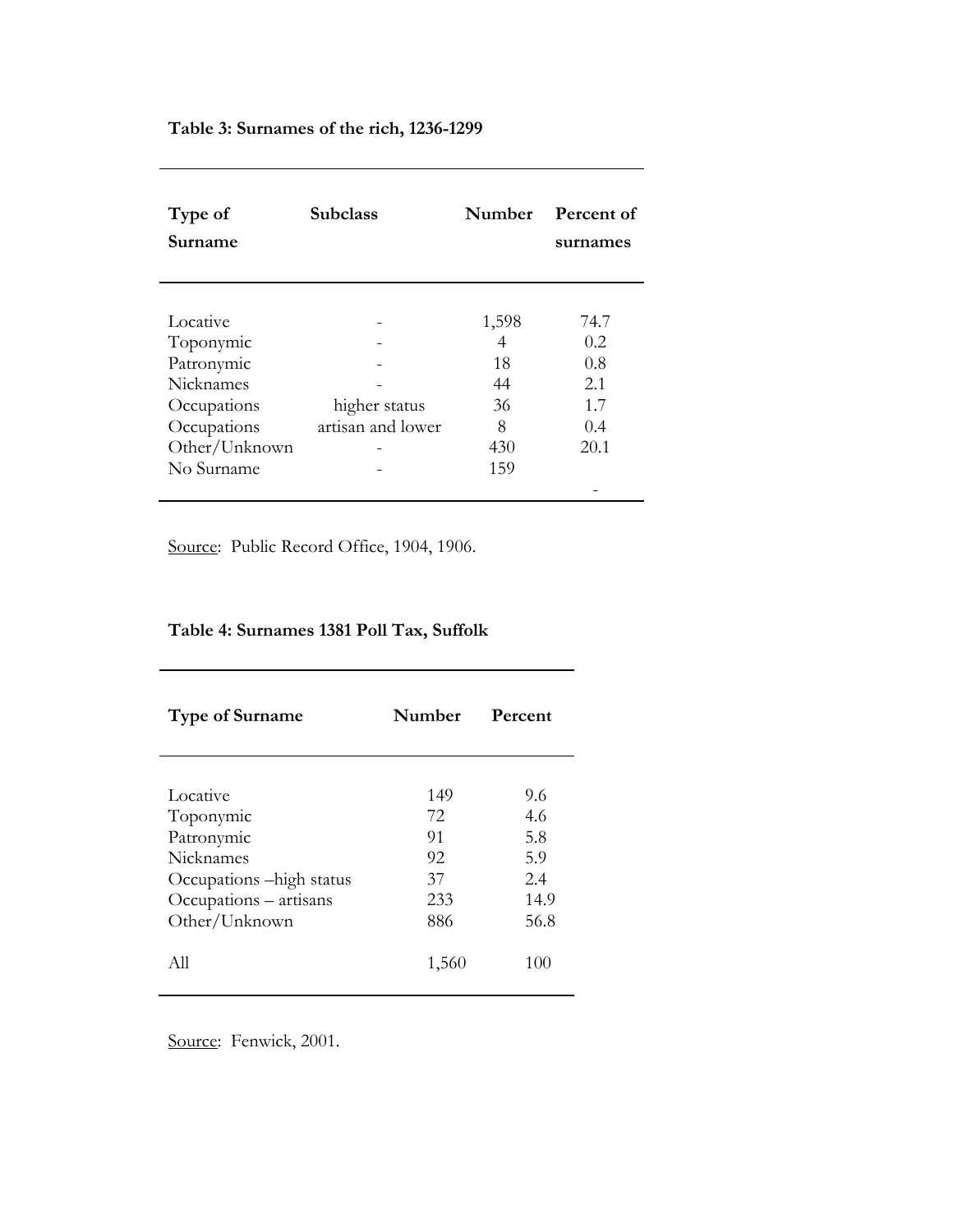| Century | <b>PCC</b> wills | Population<br>(millions) | Wills/year/death |
|---------|------------------|--------------------------|------------------|
|         |                  |                          |                  |
| 1384-99 | 87               | 2.5                      | .0002            |
| 1400-99 | 5,915            | 2.3                      | .002             |
| 1500-99 | 45,555           | 3.3                      | .010             |
| 1600-99 | 218,624          | 5.2                      | .029             |
| 1700-99 | 361,827          | 6.7                      | .040             |
| 1800-58 | 384,119          | 14.6                     | .036             |
|         |                  |                          |                  |

# **Table 5: Distribution of Prerogative Court of Canterbury Wills**

Source**:** *Index to the Prerogatory Court of Canterbury Wills*.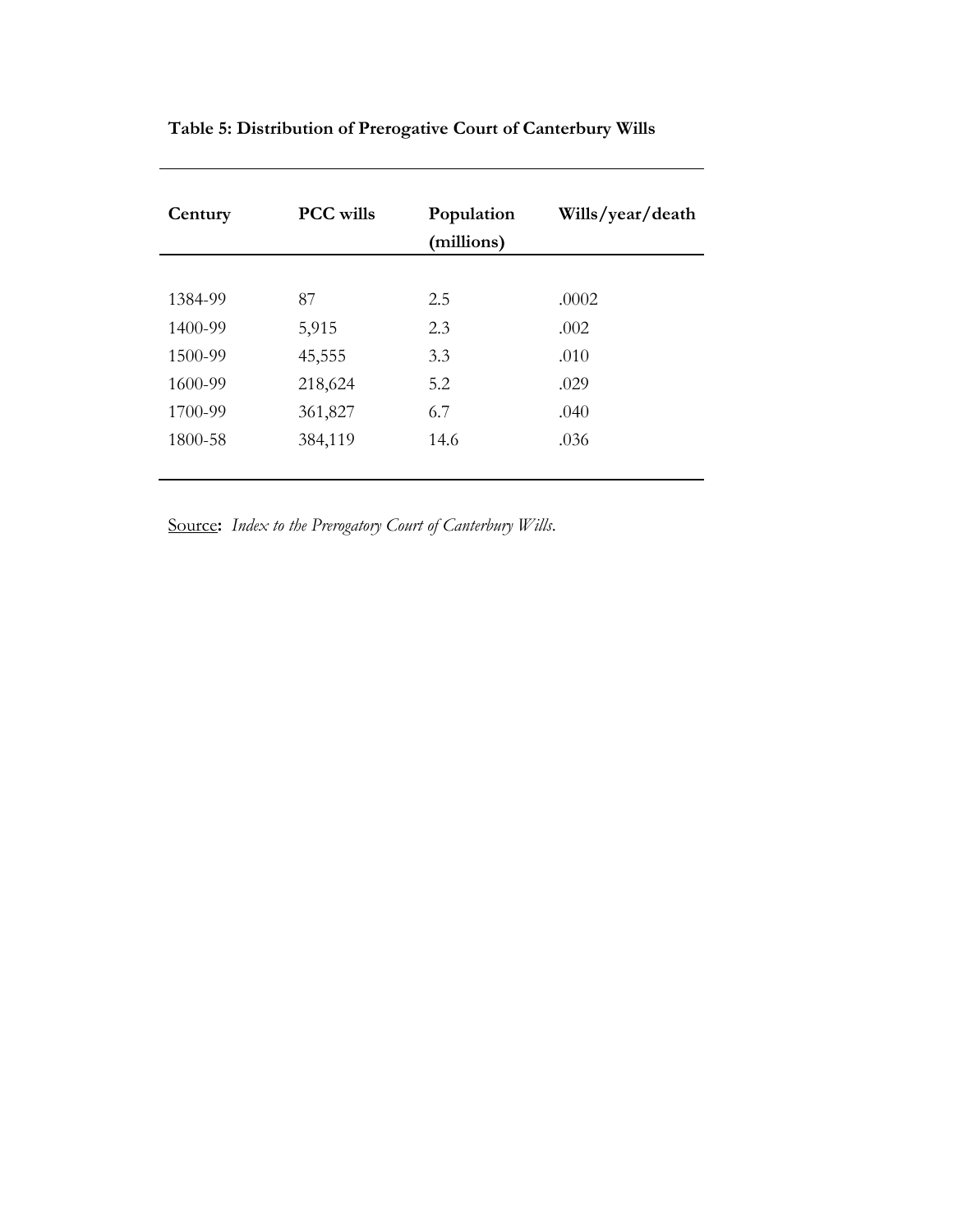| Group                             | Number | Percent<br>"Smith" | <b>Percent Other</b><br><b>Artisan Names</b> |
|-----------------------------------|--------|--------------------|----------------------------------------------|
|                                   |        |                    |                                              |
| Suffolk, 1381, Poll Tax           | 1,560  | 1.6                | 9.2                                          |
| England, all, 1853                |        | 1.4                | 3.8                                          |
| PCC wills, 1850-8                 | 66,807 | 1.3                | 4.0                                          |
| London, indicted, 1850-9          | 15,705 | 3.0 <sup>a</sup>   | 4.1                                          |
|                                   |        |                    |                                              |
| PCC wills, 1600-24                | 31,690 | 1.2                | 3.9                                          |
| Indicted Laborers, Essex, 1559-99 | 1,262  | $1.7^{\circ}$      | 4.1                                          |
| Indicted Laborers, Essex, 1600-25 | 891    | $2.2^{\circ}$      | 4.4                                          |
|                                   |        |                    |                                              |

Notes: "The share of "smiths" among the indicted is always unexpectedly high, presumably because some criminals use alias's, and in doing so choose the most common name. This table is drawn using a smaller set of artisan surnames than in figures 4 and 6.

Sources: Fenwick, 2001, Annual Report of the Registrar General, 1856, *Index to the Prerogatory Court of Canterbury Wills*, *The Proceedings of the Old Bailey*, Cockburn, 1978, 1982.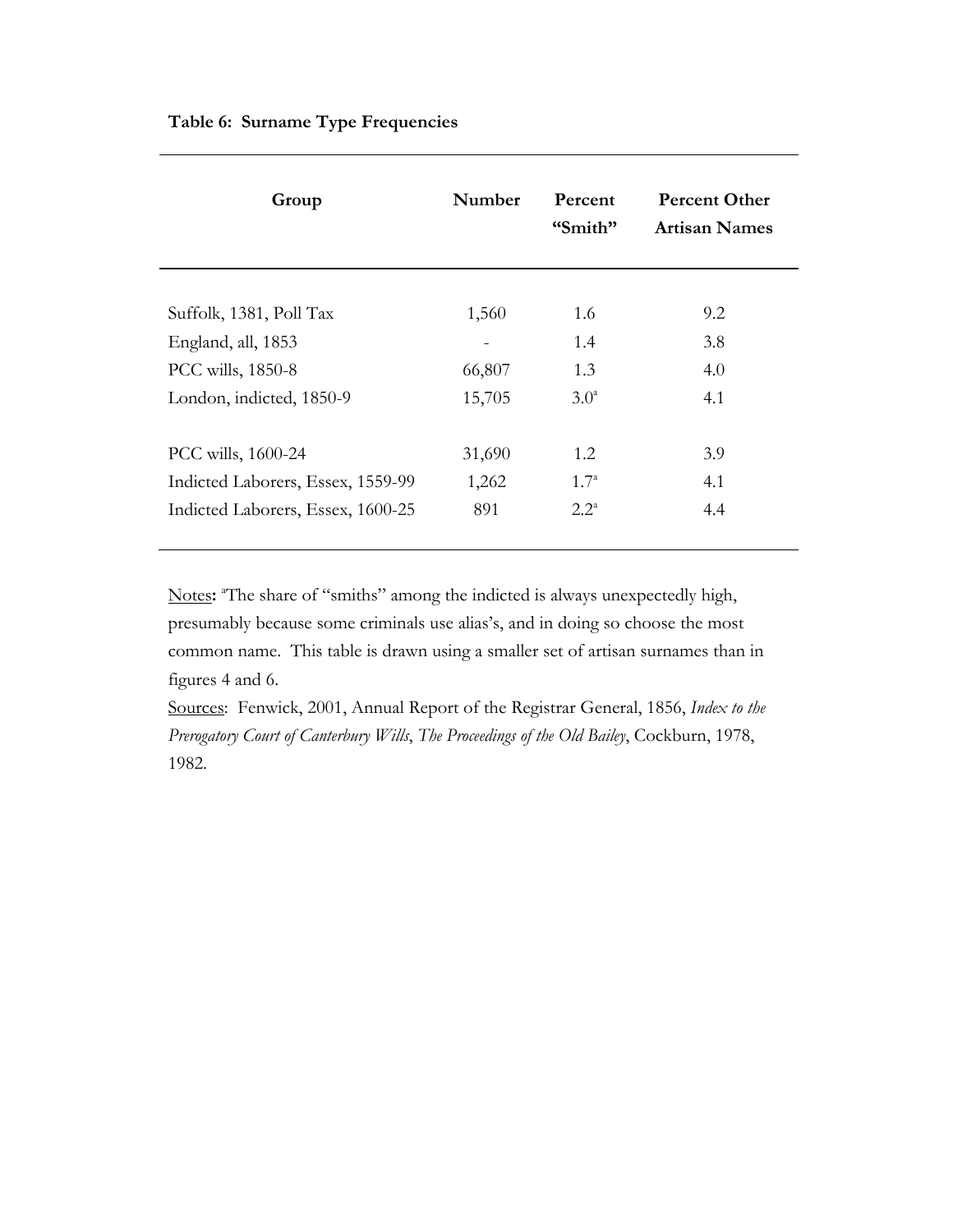| Period    | <b>Share Wealthy</b><br>$(^{0}/_{0})$ | <b>Share All</b><br>$(^{0}/_{0})$ | Relative<br>Frequency<br>Wealthy |
|-----------|---------------------------------------|-----------------------------------|----------------------------------|
| 1236-99   | 10.43                                 | (0.45)                            | 23.23                            |
| 1380-1499 | 1.67                                  | 0.45                              | 3.73                             |
| 1500-99   | 0.90                                  | 0.55                              | 1.64                             |
| 1600-99   | 0.69                                  | 0.57                              | 1.21                             |
| 1700-99   | 0.67                                  | 0.58                              | 1.15                             |
| 1800-58   | 0.61                                  | 0.59                              | 1.04                             |
|           |                                       |                                   |                                  |

# **Table 7: Surname Frequencies of the Medieval Upper Class**

Note: Set of wealthy defined 1236-99 as those with Inquisition Post Mortem, and 1380-1858 as those with a PCC will.

| Table 8: Medieval Upper Class in Old Bailey Records |  |
|-----------------------------------------------------|--|
|-----------------------------------------------------|--|

| Period  | <b>Share Accused</b><br>$\binom{0}{0}$ | <b>Share Victims</b><br>$\binom{0}{0}$ | Relative<br>Frequency<br>Wealthy<br>among accused |
|---------|----------------------------------------|----------------------------------------|---------------------------------------------------|
| 1600-99 | 0.68                                   | 0.90                                   | 0.75                                              |
| 1700-99 | 0.61                                   | 0.66                                   | 0.93                                              |
| 1800-58 | 0.47                                   | 0.55                                   | 0.86                                              |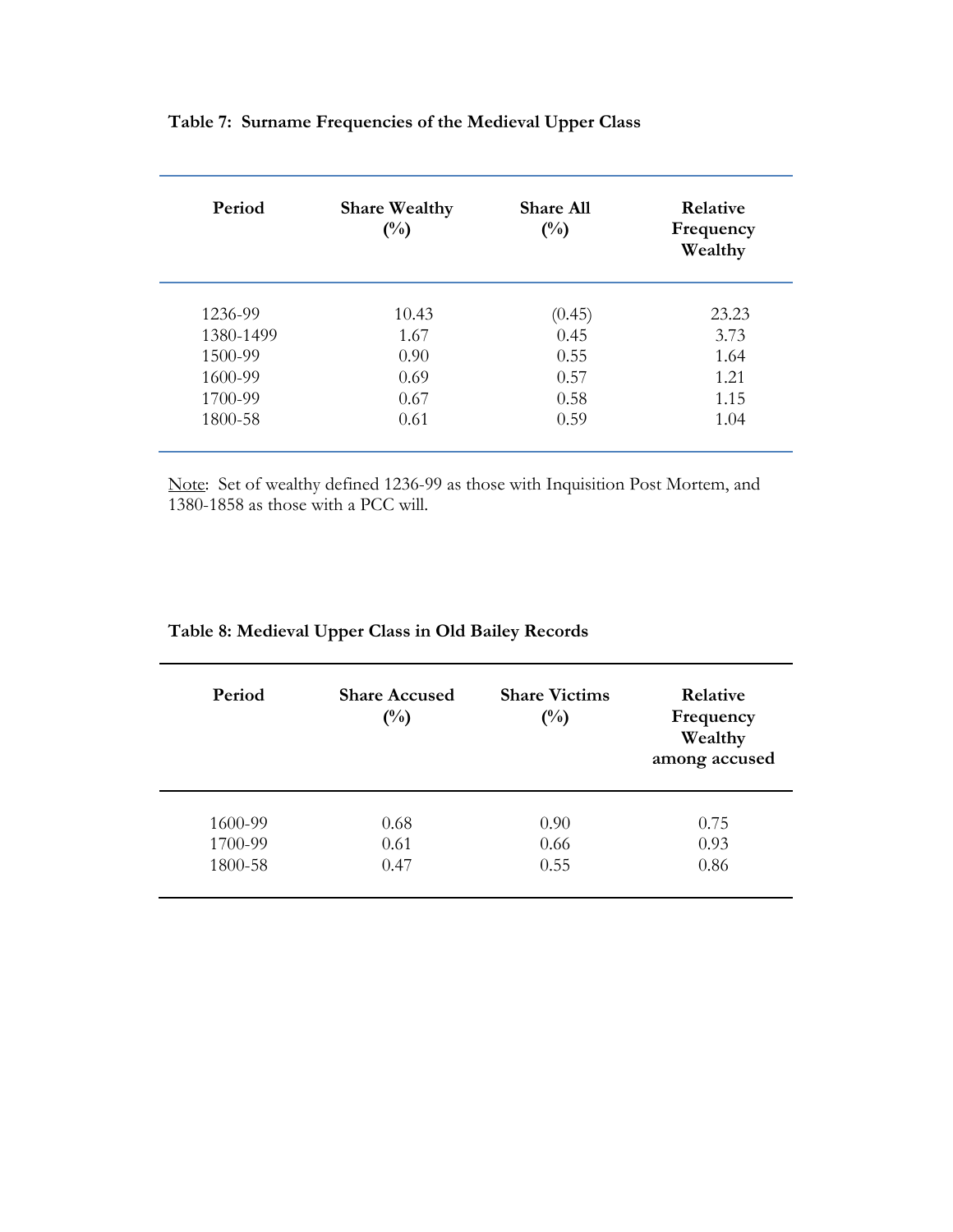| Table 9: Immigrant Group Surnames in London, 1830-59 |  |  |  |
|------------------------------------------------------|--|--|--|
|                                                      |  |  |  |

| <b>Surname Group</b> | <b>PCC</b> wills<br>$(^{0}/_{0})$ | <b>Old Bailey</b><br><b>Victims</b><br>$\binom{0}{0}$ | <b>Old Bailey</b><br>Accused<br>$\binom{0}{0}$ |
|----------------------|-----------------------------------|-------------------------------------------------------|------------------------------------------------|
| Artisans             | $3.82^{\circ}$                    | 3.90                                                  | 4.25                                           |
| Irish                | $0.67^{\circ}$                    | 1.18                                                  | 3.69                                           |
| Scottish             | -                                 | 2.04                                                  | 2.01                                           |

Note: "The PCC will shares here are for London and Middlesex in the years 1850-8, to partially control for the youth of the Irish immigrant population compared to the general population, and its concentration in urban locations.

Source: *Index to the Prerogatory Court of Canterbury Wills*. *The Proceedings of the Old Bailey*

| Year                                | Unique Surnames             | All testators     | Average Frequency<br>1881 census |
|-------------------------------------|-----------------------------|-------------------|----------------------------------|
| 1858-60                             | 270                         | 299               | 11.2                             |
| 1861-79                             | 13                          | 433               | 14.3                             |
| 1858-1879<br>1888-1909<br>1996-2010 | 283<br>$\theta$<br>$\theta$ | 732<br>527<br>501 | 13.0<br>16.9<br>16.8             |
|                                     |                             |                   |                                  |

**Table 10: The Composition of the 1858-79 Rare Name Sample**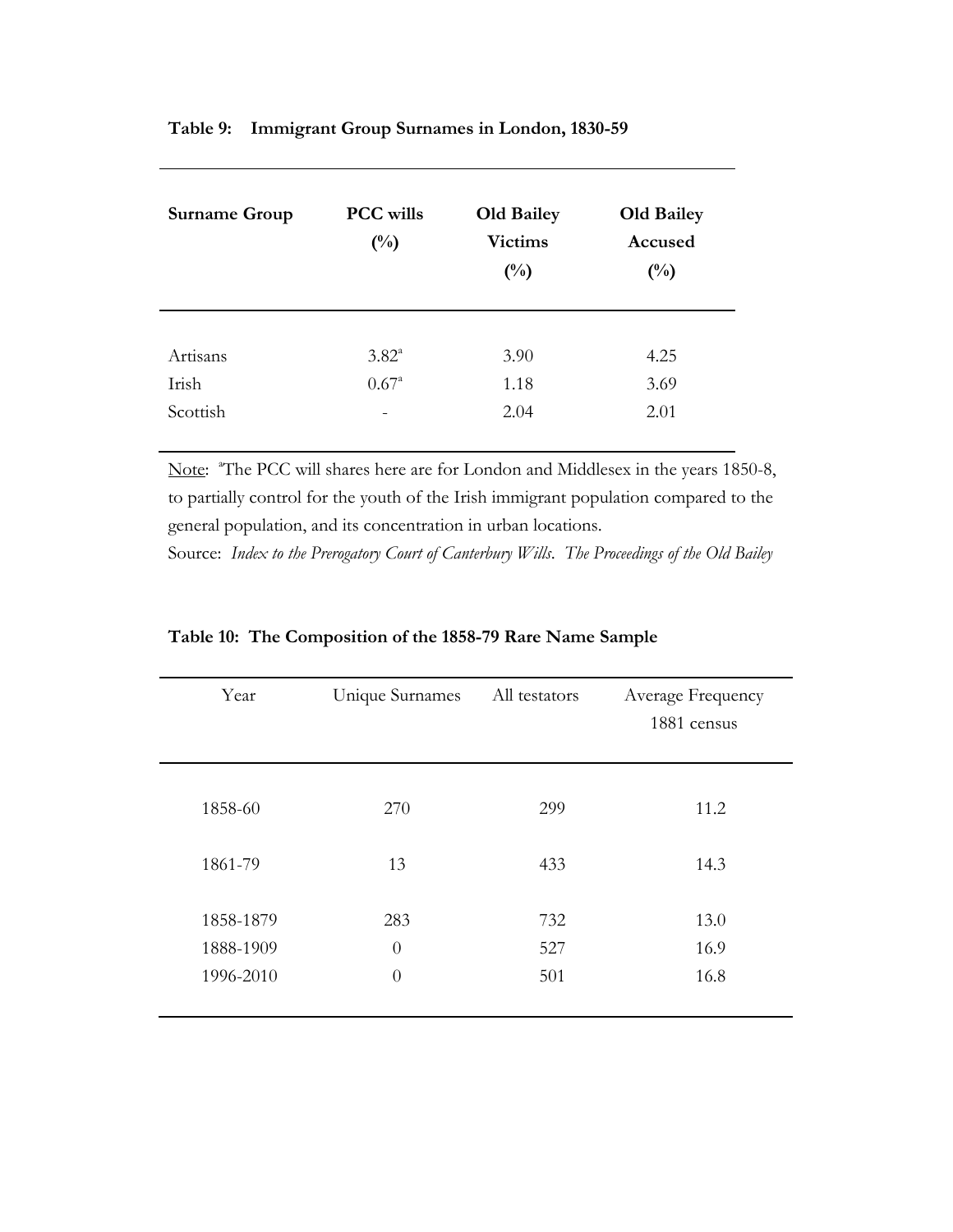|             | Father-son | <b>Brothers</b> |
|-------------|------------|-----------------|
| Wealth      | $0.445**$  | 0.345           |
|             | (.063)     | (.181)          |
| $N$ (pairs) | 204        | 28              |
| Personalty  | $0.273**$  | $0.383**$       |
|             | (.076)     | (.127)          |
| $N$ (pairs) | 154        | 29              |

**Table 11: b coefficients on wealth and personalty – fathers, sons, brothers – 1790-1900** 

| Table 12: Estimated b Coefficient Linking Ln Wealth by same |
|-------------------------------------------------------------|
| <b>Rare Surname</b>                                         |

|           | 1858-79             | 1888-1909           | 1996-2010          |  |
|-----------|---------------------|---------------------|--------------------|--|
| 1858-79   | $0.334**$<br>(.059) | $0.232**$<br>(.041) | 0.039<br>(.032)    |  |
| 1888-1909 |                     | $0.184**$<br>(.047) | $-0.006$<br>(.032) |  |
| 1996-2010 |                     |                     | $0.132*$<br>(.049) |  |
|           |                     |                     |                    |  |

Notes: Standard errors in parentheses. \*\* significant at 1% level, \* significant at the 5% level.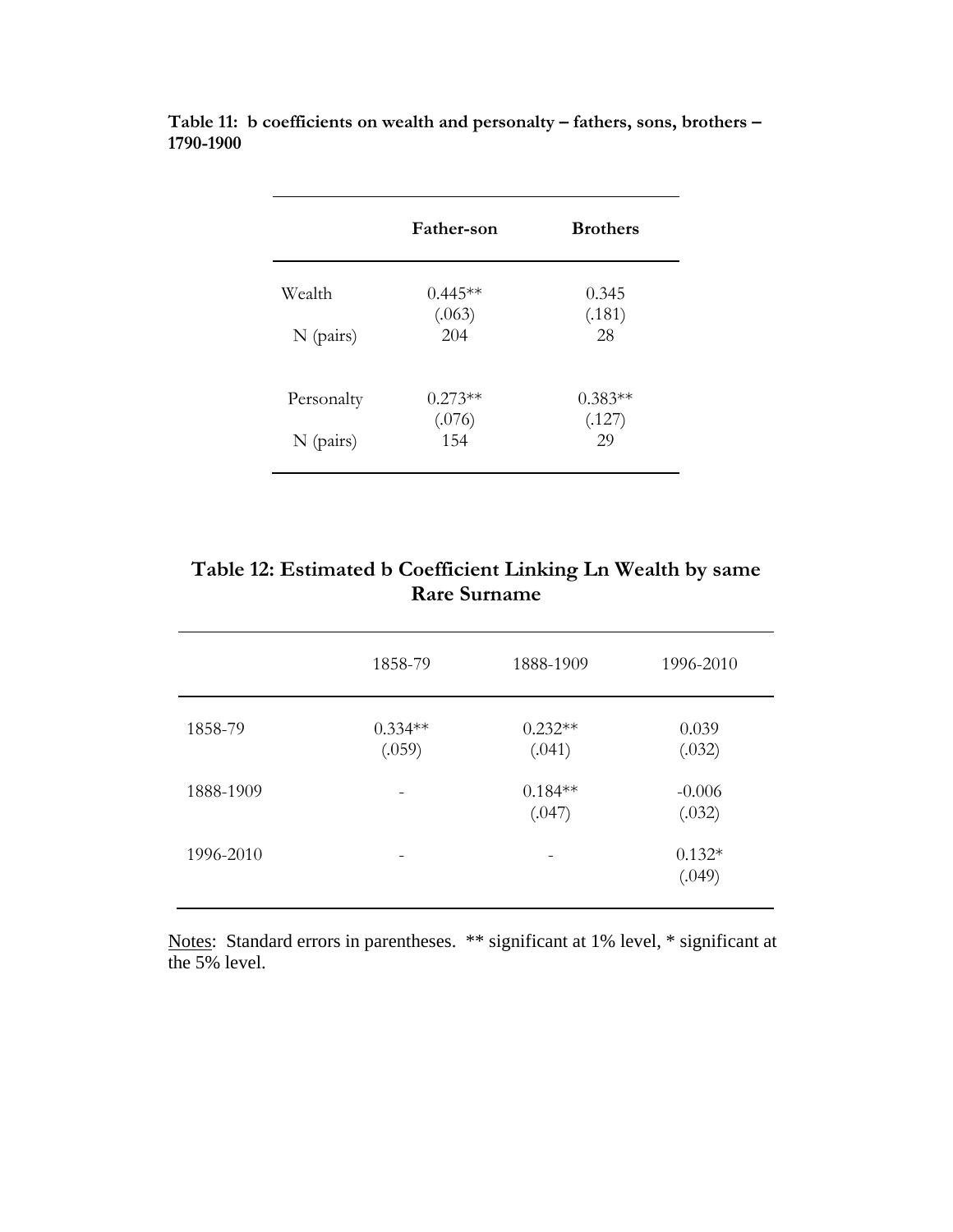|           | 1858-79      | 1888-1909 | 1996-2010    |
|-----------|--------------|-----------|--------------|
| 1858-79   | $0.40$ [.09] | 0.29      | $0.10$ [.06] |
| 1888-1909 |              | 0.27      | 0.11         |
| 1996-2010 |              | -         | 0.17         |

**Table 14: Fraction of Surnames in Same County** 

Note: Surnames were located within the 54 counties in England and Wales in 1851 in all periods.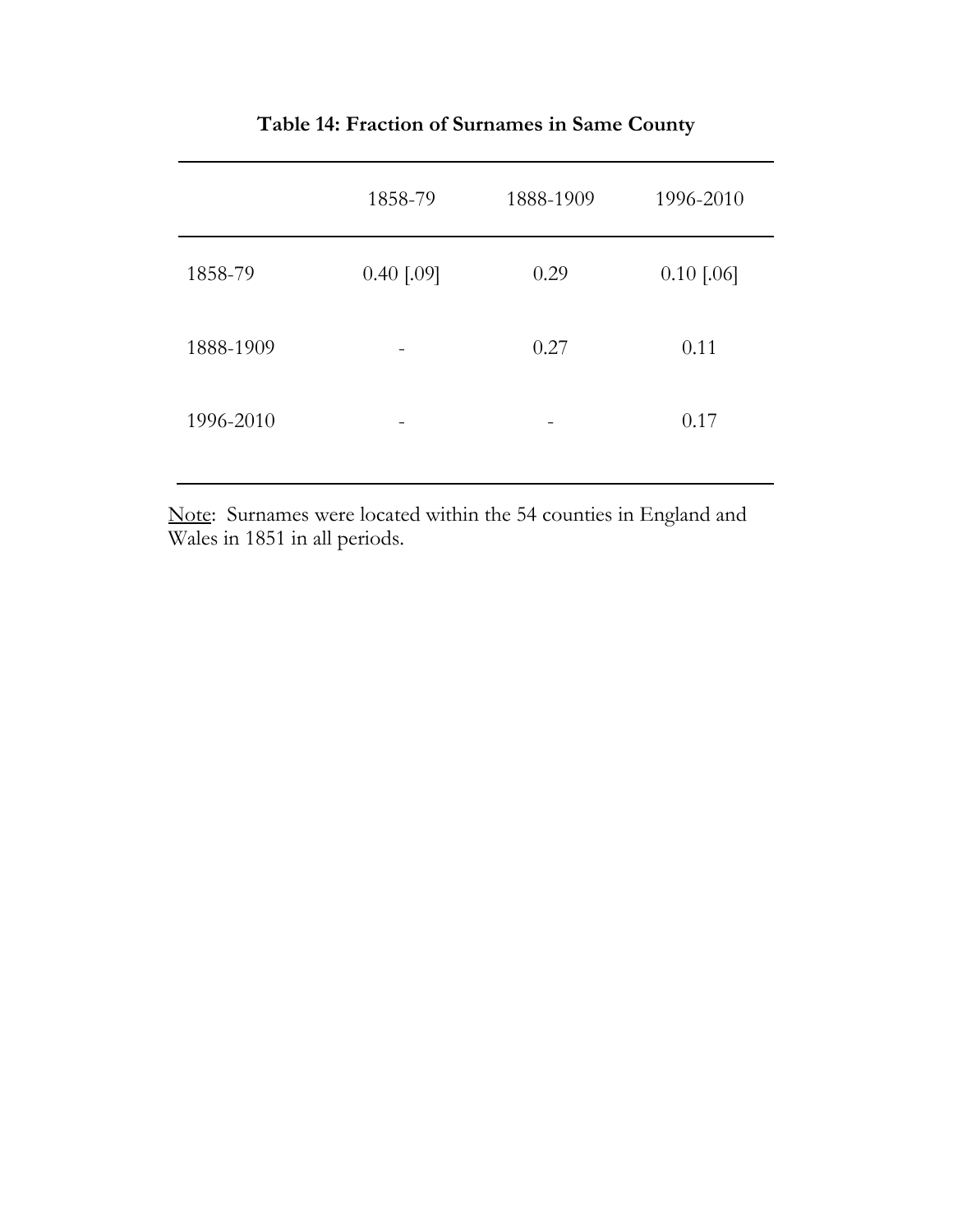| Names of the indicted                                                                                                                                                                                                                                                                                                                                                               | Names of the Rich                                                                                                                                                                                                                                                                                                                |
|-------------------------------------------------------------------------------------------------------------------------------------------------------------------------------------------------------------------------------------------------------------------------------------------------------------------------------------------------------------------------------------|----------------------------------------------------------------------------------------------------------------------------------------------------------------------------------------------------------------------------------------------------------------------------------------------------------------------------------|
| Abstan<br>Banbricke<br>Bittin<br>Bradwyn<br>Cabwell<br>Cheveney<br>Cockle<br>Creame<br>Cutmore<br>Drinckall<br>Elvis<br>Fossett<br>Gillham<br>Gullyes<br>Heditche<br>Hownell<br>Kenwood<br>Los<br>Meese<br>Mounson<br>Nouthe<br>Osteler<br>Pennocke<br>Pollen<br>Reddyforde<br>Sache<br>Segrave<br>Shurly<br>Sticinger<br>Terlynge<br>Thurland<br>Uphavering<br>Wendham<br>Wrothman | Aldham<br>Ayliffe<br>Base<br>Birle<br><b>Breame</b><br>Bynder<br>Cobbold<br>Coventry<br>Danbrook<br>Fatter<br>Folkes<br>Gatteward<br>Godbold<br>Gooch<br>Hazell<br>Hunringdon<br>Ilger<br>Kingsberie<br>Libbis<br>Maynerd<br>Negus<br>Overed<br>Playfere<br>Raynberde<br>Rosington<br>Scolding<br>Spatchet<br>Tokelove<br>Upston |
|                                                                                                                                                                                                                                                                                                                                                                                     |                                                                                                                                                                                                                                                                                                                                  |

**Table 14: Rare Names of the Indicted and the Rich in 1600** 

Source: 10% random sample of the wills collection rare names, 5% random sample of the indicted rare surnames.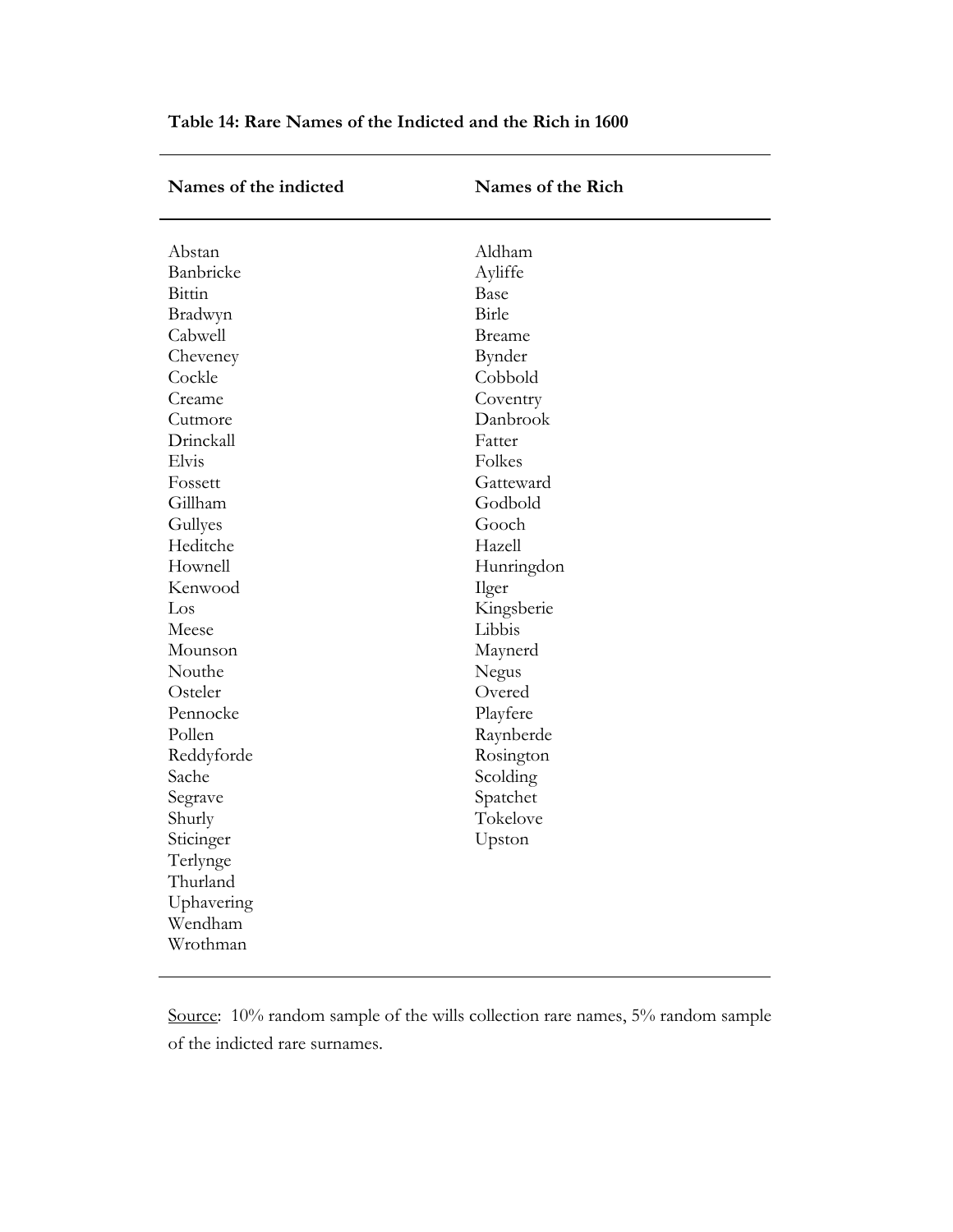| Social Group            | Bequest of<br>$\frac{1}{2}250$ or more<br>$(^{0}/_{0})$ | Indicted<br>(0/0) |
|-------------------------|---------------------------------------------------------|-------------------|
|                         |                                                         |                   |
| Gentry                  | 17                                                      | 2                 |
| Merchants/Professionals | 8                                                       | 1                 |
| Farmers/Yeomen          | 70                                                      | 6                 |
| Traders                 | 2                                                       | 9                 |
| Craftsmen               | 2                                                       | 13                |
| Husbandmen              | 2                                                       | 11                |
| Laborers                | ∩                                                       | 54                |
|                         |                                                         |                   |

# **Table 15: Occupational Distribution: the Rich and the Indicted c. 1600**

Sources: Wills – Allen, 1989, 1995, Allen and Evans, 1986a, 1986b, Emmison, 1994- 2001, Evans 1987, 1993. Indicted – Cockburn, 1978, 1982.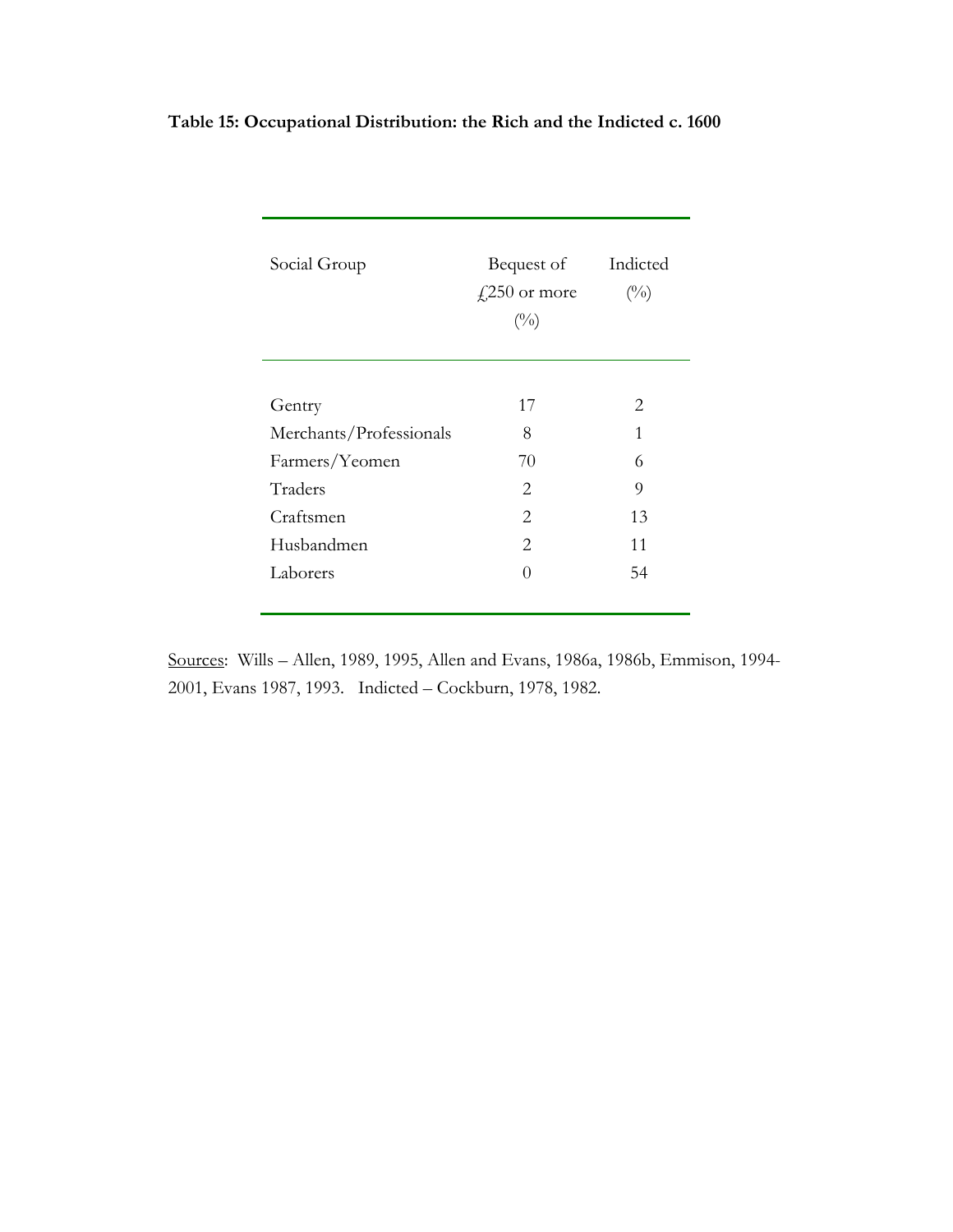| <b>Status</b> , 1851 | <b>Rich in 1600</b><br>(percent) | Indicted in 1600<br>(percent) |
|----------------------|----------------------------------|-------------------------------|
|                      |                                  |                               |
| Gentry/Professionals | 6.1                              | 4.1                           |
| Farmers              | 4.7                              | 3.7                           |
| Laborers             | 31.5                             | 28.6                          |
|                      |                                  |                               |
| Number in Sample     | 278                              | 294                           |

Source: *UK, Census, 1851.* 

# **Table 17: Summary of the Results for the South East**

| Group                                                                      | N<br>South-<br>East | <b>Fraction of</b><br>names 1851 in<br>South East | Median<br>Frequency<br>1851 | Name<br>disappeared<br>by 1851<br>(percent) |
|----------------------------------------------------------------------------|---------------------|---------------------------------------------------|-----------------------------|---------------------------------------------|
| Indicted                                                                   | 337                 | 0.46                                              | 9                           | 35                                          |
| <b>Poorest Testators</b><br>Middling Testators<br><b>Richest Testators</b> | 147<br>289<br>204   | 0.62<br>0.62<br>0.67                              | 36<br>48<br>67              | 21<br>19<br>17                              |

Source: *UK, Census, 1851.*